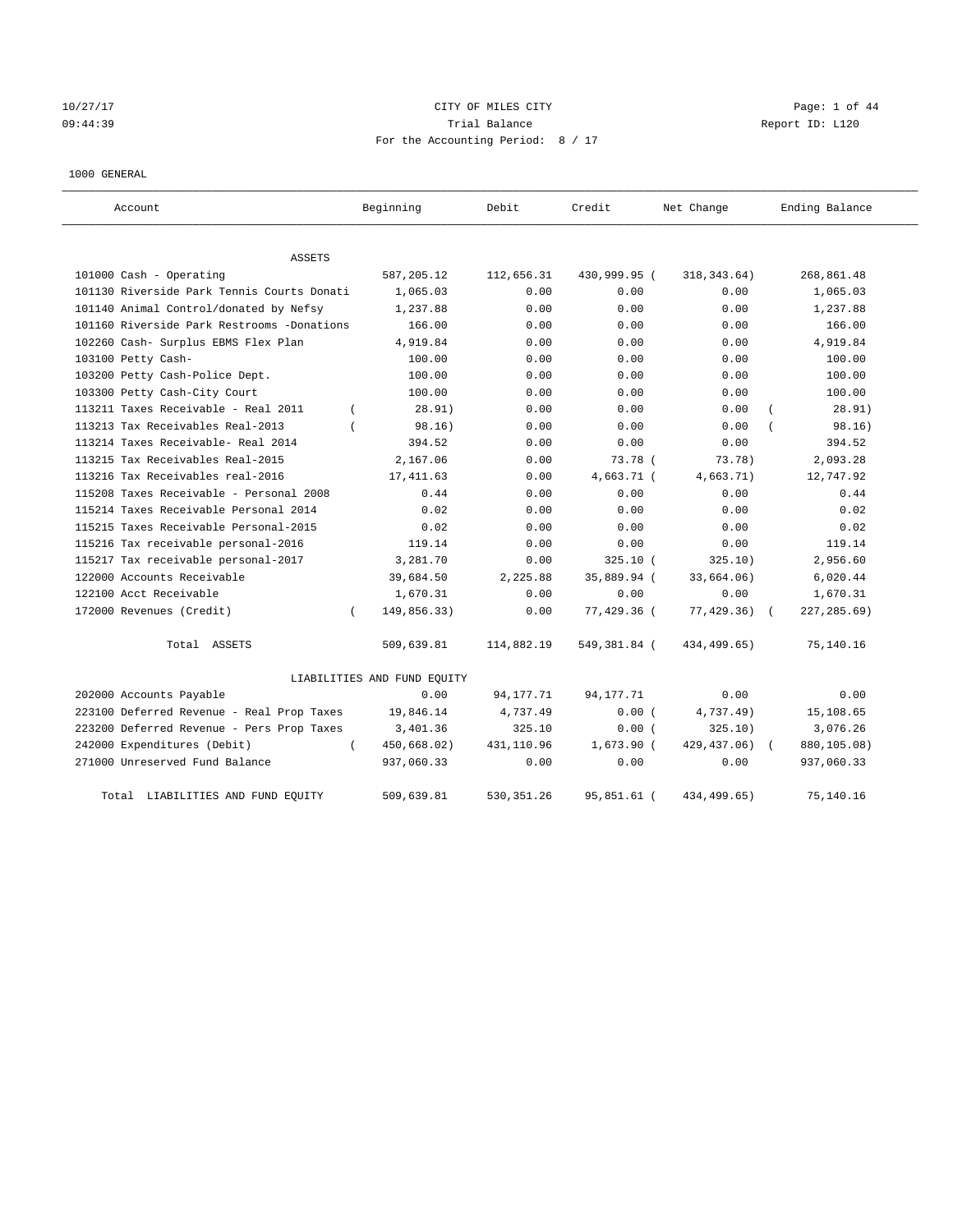# 10/27/17 Page: 2 of 44 09:44:39 Report ID: L120 For the Accounting Period: 8 / 17

#### 2220 LIBRARY

| Account                                    | Beginning                   | Debit      | Credit      | Net Change      | Ending Balance |
|--------------------------------------------|-----------------------------|------------|-------------|-----------------|----------------|
|                                            |                             |            |             |                 |                |
| ASSETS                                     |                             |            |             |                 |                |
| 101000 Cash - Operating                    | 25,612.42                   | 25, 141.30 | 26,992.17 ( | 1,850.87)       | 23,761.55      |
| 101032 Cash- Library Board of Trustees Mul | 35, 167. 16                 | 0.00       | 0.00        | 0.00            | 35, 167. 16    |
| 103000 Petty Cash                          | 75.00                       | 0.00       | 0.00        | 0.00            | 75.00          |
| 172000 Revenues (Credit)                   | 25,777.36)                  | 0.00       | 25,141.30 ( | $25, 141, 30$ ( | 50, 918.66     |
| Total ASSETS                               | 35,077.22                   | 25,141.30  | 52,133.47 ( | 26,992.17)      | 8,085.05       |
|                                            | LIABILITIES AND FUND EQUITY |            |             |                 |                |
| 202000 Accounts Payable                    | 0.00                        | 2,569.32   | 2,569.32    | 0.00            | 0.00           |
| 242000 Expenditures (Debit)                | 33,053.90)                  | 26,992.17  | 0.00(       | 26,992.17) (    | 60,046.07)     |
| 271000 Unreserved Fund Balance             | 68,131.12                   | 0.00       | 0.00        | 0.00            | 68,131.12      |
| LIABILITIES AND FUND EQUITY<br>Total       | 35,077.22                   | 29,561.49  | 2,569.32 (  | 26,992.17)      | 8,085.05       |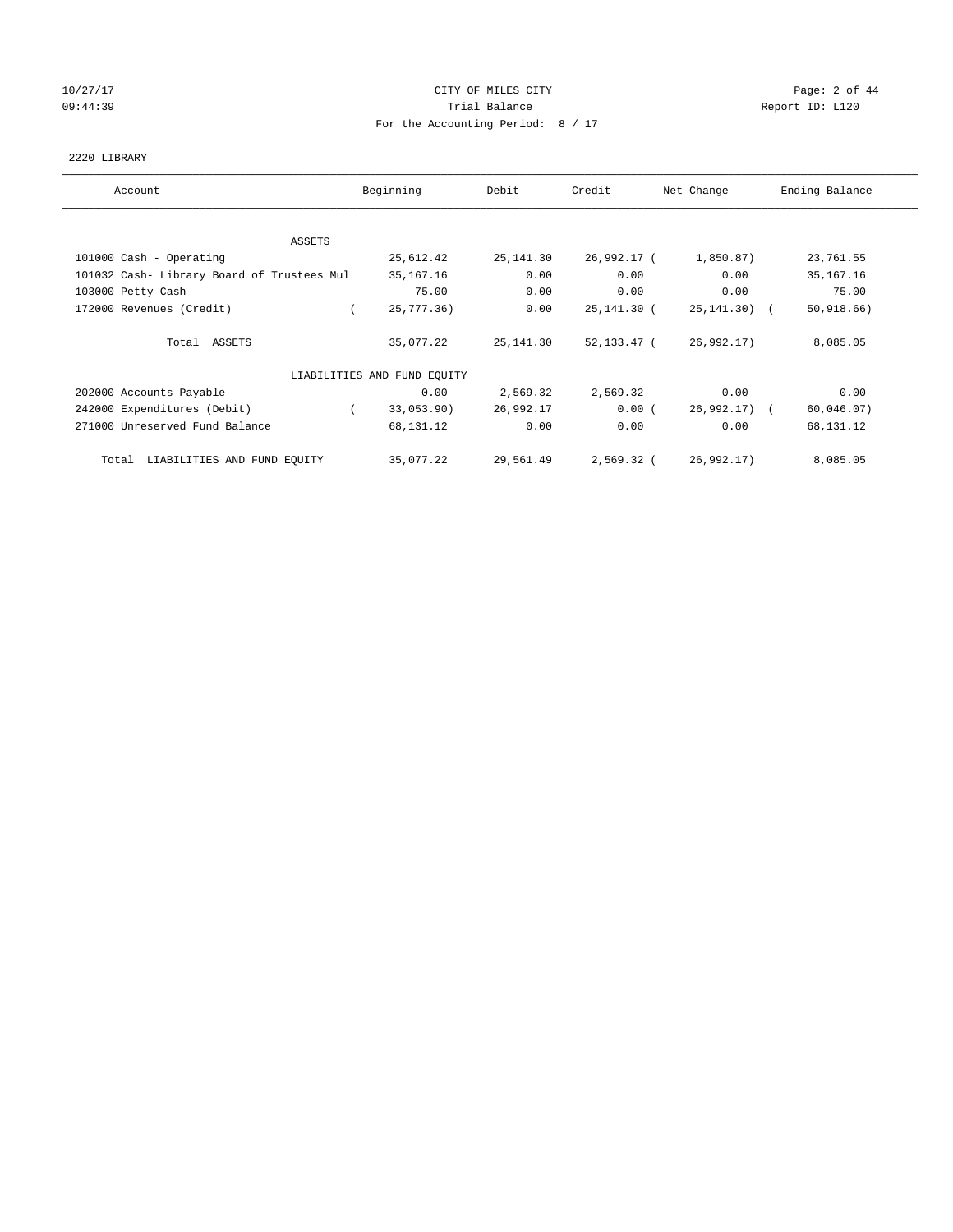# 10/27/17 Page: 3 of 44 09:44:39 Report ID: L120 For the Accounting Period: 8 / 17

#### 2260 EMERGENCY DISASTER

| Account                                   | Beginning                   | Debit | Credit   | Net Change | Ending Balance |
|-------------------------------------------|-----------------------------|-------|----------|------------|----------------|
|                                           |                             |       |          |            |                |
| ASSETS                                    |                             |       |          |            |                |
| 101000 Cash - Operating                   | 17.14                       | 2.74  | 0.00     | 2.74       | 19.88          |
| 113211 Taxes Receivable - Real 2011       | 3.46                        | 0.00  | 0.00     | 0.00       | 3.46           |
| 172000 Revenues (Credit)                  | 6.86)                       | 0.00  | $2.74$ ( | $2.74)$ (  | 9.60)          |
| Total ASSETS                              | 13.74                       | 2.74  | 2.74     | 0.00       | 13.74          |
|                                           | LIABILITIES AND FUND EQUITY |       |          |            |                |
| 223100 Deferred Revenue - Real Prop Taxes | 3.46                        | 0.00  | 0.00     | 0.00       | 3.46           |
| 271000 Unreserved Fund Balance            | 10.28                       | 0.00  | 0.00     | 0.00       | 10.28          |
| LIABILITIES AND FUND EQUITY<br>Total      | 13.74                       | 0.00  | 0.00     | 0.00       | 13.74          |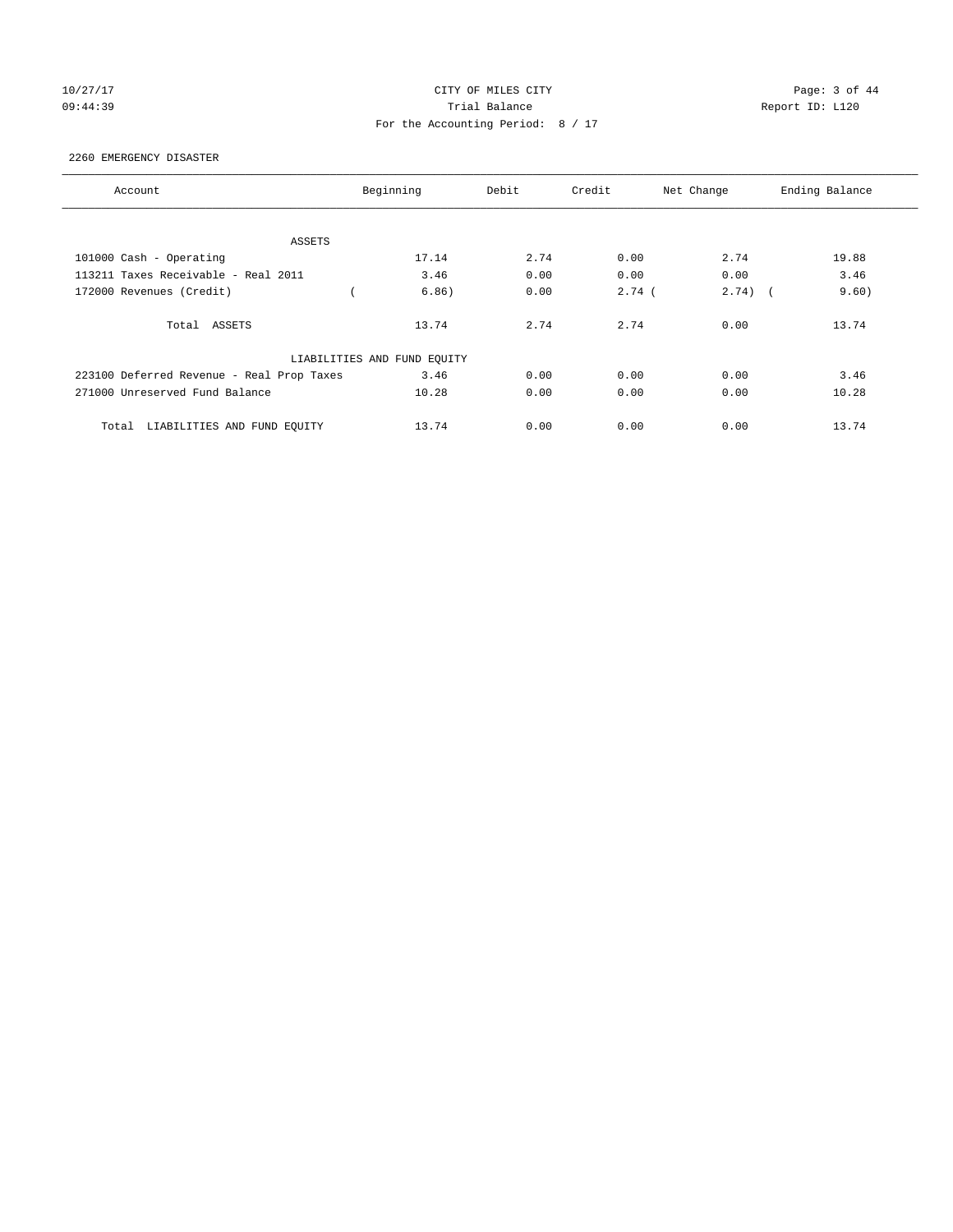| 10/27/17 |  |  |
|----------|--|--|
| 09:44:39 |  |  |

#### CITY OF MILES CITY CONTROL CONTROL CITY CONTROL PAGE: 4 of 44 09:44:39 Trial Balance Report ID: L120 For the Accounting Period: 8 / 17

#### 2270 Health

| Account                              | Beginning                   | Debit | Credit | Net Change | Ending Balance |
|--------------------------------------|-----------------------------|-------|--------|------------|----------------|
|                                      |                             |       |        |            |                |
|                                      | ASSETS                      |       |        |            |                |
| 101000 Cash - Operating              | 19,058.88                   | 0.00  | 0.00   | 0.00       | 19,058.88      |
| Total ASSETS                         | 19,058.88                   | 0.00  | 0.00   | 0.00       | 19,058.88      |
|                                      | LIABILITIES AND FUND EQUITY |       |        |            |                |
| 271000 Unreserved Fund Balance       | 19,058.88                   | 0.00  | 0.00   | 0.00       | 19,058.88      |
|                                      |                             |       |        |            |                |
| LIABILITIES AND FUND EQUITY<br>Total | 19,058.88                   | 0.00  | 0.00   | 0.00       | 19,058.88      |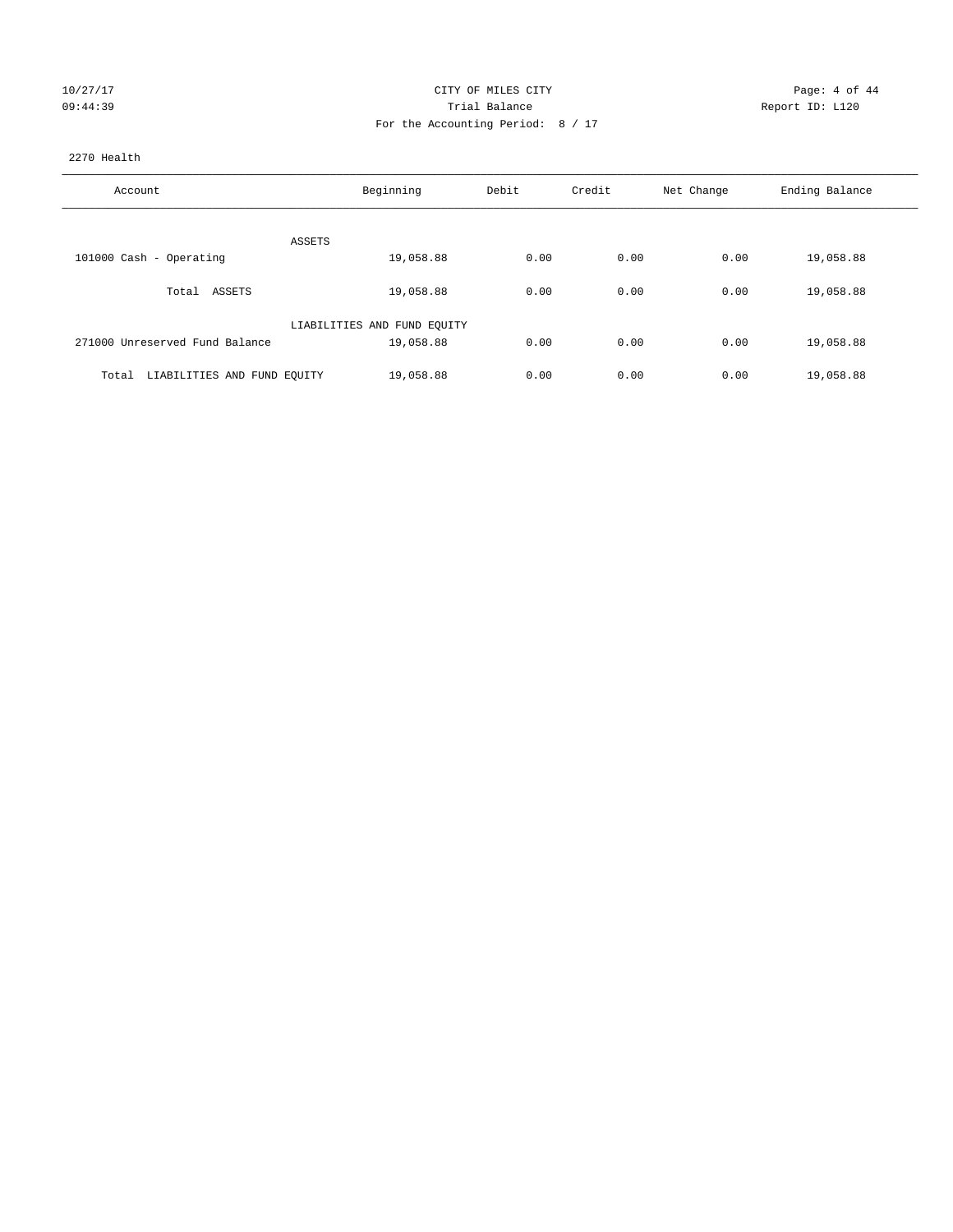# 10/27/17 Page: 5 of 44 09:44:39 Trial Balance Report ID: L120 For the Accounting Period: 8 / 17

#### 2310 TIFD-Downtown

| Account                  | Beginning | Debit     | Credit        | Net Change | Ending Balance |
|--------------------------|-----------|-----------|---------------|------------|----------------|
| ASSETS                   |           |           |               |            |                |
| 101000 Cash - Operating  | 0.00      | 10,000.00 | 0.00          | 10,000.00  | 10,000.00      |
| 172000 Revenues (Credit) | 0.00      | 0.00      | $10,000.00$ ( | 10,000.00) | 10,000.00)     |
| Total ASSETS             | 0.00      | 10,000.00 | 10,000.00     | 0.00       | 0.00           |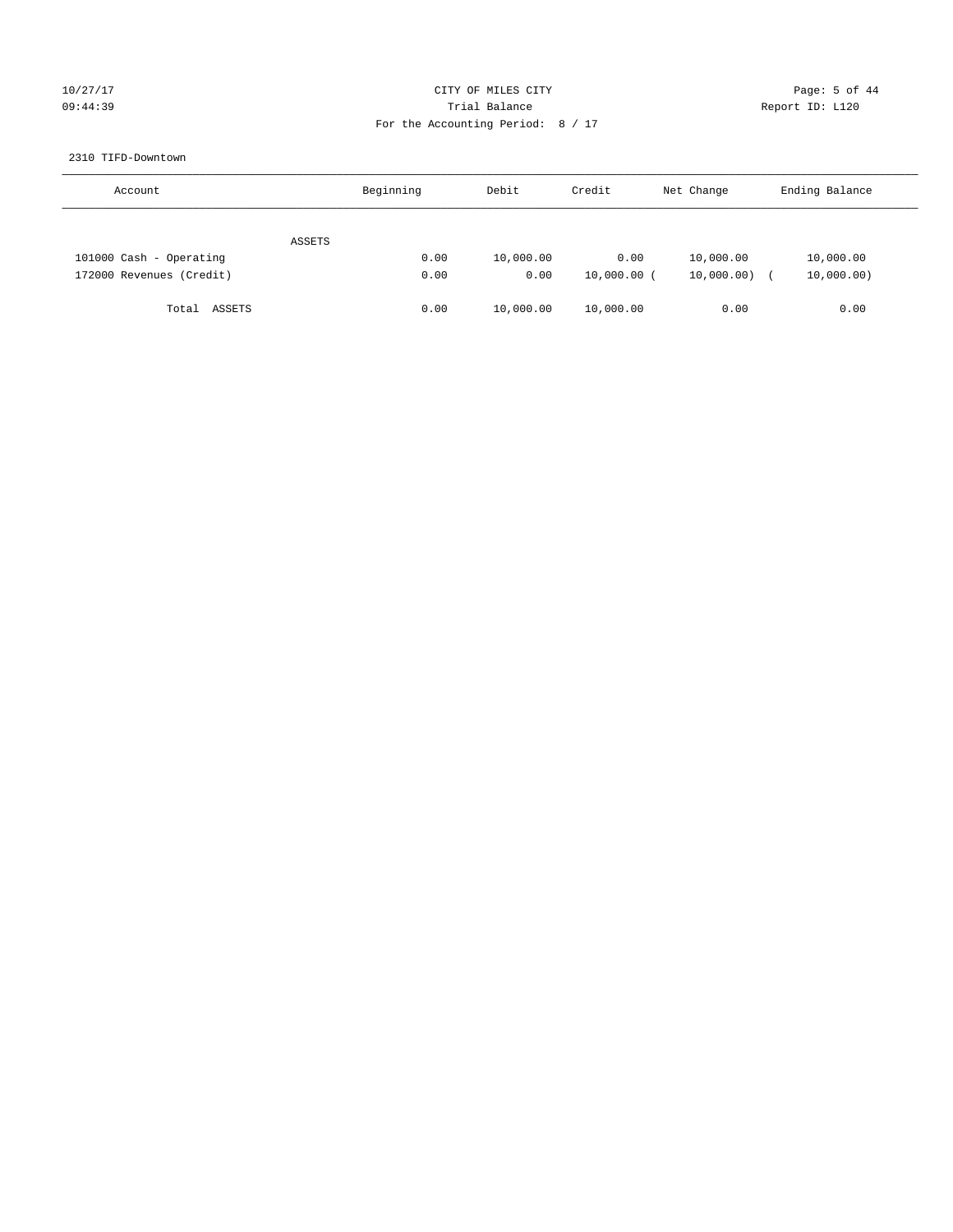# 10/27/17 Page: 6 of 44 09:44:39 Trial Balance Report ID: L120 For the Accounting Period: 8 / 17

#### 2350 Local Government/Study Commission

| Account                                   | Beginning                   | Debit | Credit   | Net Change | Ending Balance |
|-------------------------------------------|-----------------------------|-------|----------|------------|----------------|
| <b>ASSETS</b>                             |                             |       |          |            |                |
| 101000 Cash - Operating                   | 4.47                        | 0.42  | 0.00     | 0.42       | 4.89           |
| 113214 Taxes Receivable- Real 2014        | 1.89                        | 0.00  | 0.00     | 0.00       | 1.89           |
| 113215 Tax Receivables Real-2015          | 12.32                       | 0.00  | $0.42$ ( | 0.42)      | 11.90          |
| 115215 Taxes Receivable Personal-2015     | 0.01)                       | 0.00  | 0.00     | 0.00       | 0.01)          |
| 115216 Tax receivable personal-2016       | 0.67                        | 0.00  | 0.00     | 0.00       | 0.67           |
| 172000 Revenues (Credit)                  | 4.47)                       | 0.00  | $0.42$ ( | 0.42)      | 4.89)          |
| Total ASSETS                              | 14.87                       | 0.42  | $0.84$ ( | 0.42)      | 14.45          |
|                                           | LIABILITIES AND FUND EQUITY |       |          |            |                |
| 223100 Deferred Revenue - Real Prop Taxes | 14.21                       | 0.42  | 0.00(    | 0.42)      | 13.79          |
| 223200 Deferred Revenue - Pers Prop Taxes | 0.66                        | 0.00  | 0.00     | 0.00       | 0.66           |
| LIABILITIES AND FUND EQUITY<br>Total      | 14.87                       | 0.42  | 0.00(    | 0.42)      | 14.45          |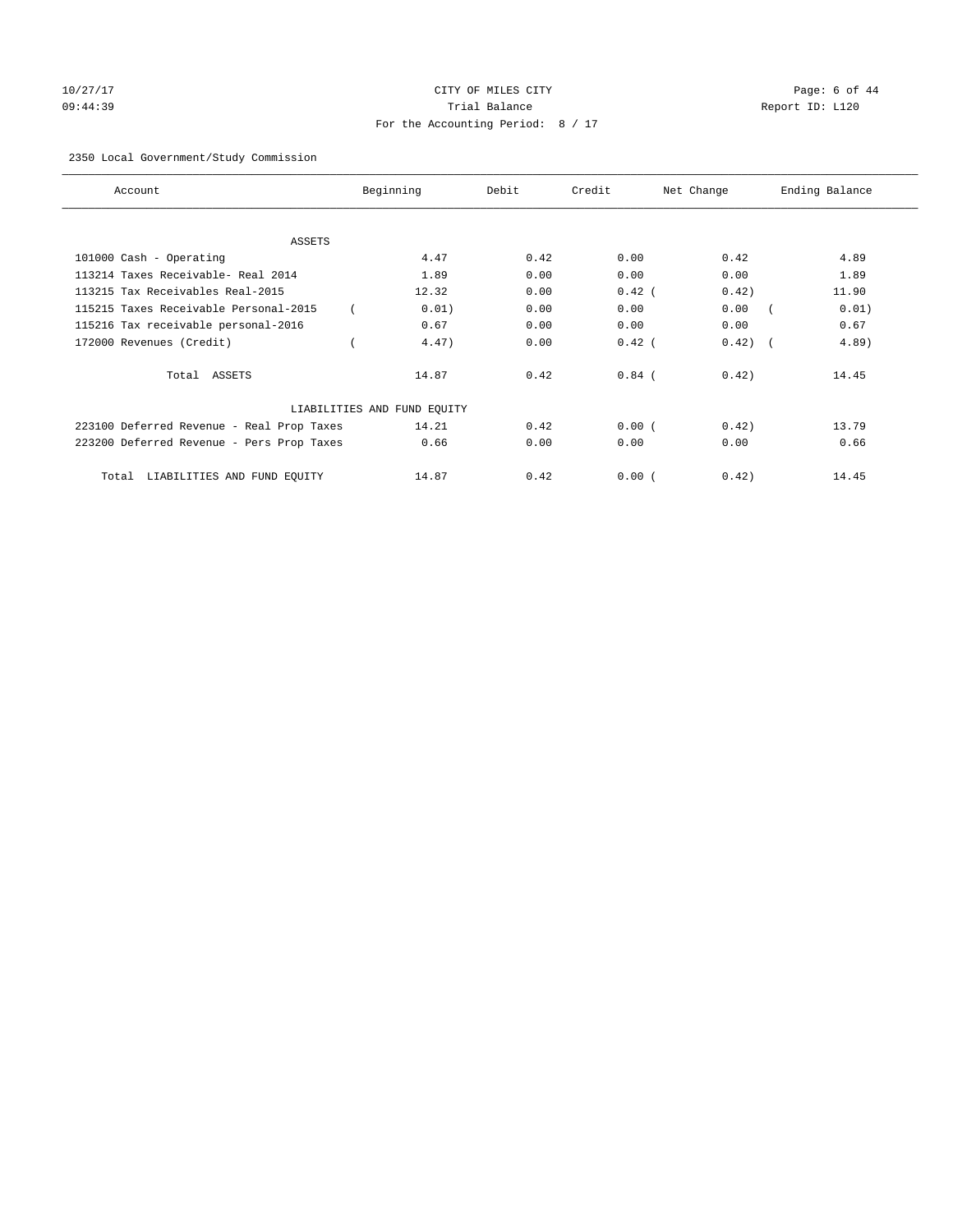# $10/27/17$  Page: 7 of 44 09:44:39 Report ID: L120 For the Accounting Period: 8 / 17

2372 Permissive Medical Levy

| Account                                   |            | Beginning                   | Debit  | Credit     | Net Change | Ending Balance |
|-------------------------------------------|------------|-----------------------------|--------|------------|------------|----------------|
|                                           |            |                             |        |            |            |                |
| <b>ASSETS</b>                             |            |                             |        |            |            |                |
| 101000 Cash - Operating                   |            | 1,526.00                    | 584.57 | 0.00       | 584.57     | 2,110.57       |
| 113211 Taxes Receivable - Real 2011       |            | 5.80)                       | 0.00   | 0.00       | 0.00       | 5.80)          |
| 113213 Tax Receivables Real-2013          |            | 9.68)                       | 0.00   | 0.00       | 0.00       | 9.68)          |
| 113214 Taxes Receivable- Real 2014        |            | 43.30                       | 0.00   | 0.00       | 0.00       | 43.30          |
| 113215 Tax Receivables Real-2015          |            | 238.20                      | 0.00   | 8.11(      | 8.11)      | 230.09         |
| 113216 Tax Receivables real-2016          |            | 1,978.50                    | 0.00   | 529.94 (   | 529.94)    | 1,448.56       |
| 115214 Taxes Receivable Personal 2014     | $\epsilon$ | 0.01)                       | 0.00   | 0.00       | 0.00       | 0.01)          |
| 115215 Taxes Receivable Personal-2015     |            | 0.01)                       | 0.00   | 0.00       | 0.00       | 0.01)          |
| 115216 Tax receivable personal-2016       |            | 13.07                       | 0.00   | 0.00       | 0.00       | 13.07          |
| 115217 Tax receivable personal-2017       |            | 372.90                      | 0.00   | $36.94$ (  | 36.94)     | 335.96         |
| 172000 Revenues (Credit)                  |            | 1,526.00)                   | 0.00   | 584.57 (   | 584.57) (  | 2,110.57)      |
| Total ASSETS                              |            | 2,630.47                    | 584.57 | 1,159.56 ( | $574.99$ ) | 2,055.48       |
|                                           |            | LIABILITIES AND FUND EQUITY |        |            |            |                |
| 223100 Deferred Revenue - Real Prop Taxes |            | 2,244.49                    | 538.05 | 0.00(      | 538.05)    | 1,706.44       |
| 223200 Deferred Revenue - Pers Prop Taxes |            | 383.35                      | 36.94  | 0.00(      | 36.94)     | 346.41         |
| 271000 Unreserved Fund Balance            |            | 2.63                        | 0.00   | 0.00       | 0.00       | 2.63           |
| Total LIABILITIES AND FUND EQUITY         |            | 2,630.47                    | 574.99 | 0.00(      | 574.99     | 2,055.48       |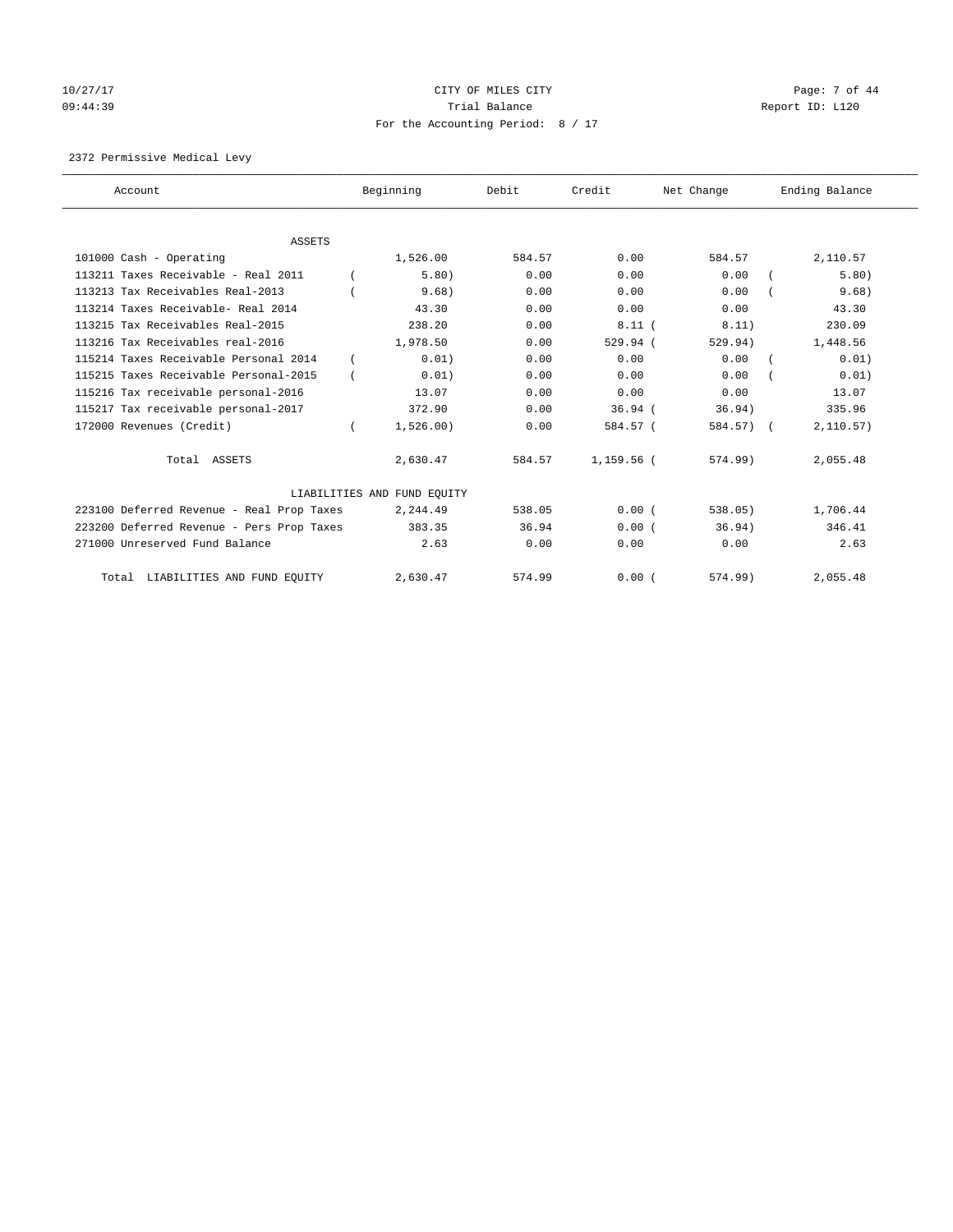#### 10/27/17 CITY OF MILES CITY Page: 8 of 44 09:44:39 Report ID: L120 For the Accounting Period: 8 / 17

#### 2394 BUILDING CODE ENFORCEMENT

| Account                              |        | Beginning                   | Debit     | Credit      | Net Change    | Ending Balance |
|--------------------------------------|--------|-----------------------------|-----------|-------------|---------------|----------------|
|                                      |        |                             |           |             |               |                |
|                                      | ASSETS |                             |           |             |               |                |
| 101000 Cash - Operating              |        | 110,174.81                  | 15,836.47 | 14,461.16   | 1,375.31      | 111,550.12     |
| 172000 Revenues (Credit)             |        | 8,807.10)                   | 0.00      | 15,836.47 ( | $15,836.47$ ( | 24,643.57)     |
| Total ASSETS                         |        | 101,367.71                  | 15,836.47 | 30,297.63 ( | 14,461.16)    | 86,906.55      |
|                                      |        | LIABILITIES AND FUND EQUITY |           |             |               |                |
| 202000 Accounts Payable              |        | 9,000.00                    | 12,353.23 | 12,353.23   | 0.00          | 9,000.00       |
| 242000 Expenditures (Debit)          |        | 18,180.97)                  | 14,461.16 | 0.00(       | 14,461.16)    | 32,642.13)     |
| 271000 Unreserved Fund Balance       |        | 110,548.68                  | 0.00      | 0.00        | 0.00          | 110,548.68     |
| LIABILITIES AND FUND EQUITY<br>Total |        | 101,367.71                  | 26,814.39 | 12,353.23 ( | 14,461.16)    | 86,906.55      |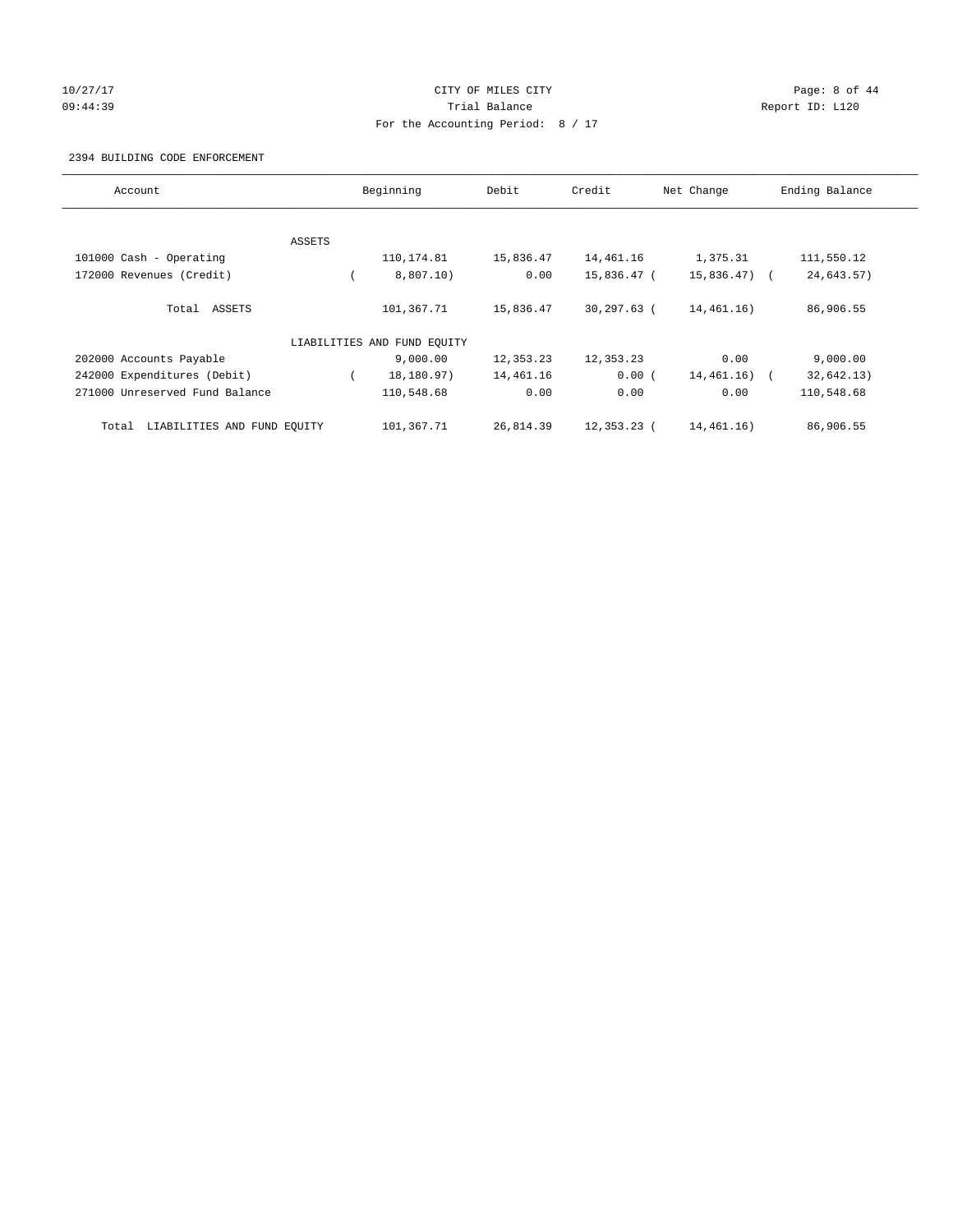# 10/27/17 Page: 9 of 44 09:44:39 Report ID: L120 For the Accounting Period: 8 / 17

2400 LTG M D#165-(Gen City)

| Account                                     | Beginning                   | Debit     | Credit      | Net Change            | Ending Balance |
|---------------------------------------------|-----------------------------|-----------|-------------|-----------------------|----------------|
|                                             |                             |           |             |                       |                |
| <b>ASSETS</b>                               |                             |           |             |                       |                |
| 101000 Cash - Operating                     | 23,500.06                   | 725.43    | 16,931.52 ( | 16,206.09)            | 7,293.97       |
| 118130 Special Assessments Receivable 2013( | 13.38)                      | 0.00      | 0.00        | 0.00                  | 13.38)         |
| 118140 Special Assessments Receivables-201  | 140.36                      | 0.00      | 0.00        | 0.00                  | 140.36         |
| 118150 Special Assessments Receivables-201  | 506.61                      | 0.00      | $51.78$ (   | 51.78)                | 454.83         |
| 118160 Special Assessments Receivables-201  | 2,941.80                    | 0.00      | 629.44 (    | 629.44)               | 2,312.36       |
| 172000 Revenues (Credit)                    | 2,769.76)                   | 0.00      | 725.43 (    | $725.43$ (            | 3,495.19)      |
| Total ASSETS                                | 24,305.69                   | 725.43    | 18,338.17 ( | 17,612.74)            | 6,692.95       |
|                                             | LIABILITIES AND FUND EQUITY |           |             |                       |                |
| 202000 Accounts Payable                     | 0.00                        | 16,931.52 | 16,931.52   | 0.00                  | 0.00           |
| 223000 Deferred Revenue/Uncollected Taxes   | 3,576.75                    | 681.22    | 0.00(       | 681.22)               | 2,895.53       |
| 242000 Expenditures (Debit)                 | 16,457.91)                  | 16,931.52 | 0.00(       | 16,931.52) (          | 33, 389.43)    |
| 271000 Unreserved Fund Balance              | 37,186.85                   | 0.00      | 0.00        | 0.00                  | 37,186.85      |
| Total LIABILITIES AND FUND EQUITY           | 24,305.69                   | 34,544.26 |             | 16,931.52 (17,612.74) | 6,692.95       |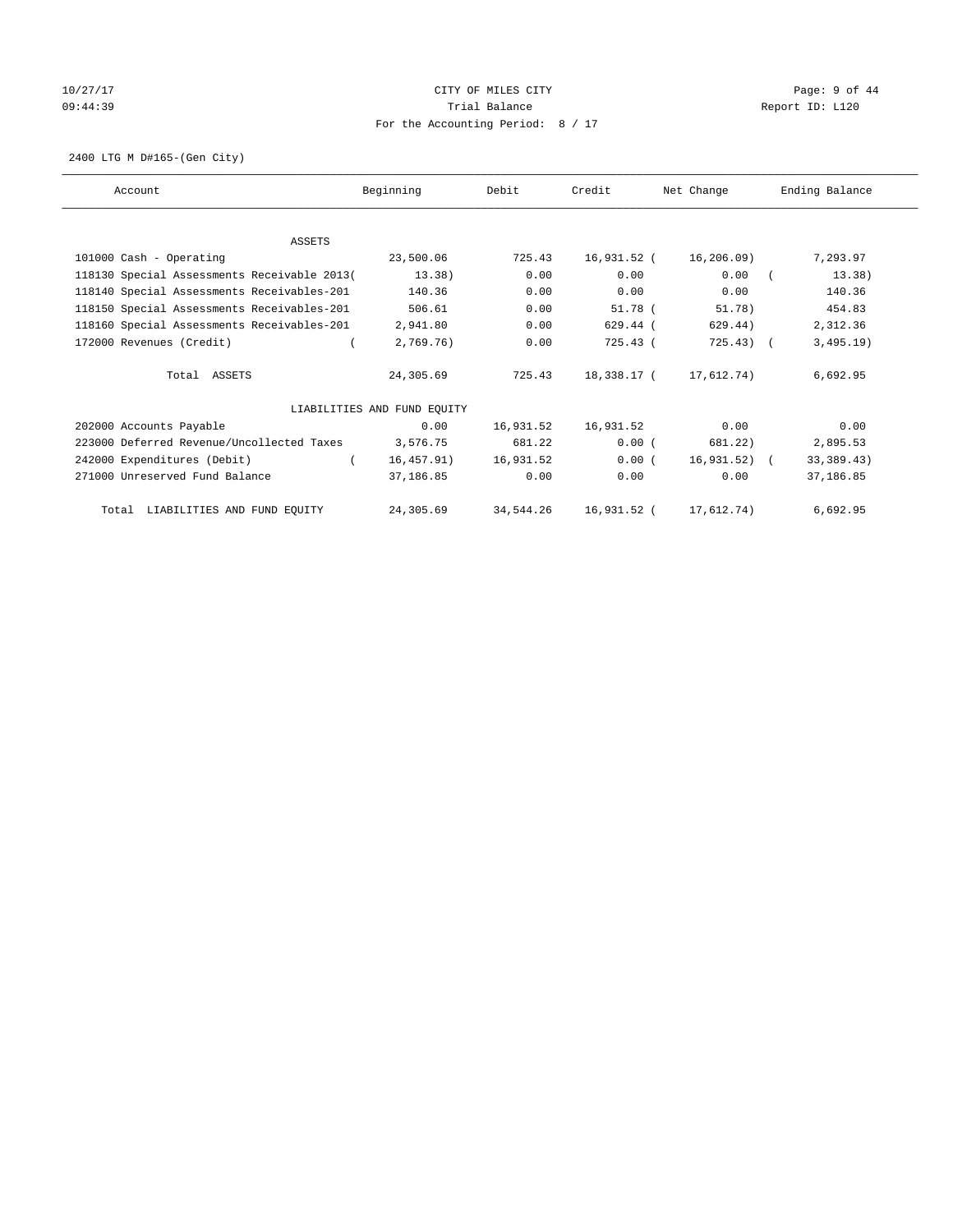# 10/27/17 Page: 10 of 44 09:44:39 Report ID: L120 For the Accounting Period: 8 / 17

2420 LTG M D#167-(MilesAddn Etc)

| Account                                    | Beginning                   | Debit    | Credit       | Net Change   | Ending Balance |
|--------------------------------------------|-----------------------------|----------|--------------|--------------|----------------|
|                                            |                             |          |              |              |                |
| ASSETS                                     |                             |          |              |              |                |
| 101000 Cash - Operating                    | 10,557.68                   | 227.48   | 2,861.04 (   | 2,633.56     | 7,924.12       |
| 118160 Special Assessments Receivables-201 | 290.33                      | 0.00     | 215.33(      | 215.33)      | 75.00          |
| 172000 Revenues (Credit)                   | 1,502.14)                   | 0.00     | 227.48 (     | $227.48$ ) ( | 1,729.62)      |
| Total ASSETS                               | 9,345.87                    | 227.48   | $3,303.85$ ( | 3,076.37)    | 6,269.50       |
|                                            | LIABILITIES AND FUND EQUITY |          |              |              |                |
| 202000 Accounts Payable                    | 0.00                        | 2,861.04 | 2,861.04     | 0.00         | 0.00           |
| 223000 Deferred Revenue/Uncollected Taxes  | 290.33                      | 215.33   | 0.00(        | 215.33)      | 75.00          |
| 242000 Expenditures (Debit)                | 3,587.28)                   | 2,861.04 | 0.00(        | $2,861.04$ ( | 6,448.32)      |
| 271000 Unreserved Fund Balance             | 12,642.82                   | 0.00     | 0.00         | 0.00         | 12,642.82      |
| LIABILITIES AND FUND EQUITY<br>Total       | 9,345.87                    | 5,937.41 | 2,861.04 (   | 3,076.37)    | 6,269.50       |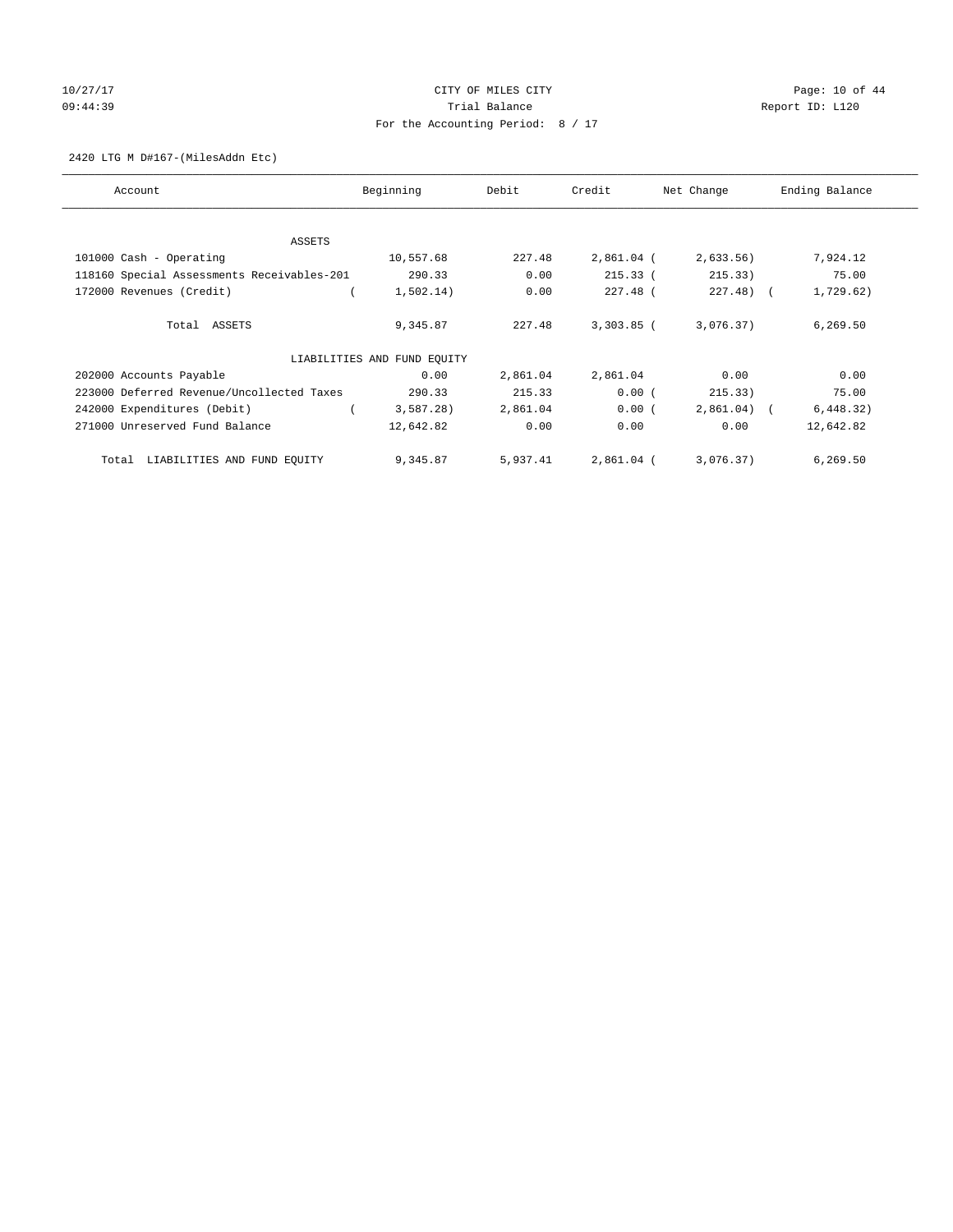# 10/27/17 Page: 11 of 44 09:44:39 Report ID: L120 For the Accounting Period: 8 / 17

#### 2430 LTG M D#171-(Balsam Est)

| Account                              |        | Beginning                   | Debit  | Credit     | Net Change   | Ending Balance |
|--------------------------------------|--------|-----------------------------|--------|------------|--------------|----------------|
|                                      |        |                             |        |            |              |                |
|                                      | ASSETS |                             |        |            |              |                |
| 101000 Cash - Operating              |        | 870.33                      | 0.00   | 150.47 (   | 150.47)      | 719.86         |
| 172000 Revenues (Credit)             |        | 2.01)                       | 0.00   | 0.00       | 0.00         | 2.01)          |
| Total ASSETS                         |        | 868.32                      | 0.00   | $150.47$ ( | 150.47)      | 717.85         |
|                                      |        | LIABILITIES AND FUND EQUITY |        |            |              |                |
| 202000 Accounts Payable              |        | 0.00                        | 150.47 | 150.47     | 0.00         | 0.00           |
| 242000 Expenditures (Debit)          |        | 1,308.96)                   | 150.47 | 0.00(      | $150.47$ ) ( | 1,459.43)      |
| 271000 Unreserved Fund Balance       |        | 2,177.28                    | 0.00   | 0.00       | 0.00         | 2,177.28       |
| LIABILITIES AND FUND EQUITY<br>Total |        | 868.32                      | 300.94 | 150.47 (   | 150.47)      | 717.85         |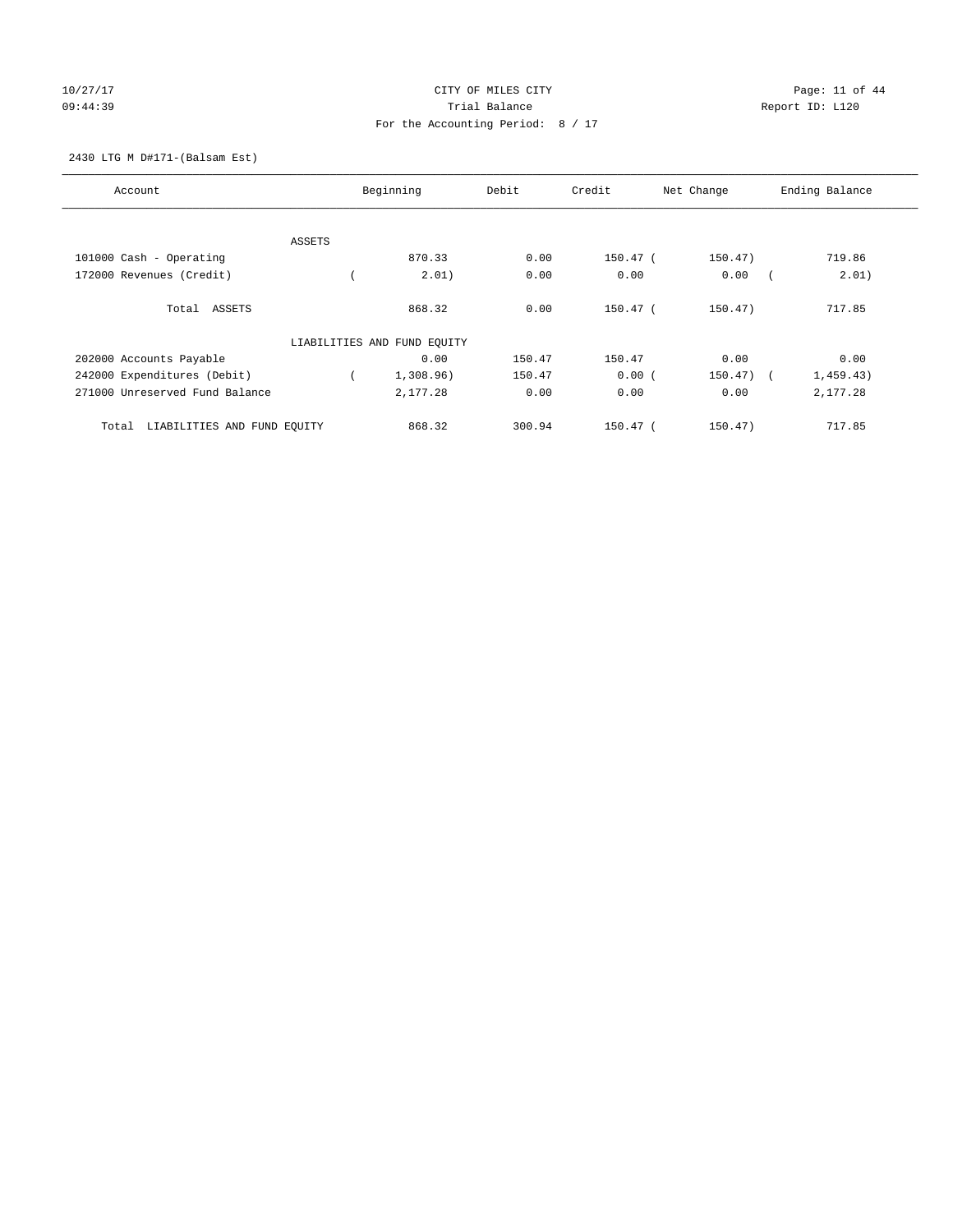# 10/27/17 Page: 12 of 44 09:44:39 Report ID: L120 For the Accounting Period: 8 / 17

2440 LTG M D#172-(Main Str)

| Account                                    | Beginning                   | Debit    | Credit     | Net Change     | Ending Balance |
|--------------------------------------------|-----------------------------|----------|------------|----------------|----------------|
|                                            |                             |          |            |                |                |
| ASSETS                                     |                             |          |            |                |                |
| 101000 Cash - Operating                    | 3,930.14                    | 491.48   | 1,369.71 ( | 878.23)        | 3,051.91       |
| 118160 Special Assessments Receivables-201 | 465.22                      | 0.00     | $465.22$ ( | 465.22)        | 0.00           |
| 172000 Revenues (Credit)                   | 913.00)                     | 0.00     | 491.48 (   | 491.48) (      | 1,404.48)      |
| Total ASSETS                               | 3,482.36                    | 491.48   | 2,326.41 ( | 1,834.93)      | 1,647.43       |
|                                            | LIABILITIES AND FUND EOUITY |          |            |                |                |
| 202000 Accounts Payable                    | 0.00                        | 1,369.71 | 1,369.71   | 0.00           | 0.00           |
| 223000 Deferred Revenue/Uncollected Taxes  | 465.22                      | 465.22   | 0.00(      | 465.22)        | 0.00           |
| 242000 Expenditures (Debit)                | 2,435.94)                   | 1,369.71 | 0.00(      | $1,369.71$ ) ( | 3,805.65)      |
| 271000 Unreserved Fund Balance             | 5,453.08                    | 0.00     | 0.00       | 0.00           | 5,453.08       |
| LIABILITIES AND FUND EQUITY<br>Total       | 3,482.36                    | 3,204.64 | 1,369.71 ( | 1,834.93)      | 1,647.43       |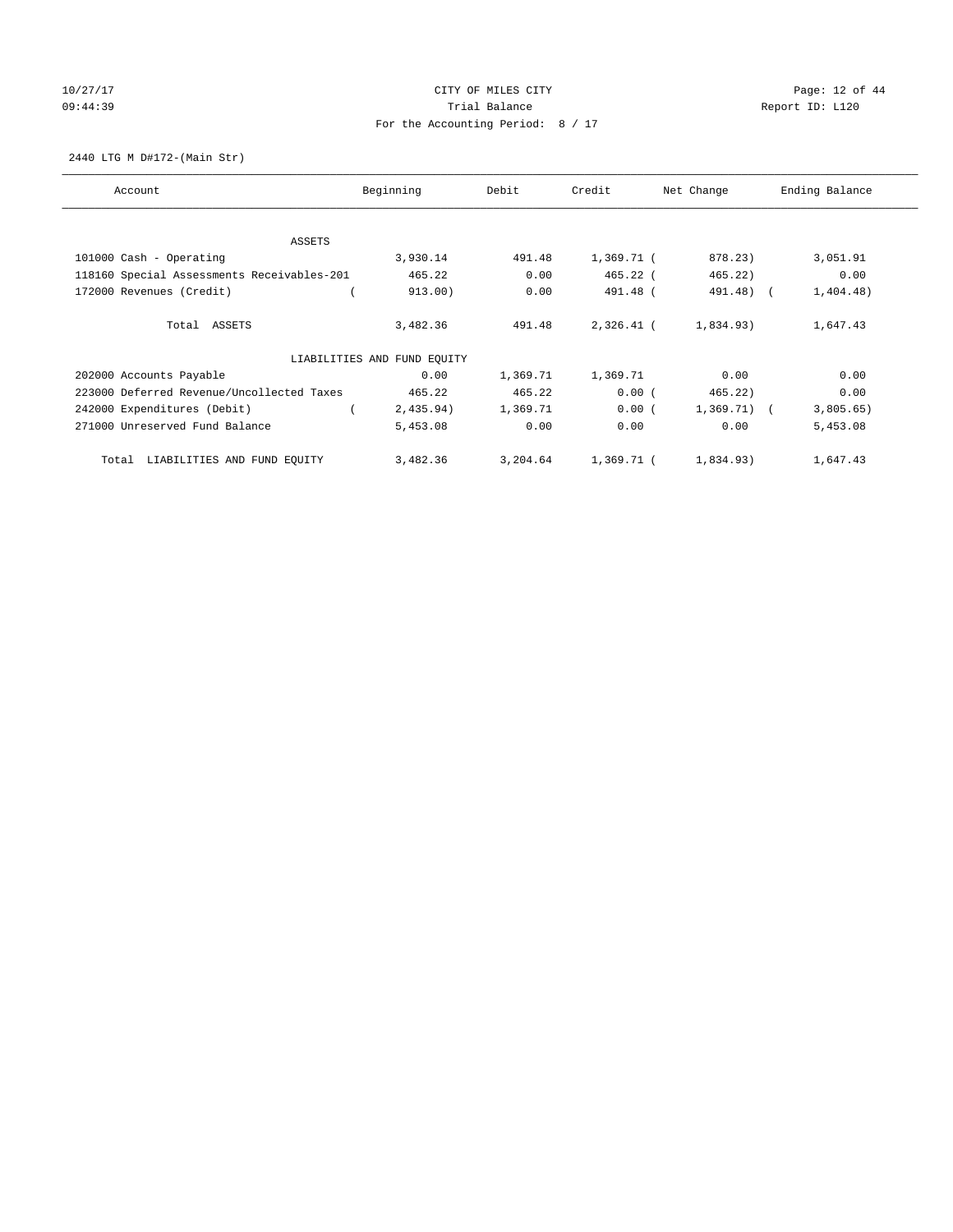# 10/27/17 Page: 13 of 44 09:44:39 Report ID: L120 For the Accounting Period: 8 / 17

#### 2450 LTG M D#195-(SG-Trico)

| Account                              |        | Beginning                   | Debit  | Credit     | Net Change | Ending Balance      |
|--------------------------------------|--------|-----------------------------|--------|------------|------------|---------------------|
|                                      |        |                             |        |            |            |                     |
|                                      | ASSETS |                             |        |            |            |                     |
| 101000 Cash - Operating              |        | 1,534.32                    | 0.00   | 401.84 (   | 401.84)    | 1,132.48            |
| 172000 Revenues (Credit)             |        | 30.01)                      | 0.00   | 0.00       | 0.00       | 30.01)              |
| Total ASSETS                         |        | 1,504.31                    | 0.00   | $401.84$ ( | 401.84)    | 1,102.47            |
|                                      |        | LIABILITIES AND FUND EQUITY |        |            |            |                     |
| 202000 Accounts Payable              |        | 0.00                        | 401.84 | 401.84     | 0.00       | 0.00                |
| 242000 Expenditures (Debit)          |        | 1,401.84)                   | 401.84 | 0.00(      | 401.84)    | 1,803.68)<br>$\sim$ |
| 271000 Unreserved Fund Balance       |        | 2,906.15                    | 0.00   | 0.00       | 0.00       | 2,906.15            |
| LIABILITIES AND FUND EQUITY<br>Total |        | 1,504.31                    | 803.68 | $401.84$ ( | 401.84)    | 1,102.47            |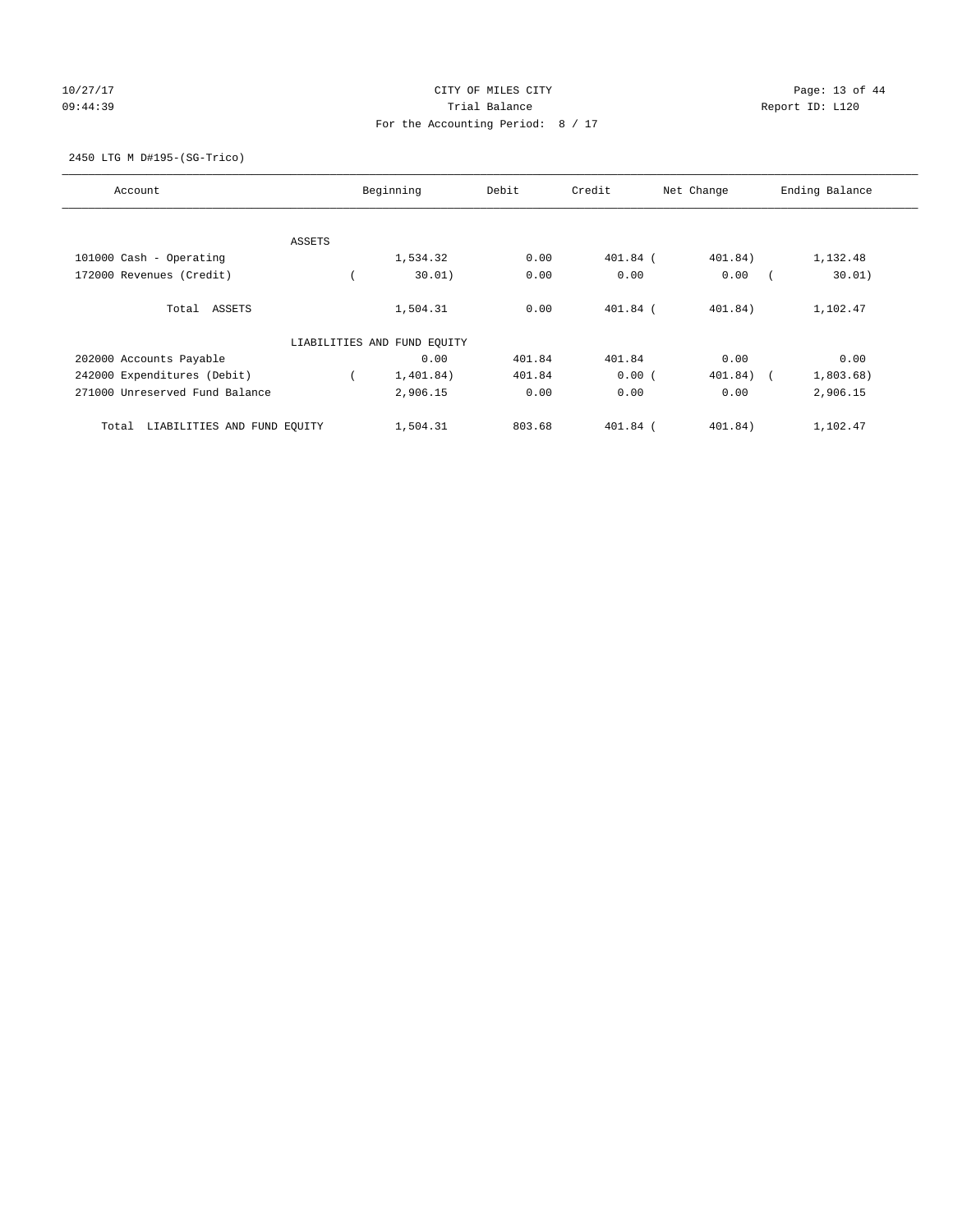# 10/27/17 Page: 14 of 44 09:44:39 Report ID: L120 For the Accounting Period: 8 / 17

2470 LTG M D#202-(SG-MDU&NV)

| Account                                    | Beginning                   | Debit    | Credit    | Net Change  | Ending Balance |
|--------------------------------------------|-----------------------------|----------|-----------|-------------|----------------|
|                                            |                             |          |           |             |                |
| ASSETS                                     |                             |          |           |             |                |
| 101000 Cash - Operating                    | 1,208.36                    | 92.46    | 629.39(   | 536.93)     | 671.43         |
| 118160 Special Assessments Receivables-201 | 175.04                      | 0.00     | $87.52$ ( | 87.52)      | 87.52          |
| 172000 Revenues (Credit)                   | 169.14)                     | 0.00     | $92.46$ ( | $92.46$ ) ( | 261.60)        |
| Total ASSETS                               | 1,214.26                    | 92.46    | 809.37(   | 716.91)     | 497.35         |
|                                            | LIABILITIES AND FUND EOUITY |          |           |             |                |
| 202000 Accounts Payable                    | 0.00                        | 629.39   | 629.39    | 0.00        | 0.00           |
| 223000 Deferred Revenue/Uncollected Taxes  | 175.04                      | 87.52    | 0.00(     | 87.52)      | 87.52          |
| 242000 Expenditures (Debit)                | 1,587.43)                   | 629.39   | 0.00(     | $629.39$ (  | 2,216.82)      |
| 271000 Unreserved Fund Balance             | 2,626.65                    | 0.00     | 0.00      | 0.00        | 2,626.65       |
| LIABILITIES AND FUND EQUITY<br>Total       | 1,214.26                    | 1,346.30 | 629.39(   | 716.91)     | 497.35         |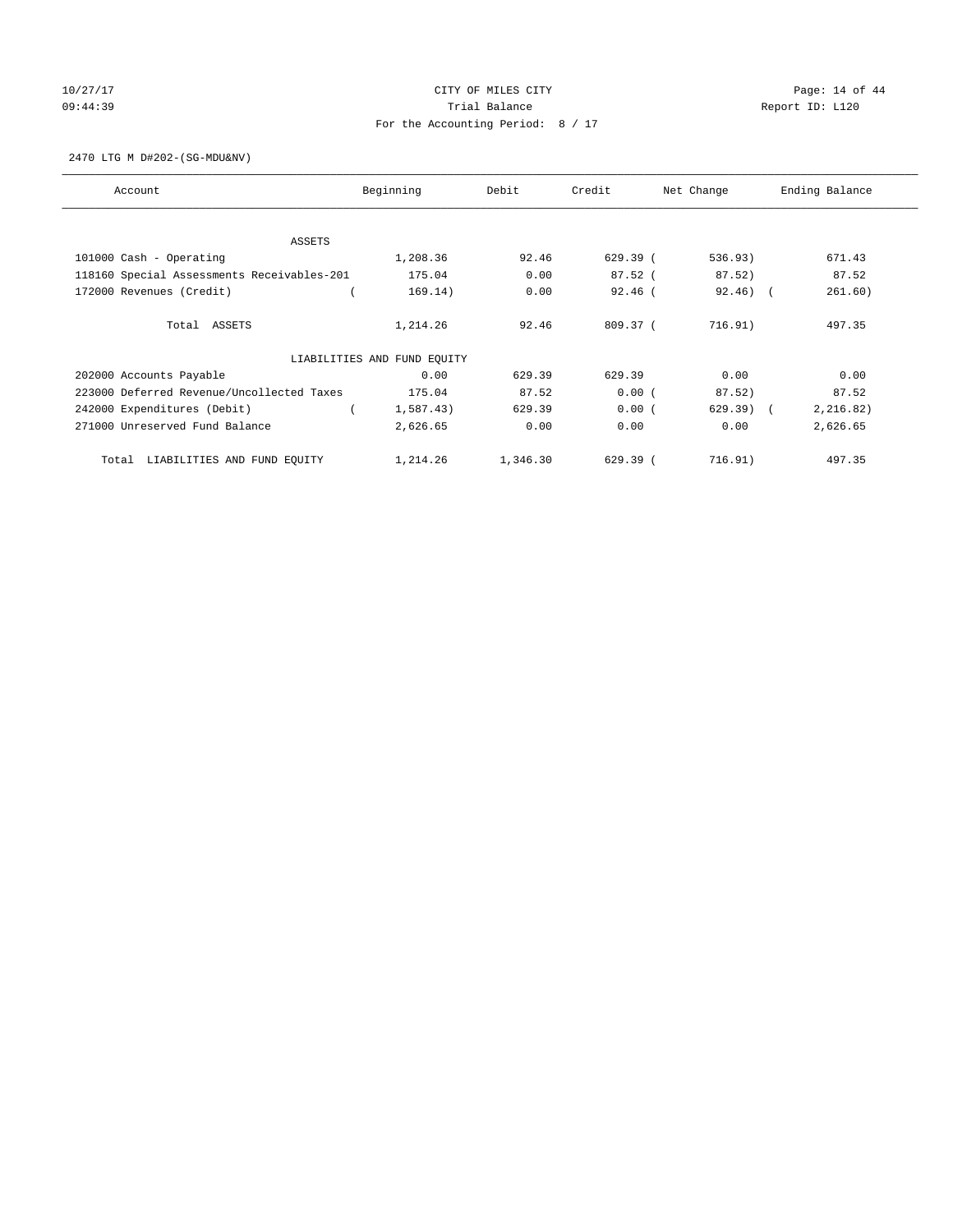# 10/27/17 Page: 15 of 44 09:44:39 Report ID: L120 For the Accounting Period: 8 / 17

#### 2480 LTG M M#173-(Milestown Estates)

| Account                              | Beginning                   | Debit  | Credit     | Net Change | Ending Balance        |
|--------------------------------------|-----------------------------|--------|------------|------------|-----------------------|
|                                      |                             |        |            |            |                       |
| ASSETS                               |                             |        |            |            |                       |
| 101000 Cash - Operating              | 930.19                      | 0.00   | 124.55 (   | 124.55)    | 805.64                |
| 172000 Revenues (Credit)             | 1.19)                       | 0.00   | 0.00       | 0.00       | 1.19)                 |
| Total ASSETS                         | 929.00                      | 0.00   | 124.55 (   | 124.55)    | 804.45                |
|                                      | LIABILITIES AND FUND EQUITY |        |            |            |                       |
| 202000 Accounts Payable              | 0.00                        | 124.55 | 124.55     | 0.00       | 0.00                  |
| 242000 Expenditures (Debit)          | 358.27)                     | 124.55 | 0.00(      | 124.55)    | 482.82)<br>$\sqrt{2}$ |
| 271000 Unreserved Fund Balance       | 1,287.27                    | 0.00   | 0.00       | 0.00       | 1,287.27              |
| LIABILITIES AND FUND EQUITY<br>Total | 929.00                      | 249.10 | $124.55$ ( | 124.55)    | 804.45                |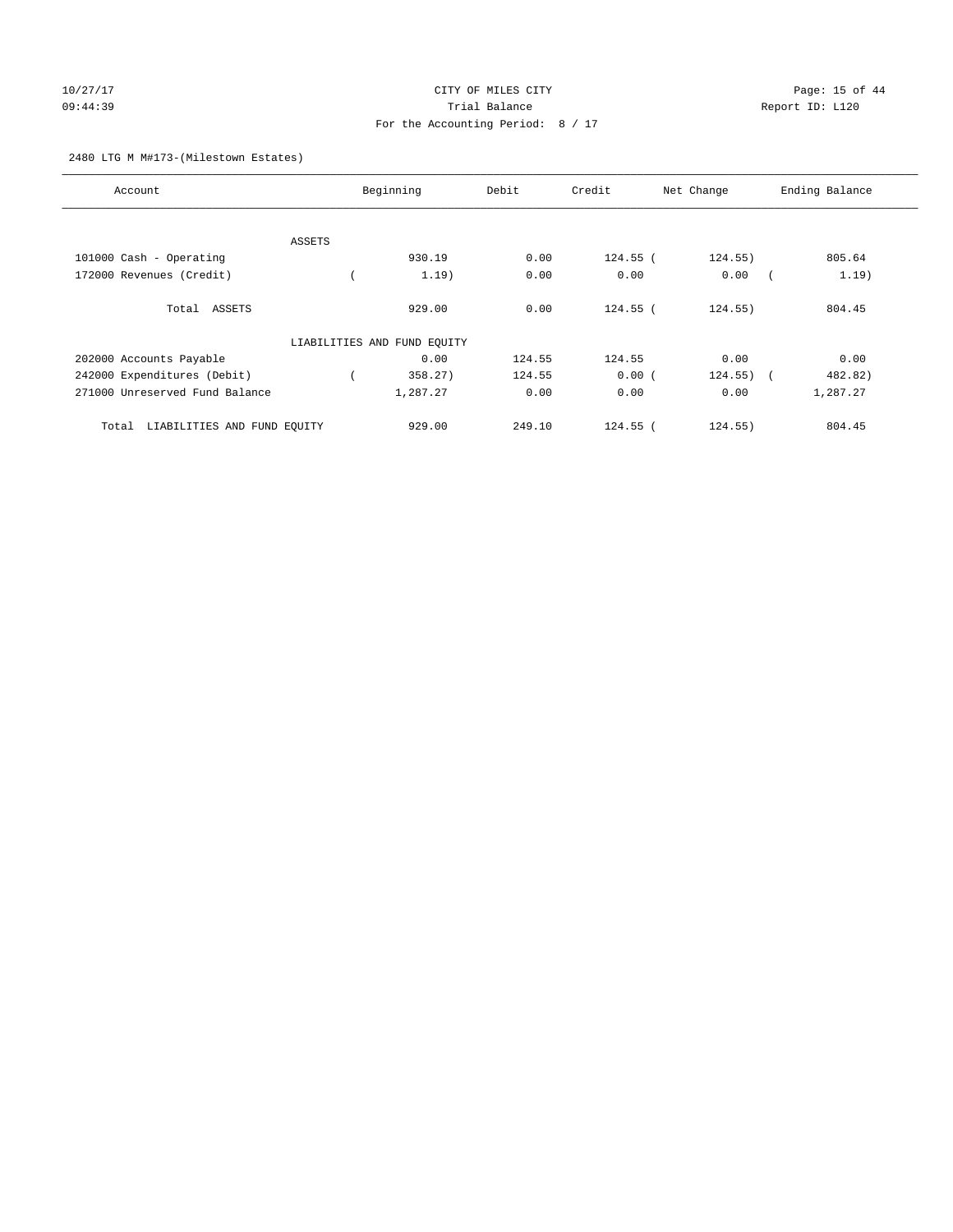# 10/27/17 Page: 16 of 44 09:44:39 Report ID: L120 For the Accounting Period: 8 / 17

2510 STR MAINT DIST #204

| Account                                    | Beginning                   | Debit      | Credit       | Net Change   | Ending Balance |
|--------------------------------------------|-----------------------------|------------|--------------|--------------|----------------|
|                                            |                             |            |              |              |                |
| <b>ASSETS</b>                              |                             |            |              |              |                |
| 101000 Cash - Operating                    | 606,128.60                  | 4,343.06   | 79,952.07 (  | 75,609.01)   | 530,519.59     |
| 118130 Special Assessments Receivable 2013 | 210.31                      | 0.00       | 0.00         | 0.00         | 210.31         |
| 118140 Special Assessments Receivables-201 | 452.37                      | 0.00       | 0.00         | 0.00         | 452.37         |
| 118150 Special Assessments Receivables-201 | 2,501.78                    | 0.00       | 0.00         | 0.00         | 2,501.78       |
| 118160 Special Assessments Receivables-201 | 15,060.49                   | 0.00       | $4,000.11$ ( | 4,000.11)    | 11,060.38      |
| 172000 Revenues (Credit)                   | 16,865.08)                  | 0.00       | 4,225.89 (   | $4,225.89$ ( | 21,090.97)     |
| Total ASSETS                               | 607,488.47                  | 4,343.06   | 88,178.07 (  | 83,835.01)   | 523,653.46     |
|                                            | LIABILITIES AND FUND EQUITY |            |              |              |                |
| 202000 Accounts Payable                    | 0.00                        | 41,122.67  | 41,122.67    | 0.00         | 0.00           |
| 223000 Deferred Revenue/Uncollected Taxes  | 18,224.96                   | 4,000.11   | 0.00(        | 4,000.11)    | 14,224.85      |
| 242000 Expenditures (Debit)                | 85,613.70)                  | 80,785.09  | 950.19 (     | 79,834.90) ( | 165, 448.60)   |
| 271000 Unreserved Fund Balance             | 674,877.21                  | 0.00       | 0.00         | 0.00         | 674,877.21     |
| Total LIABILITIES AND FUND EQUITY          | 607,488.47                  | 125,907.87 | 42,072.86 (  | 83,835.01)   | 523,653.46     |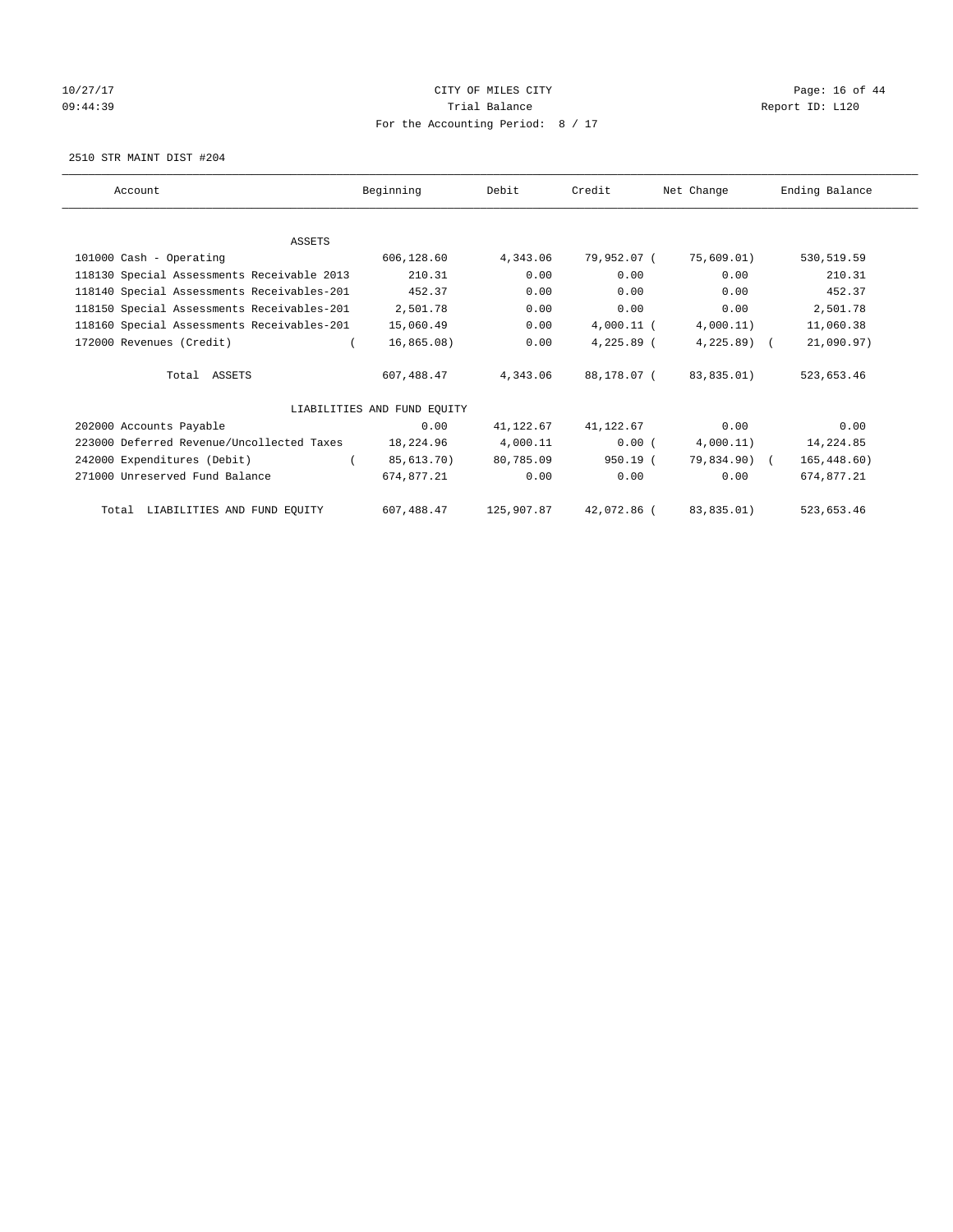# 10/27/17 Page: 17 of 44 09:44:39 Report ID: L120 For the Accounting Period: 8 / 17

2520 STR MAINT DIST #205

| Account                                     | Beginning                   | Debit     | Credit      | Net Change   | Ending Balance |
|---------------------------------------------|-----------------------------|-----------|-------------|--------------|----------------|
|                                             |                             |           |             |              |                |
| ASSETS                                      |                             |           |             |              |                |
| 101000 Cash - Operating                     | 333,818.73                  | 1,967.26  | 14,456.14 ( | 12,488.88)   | 321, 329.85    |
| 118130 Special Assessments Receivable 2013( | 45.28)                      | 0.00      | 0.00        | 0.00         | 45.28)         |
| 118140 Special Assessments Receivables-201  | 604.50                      | 0.00      | 0.00        | 0.00         | 604.50         |
| 118150 Special Assessments Receivables-201  | 668.00                      | 0.00      | $266.94$ (  | 266.94)      | 401.06         |
| 118160 Special Assessments Receivables-201  | 5,753.26                    | 0.00      | 1,567.08 (  | 1,567.08)    | 4,186.18       |
| 172000 Revenues (Credit)                    | 7,354.94)                   | 0.00      | 1,967.26 (  | 1,967.26) (  | 9,322.20)      |
| Total ASSETS                                | 333, 444. 27                | 1,967.26  | 18,257.42 ( | 16,290.16)   | 317, 154. 11   |
|                                             | LIABILITIES AND FUND EOUITY |           |             |              |                |
| 202000 Accounts Payable                     | 0.00                        | 2,862.50  | 2,862.50    | 0.00         | 0.00           |
| 223000 Deferred Revenue/Uncollected Taxes   | 6,980.32                    | 1,834.02  | 0.00(       | 1,834.02)    | 5,146.30       |
| 242000 Expenditures (Debit)                 | 14,754.34)                  | 14,456.14 | 0.00(       | 14,456.14) ( | 29, 210.48)    |
| 271000 Unreserved Fund Balance              | 341,218.29                  | 0.00      | 0.00        | 0.00         | 341, 218.29    |
| Total LIABILITIES AND FUND EQUITY           | 333, 444.27                 | 19,152.66 | 2,862.50 (  | 16, 290.16)  | 317, 154. 11   |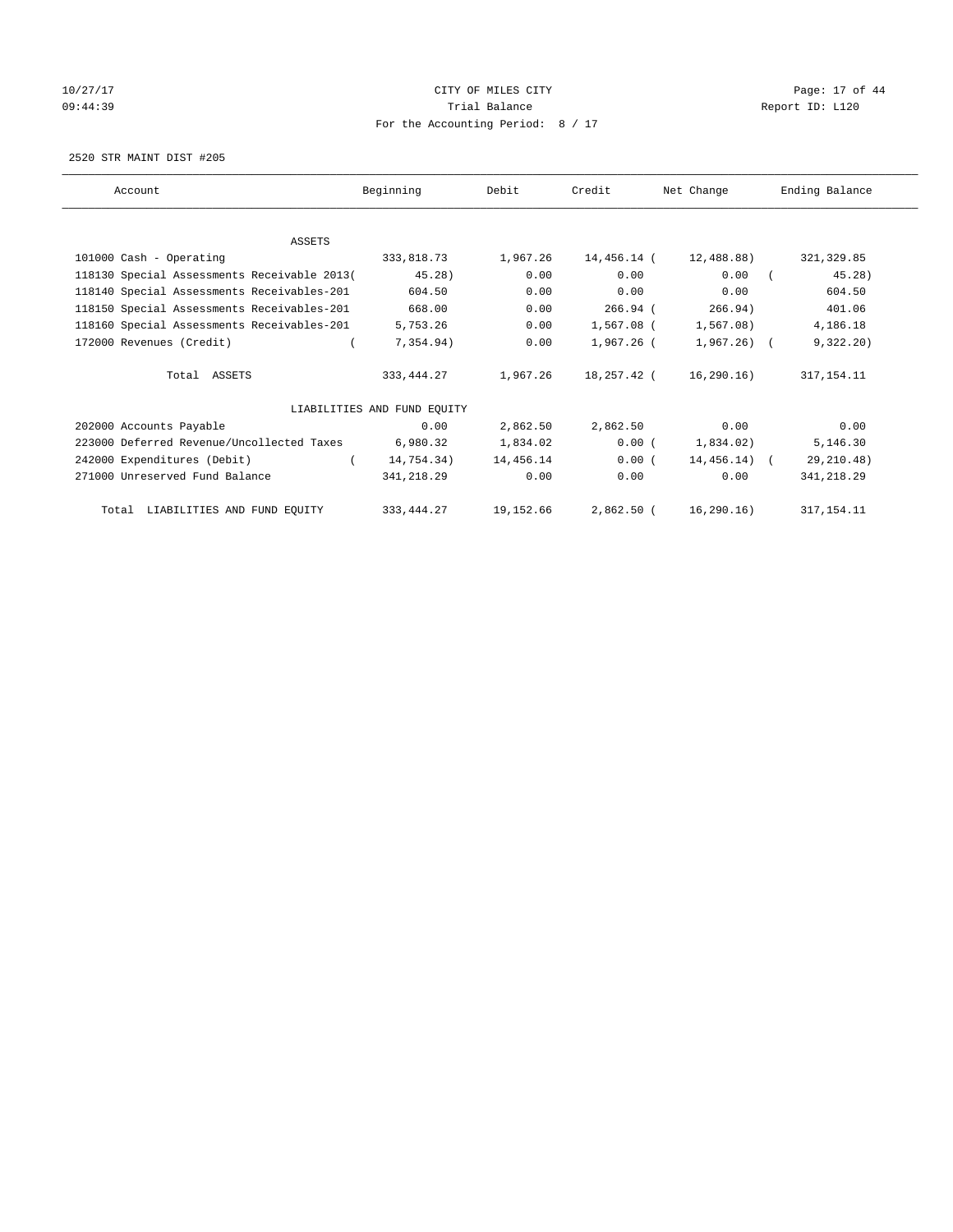#### 2540 STR MAINT DIST#207-(MILESTOWN ESTATES)

| Account                              |        | Beginning                   | Debit  | Credit   | Net Change | Ending Balance |
|--------------------------------------|--------|-----------------------------|--------|----------|------------|----------------|
|                                      |        |                             |        |          |            |                |
|                                      | ASSETS |                             |        |          |            |                |
| 101000 Cash - Operating              |        | 2,565.37                    | 0.00   | 494.15 ( | 494.15)    | 2,071.22       |
| 172000 Revenues (Credit)             |        | 2.90)                       | 0.00   | 0.00     | 0.00       | 2.90)          |
| Total ASSETS                         |        | 2,562.47                    | 0.00   | 494.15 ( | 494.15)    | 2,068.32       |
|                                      |        | LIABILITIES AND FUND EQUITY |        |          |            |                |
| 242000 Expenditures (Debit)          |        | 576.64)                     | 494.15 | 0.00(    | 494.15)    | 1,070.79)      |
| 271000 Unreserved Fund Balance       |        | 3,139.11                    | 0.00   | 0.00     | 0.00       | 3,139.11       |
| LIABILITIES AND FUND EQUITY<br>Total |        | 2,562.47                    | 494.15 | 0.00(    | 494.15)    | 2,068.32       |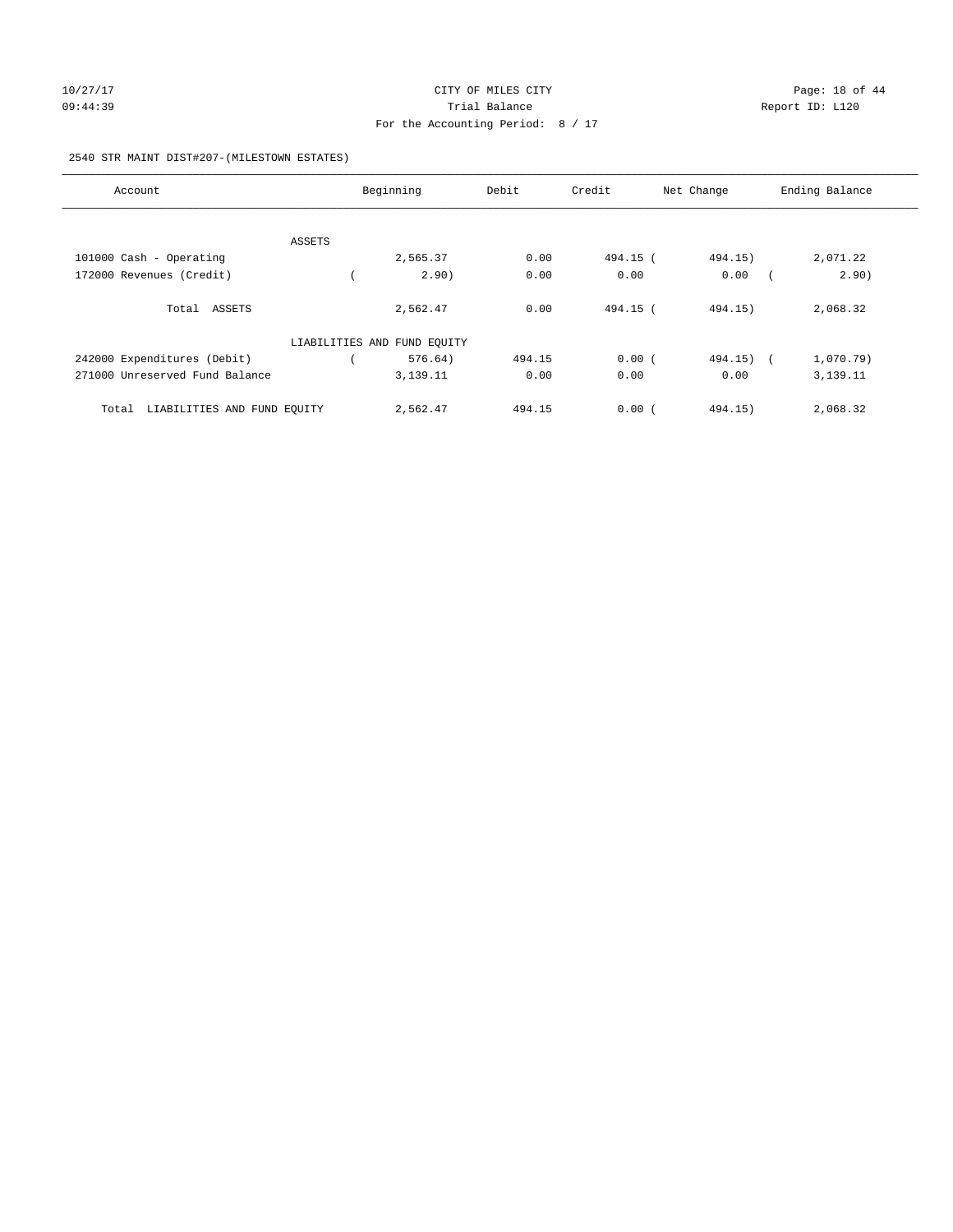| 10/27/17 |  |  |
|----------|--|--|
| 09:44:39 |  |  |

#### CITY OF MILES CITY Page: 19 of 44<br>
Trial Balance Report ID: L120 09:44:39 Trial Balance Report ID: L120 For the Accounting Period: 8 / 17

#### 2701 Fire Grants

| Account                              | Beginning                   | Debit | Credit | Net Change | Ending Balance |
|--------------------------------------|-----------------------------|-------|--------|------------|----------------|
|                                      |                             |       |        |            |                |
| ASSETS                               |                             |       |        |            |                |
| 101000 Cash - Operating              | 1,376.15                    | 0.00  | 0.00   | 0.00       | 1,376.15       |
| Total ASSETS                         | 1,376.15                    | 0.00  | 0.00   | 0.00       | 1,376.15       |
|                                      | LIABILITIES AND FUND EQUITY |       |        |            |                |
| 271000 Unreserved Fund Balance       | 1,376.15                    | 0.00  | 0.00   | 0.00       | 1,376.15       |
| LIABILITIES AND FUND EQUITY<br>Total | 1,376.15                    | 0.00  | 0.00   | 0.00       | 1,376.15       |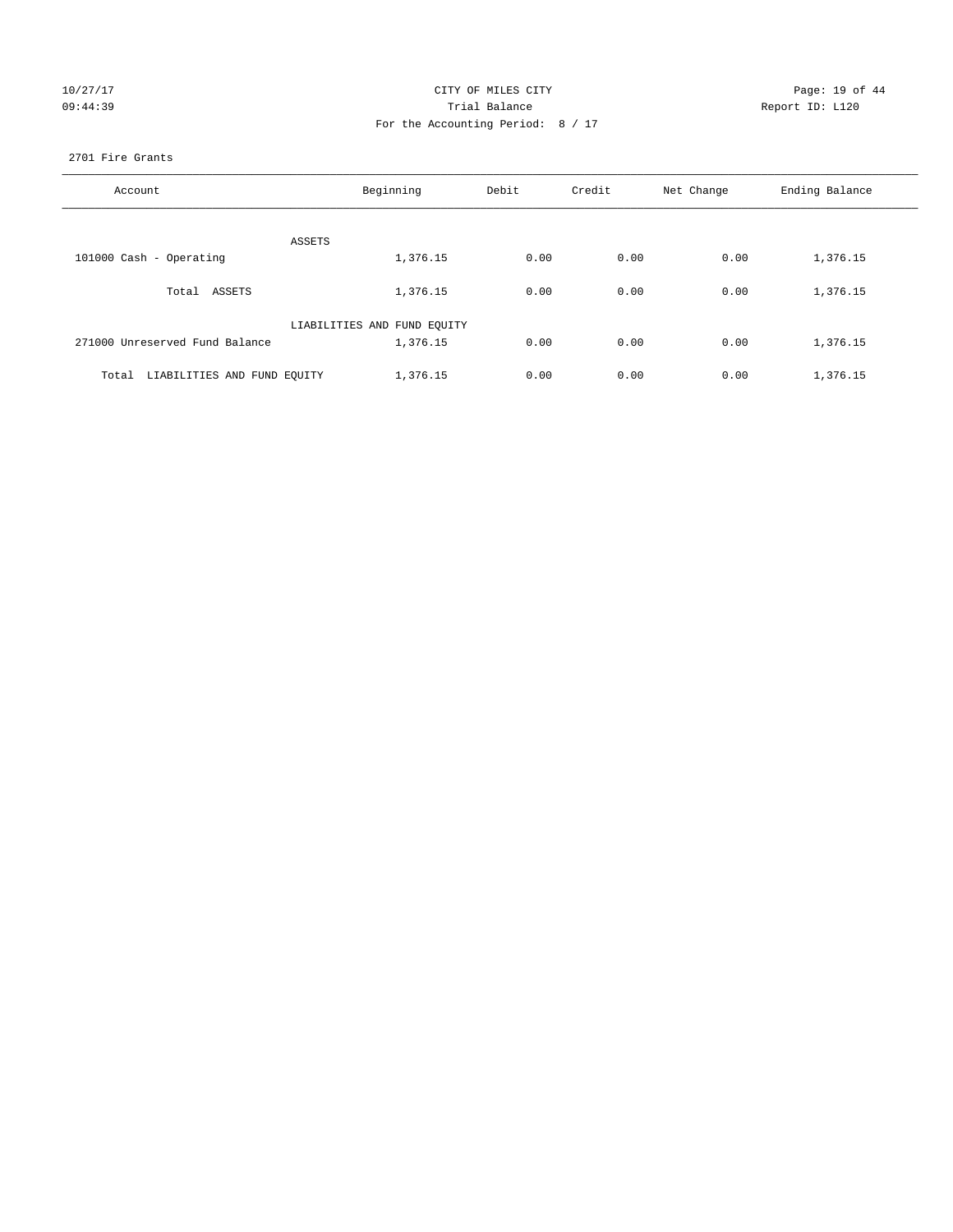# 10/27/17 Page: 20 of 44 09:44:39 Report ID: L120 For the Accounting Period: 8 / 17

#### 2820 GAS TAX

| Account                              | Beginning                   | Debit     | Credit      | Net Change   | Ending Balance    |
|--------------------------------------|-----------------------------|-----------|-------------|--------------|-------------------|
|                                      |                             |           |             |              |                   |
| ASSETS<br>101000 Cash - Operating    | 14,405.29                   | 14,739.75 | 336.50      | 14,403.25    | 28,808.54         |
| 172000 Revenues (Credit)             | 14,739.76)                  | 0.00      | 14,739.75 ( | 14,739.75) ( | 29, 479.51)       |
| Total ASSETS                         | 334.47)                     | 14,739.75 | 15,076.25 ( | $336.50$ (   | 670.97)           |
|                                      | LIABILITIES AND FUND EQUITY |           |             |              |                   |
| 242000 Expenditures (Debit)          | 336.50)                     | 336.50    | 0.00(       | $336.50$ (   | 673.00)           |
| 271000 Unreserved Fund Balance       | 2.03                        | 0.00      | 0.00        | 0.00         | 2.03              |
| LIABILITIES AND FUND EQUITY<br>Total | 334.47)                     | 336.50    | 0.00(       | 336.50)      | 670.97)<br>$\sim$ |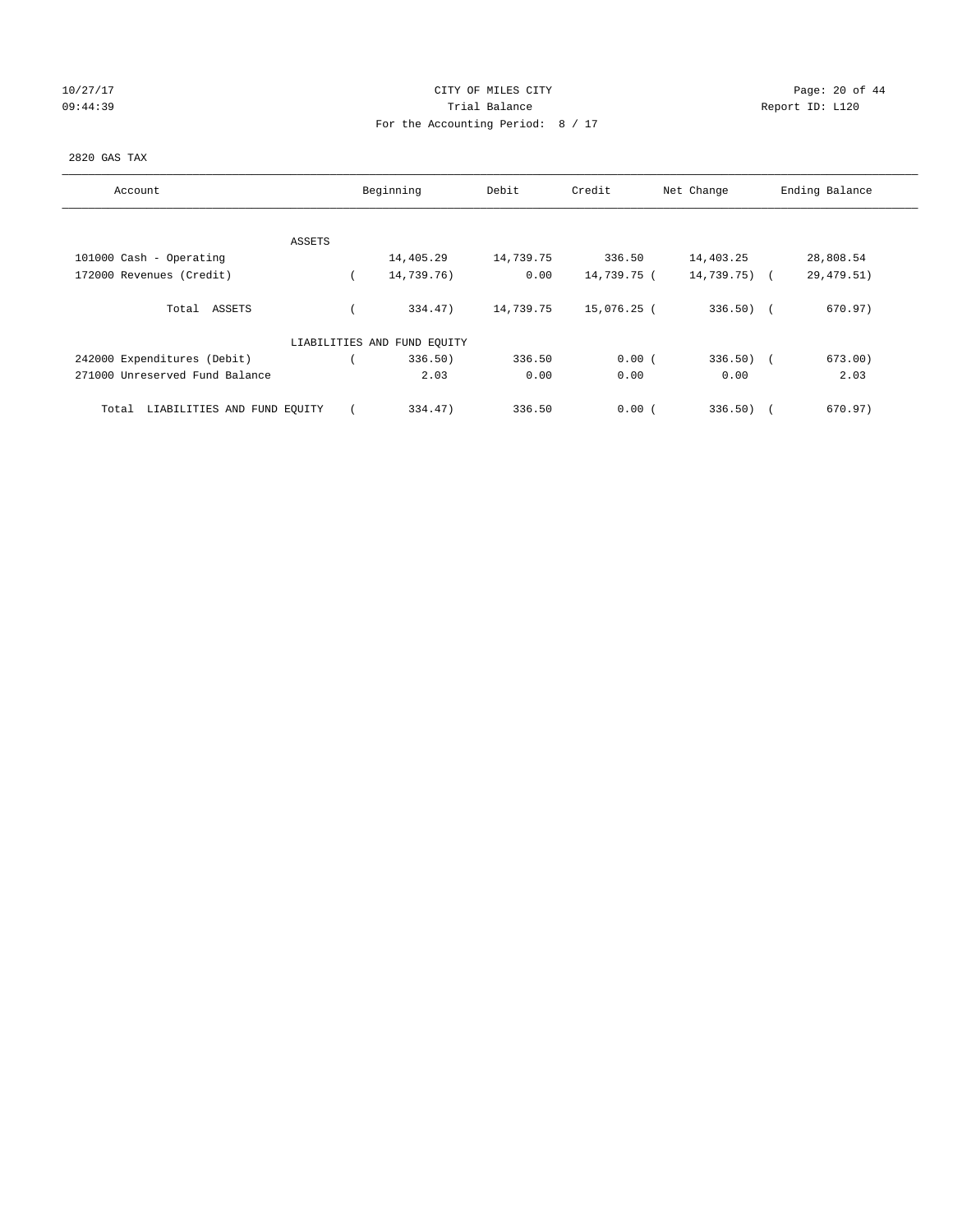# 10/27/17 Page: 21 of 44 09:44:39 Report ID: L120 For the Accounting Period: 8 / 17

#### 2850 911 EMERGENCY

| Account                              |        | Beginning                   | Debit       | Credit      | Net Change   | Ending Balance |
|--------------------------------------|--------|-----------------------------|-------------|-------------|--------------|----------------|
|                                      |        |                             |             |             |              |                |
|                                      | ASSETS |                             |             |             |              |                |
| 101000 Cash - Operating              |        | 196,992.03                  | 87, 174. 25 | 10,948.78   | 76,225.47    | 273, 217.50    |
| 141000 Prepaid Expense               |        | 11,440.00                   | 0.00        | 0.00        | 0.00         | 11,440.00      |
| 172000 Revenues (Credit)             |        | 186.18)                     | 0.00        | 87,174.25 ( | 87, 174. 25) | 87,360.43)     |
|                                      |        |                             |             |             |              |                |
| Total ASSETS                         |        | 208, 245.85                 | 87, 174. 25 | 98,123.03 ( | 10,948.78)   | 197,297.07     |
|                                      |        |                             |             |             |              |                |
|                                      |        | LIABILITIES AND FUND EQUITY |             |             |              |                |
| 202000 Accounts Payable              |        | 0.00                        | 10,948.78   | 10,948.78   | 0.00         | 0.00           |
| 242000 Expenditures (Debit)          |        | 4,644.00)                   | 10,948.78   | 0.00(       | 10,948.78) ( | 15,592.78)     |
| 271000 Unreserved Fund Balance       |        | 212,889.85                  | 0.00        | 0.00        | 0.00         | 212,889.85     |
|                                      |        |                             |             |             |              |                |
| LIABILITIES AND FUND EQUITY<br>Total |        | 208, 245.85                 | 21,897.56   | 10,948.78 ( | 10,948.78)   | 197.297.07     |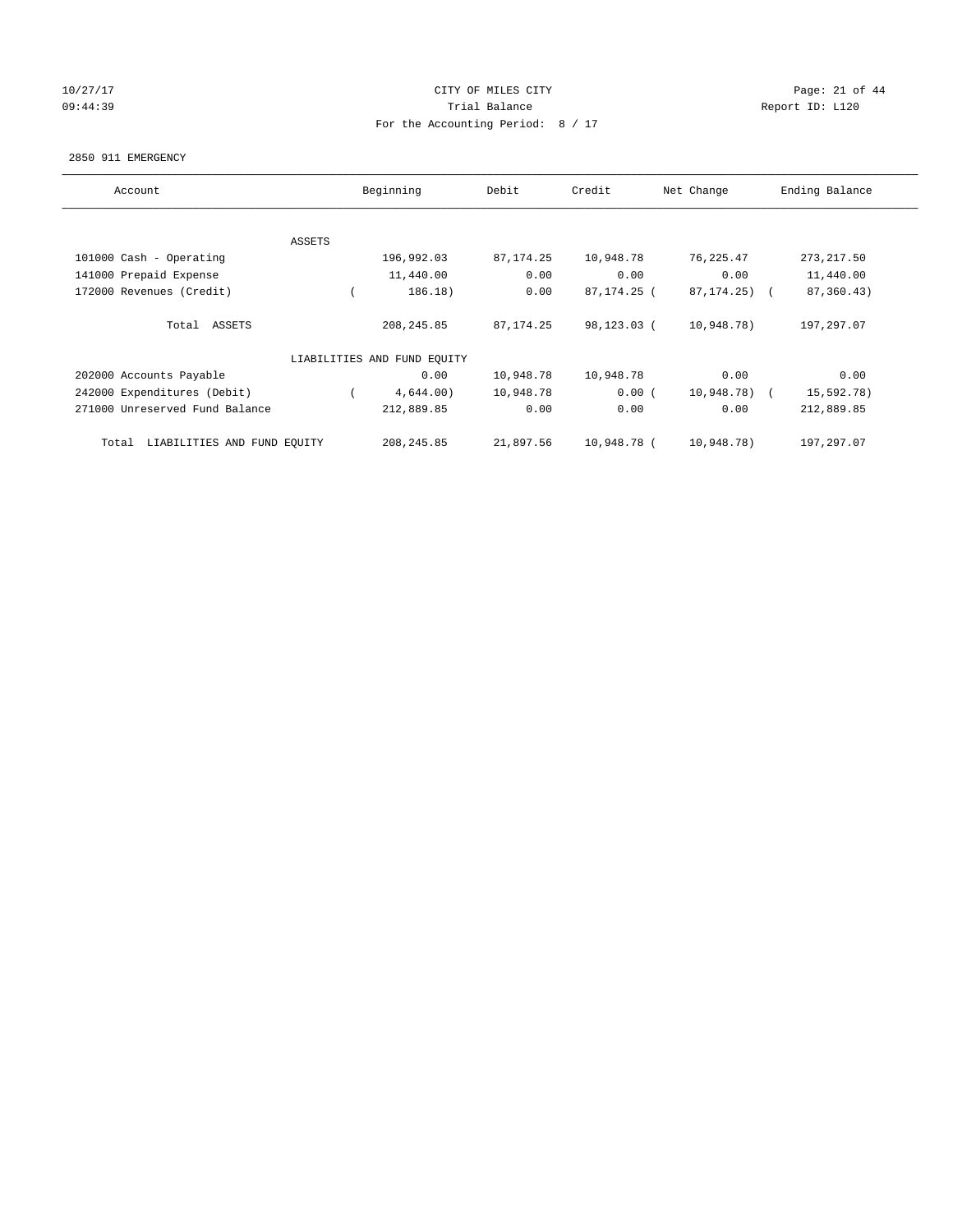# 10/27/17 Page: 22 of 44 09:44:39 Report ID: L120 For the Accounting Period: 8 / 17

#### 2880 LIBRARY GRANTS

| Account                                | Beginning                   | Debit    | Credit       | Net Change  | Ending Balance |
|----------------------------------------|-----------------------------|----------|--------------|-------------|----------------|
|                                        |                             |          |              |             |                |
| <b>ASSETS</b>                          |                             |          |              |             |                |
| 101003 Cash - per capita               | 15,832.34                   | 0.00     | $450.00$ (   | 450.00)     | 15,382.34      |
| 101020 Cash - Partners Program         | 38,446.20                   | 0.00     | $230.00$ (   | 230.00)     | 38, 216. 20    |
| 101030 Cash - Sagebrush Fed/Base Grant | 10,000.83                   | 0.00     | 0.00         | 0.00        | 10,000.83      |
| 101033 Library - Humanities Grant      | 502.08                      | 0.00     | 0.00         | 0.00        | 502.08         |
| Total ASSETS                           | 64,781.45                   | 0.00     | 680.00 (     | 680.00)     | 64,101.45      |
|                                        | LIABILITIES AND FUND EQUITY |          |              |             |                |
| 202000 Accounts Payable                | 0.00                        | 680.00   | 680.00       | 0.00        | 0.00           |
| 242000 Expenditures (Debit)            | 0.00                        | 680.00   | 0.00(        | $680.00)$ ( | 680.00)        |
| 271000 Unreserved Fund Balance         | 64,781.45                   | 0.00     | 0.00         | 0.00        | 64,781.45      |
| LIABILITIES AND FUND EQUITY<br>Total   | 64,781.45                   | 1,360.00 | $680.00$ $($ | 680.00      | 64,101.45      |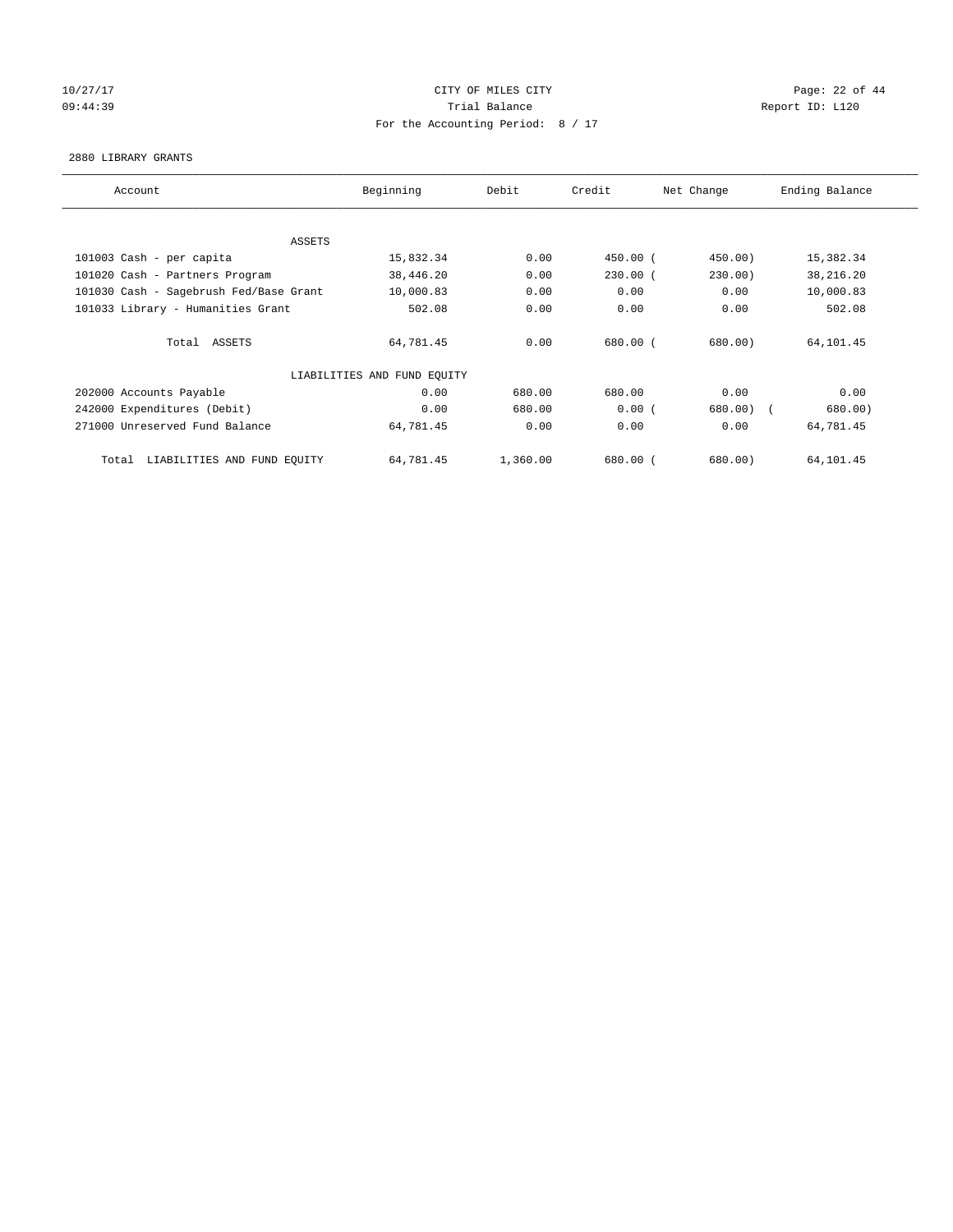# 10/27/17 Page: 23 of 44 09:44:39 Report ID: L120 For the Accounting Period: 8 / 17

2935 Historic Preservation

| Account                                     | Beginning                   | Debit  | Credit    | Net Change | Ending Balance          |
|---------------------------------------------|-----------------------------|--------|-----------|------------|-------------------------|
|                                             |                             |        |           |            |                         |
|                                             |                             |        |           |            |                         |
| ASSETS                                      |                             |        |           |            |                         |
| 101000 Cash - Operating                     | 5,440.26                    | 18.21  | 221.96 (  | 203.75)    | 5,236.51                |
| 172000 Revenues (Credit)                    | 0.00                        | 0.00   | $18.21$ ( | $18.21)$ ( | 18.21)                  |
|                                             |                             |        |           |            |                         |
| Total ASSETS                                | 5,440.26                    | 18.21  | 240.17 (  | 221.96)    | 5,218.30                |
|                                             |                             |        |           |            |                         |
|                                             | LIABILITIES AND FUND EQUITY |        |           |            |                         |
| 202000 Accounts Payable                     | 0.00                        | 0.49   | 0.49      | 0.00       | 0.00                    |
| 242000 Expenditures (Debit)                 | $\left($<br>1,221.07)       | 221.96 | 0.00(     | 221.96)    | 1,443.03)<br>$\sqrt{2}$ |
| 271000 Unreserved Fund Balance              | 9,947.71                    | 0.00   | 0.00      | 0.00       | 9,947.71                |
| 271500 Restatements to Prior Year's Fund B( | 3,286.38)                   | 0.00   | 0.00      | 0.00       | 3, 286.38)              |
|                                             |                             |        |           |            |                         |
| LIABILITIES AND FUND EQUITY<br>Total        | 5,440.26                    | 222.45 | $0.49$ (  | 221.96)    | 5,218.30                |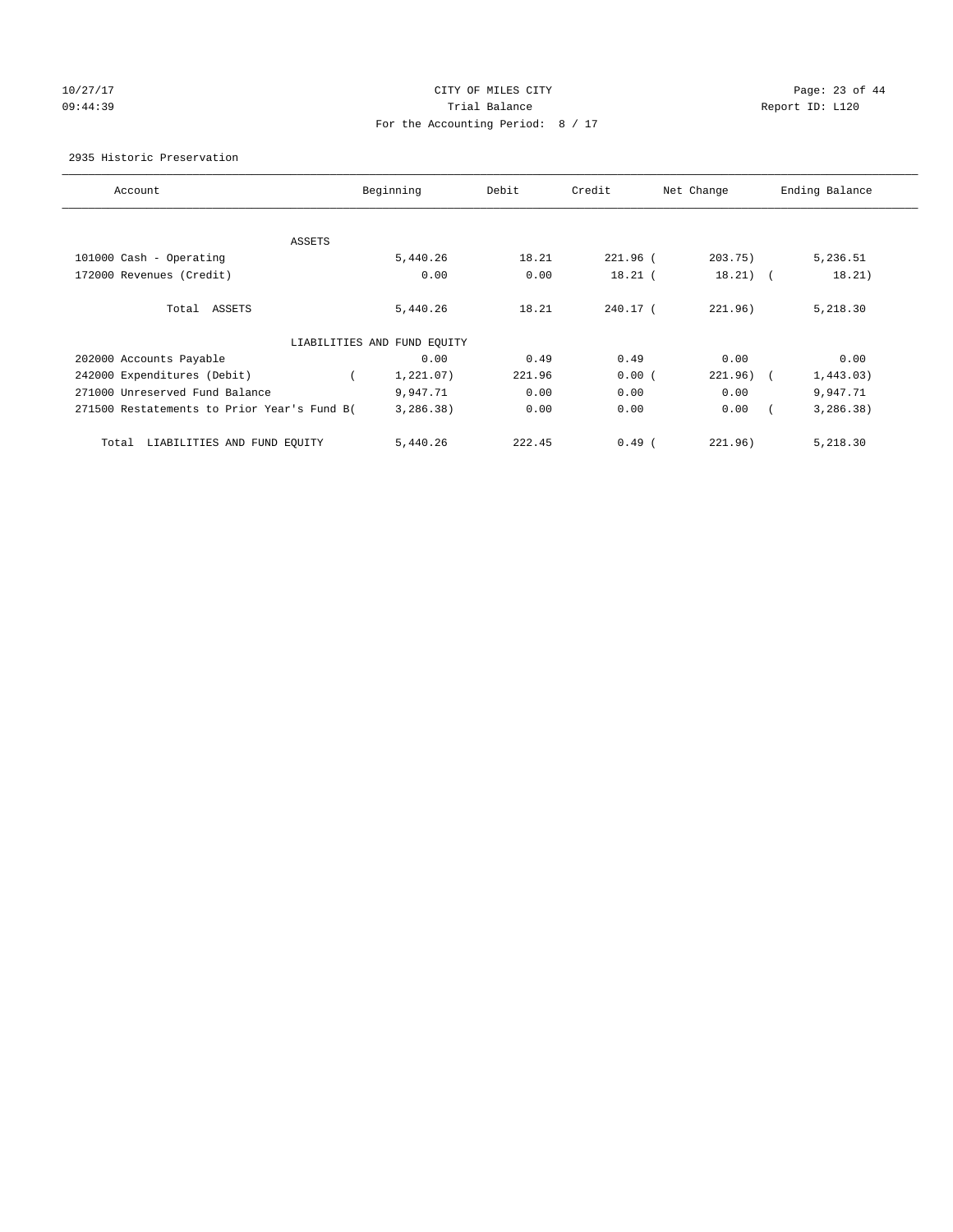# 10/27/17 Page: 24 of 44 09:44:39 Report ID: L120 For the Accounting Period: 8 / 17

#### 2985 RETIRED SENIOR VOLUNTEER PROG (RSVP)

| Account                                    | Beginning                   | Debit     | Credit       | Net Change    | Ending Balance |
|--------------------------------------------|-----------------------------|-----------|--------------|---------------|----------------|
|                                            |                             |           |              |               |                |
| ASSETS                                     |                             |           |              |               |                |
| 101000 Cash - Operating                    | 634.56                      | 7,974.72  | 5,815.26     | 2,159.46      | 2,794.02       |
| 101004 RSVP Non-Federal Cash Operating-Cus | 4,728.20                    | 3,771.31  | 143.38       | 3,627.93      | 8,356.13       |
| 101008 RSVP- Custer Excess                 | 0.00                        | 0.00      | $1,326.97$ ( | $1,326.97$ (  | 1,326.97)      |
| 103100 Petty Cash-                         | 200.00                      | 0.00      | 0.00         | 0.00          | 200.00         |
| 172000 Revenues (Credit)                   | 9,609.28)                   | 8,605.71  | 20,351.74 (  | $11,746.03$ ( | 21, 355.31)    |
| Total ASSETS                               | 4,046.52)                   | 20,351.74 | 27,637.35 (  | $7,285.61$ (  | 11, 332.13)    |
|                                            | LIABILITIES AND FUND EQUITY |           |              |               |                |
| 202000 Accounts Payable                    | 0.00                        | 1,753.92  | 1,753.92     | 0.00          | 0.00           |
| 242000 Expenditures (Debit)                | 8,111.68)                   | 7,285.61  | 0.00(        | 7,285.61)     | 15,397.29)     |
| 271000 Unreserved Fund Balance             | 4,065.16                    | 0.00      | 0.00         | 0.00          | 4,065.16       |
| LIABILITIES AND FUND EQUITY<br>Total       | 4,046.52)                   | 9,039.53  | 1,753.92 (   | 7, 285.61)    | 11, 332.13)    |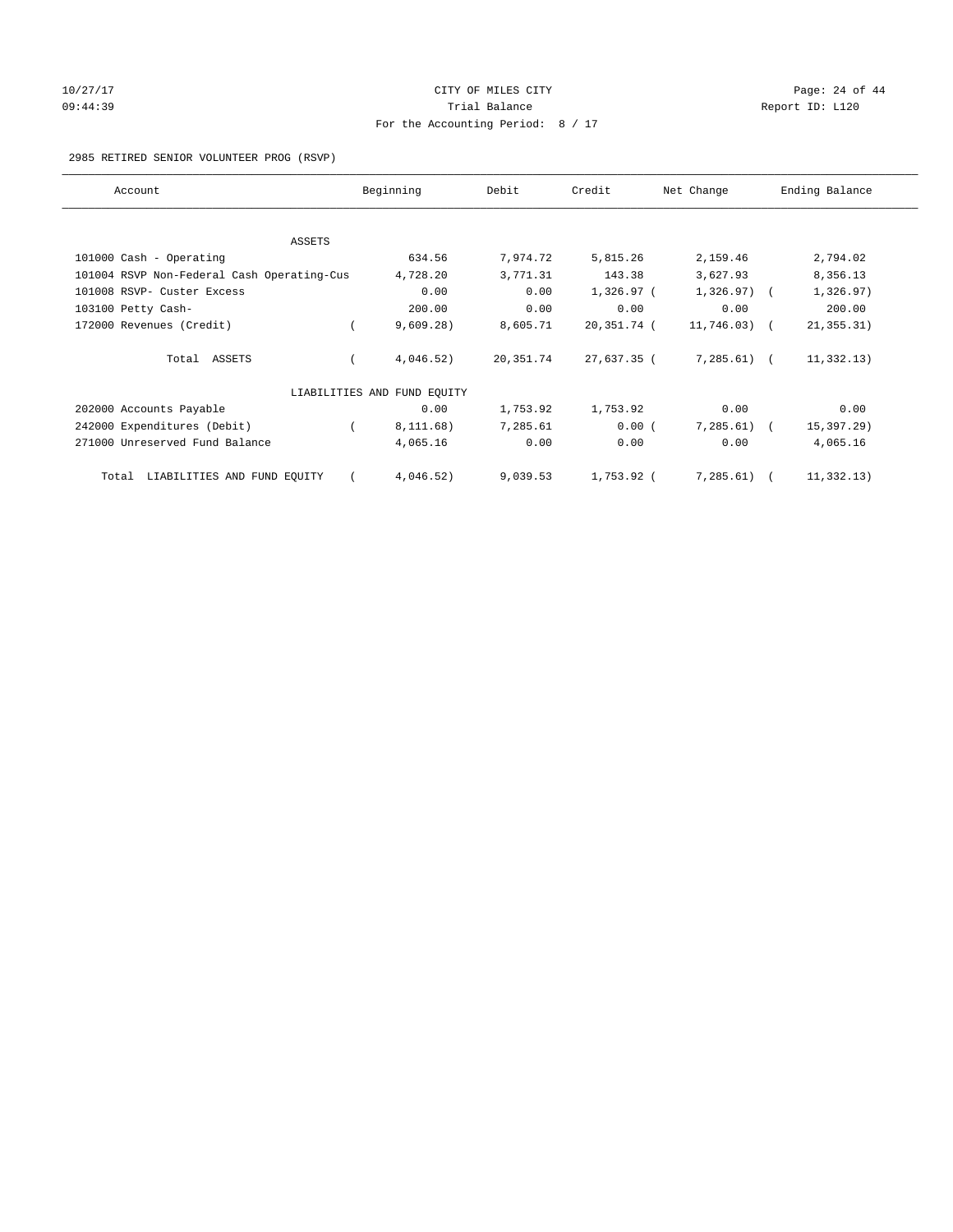3300 Judgement & Losses-Power Settlement

| Account                                     | Beginning                   |       | Debit | Credit | Net Change | Ending Balance |       |
|---------------------------------------------|-----------------------------|-------|-------|--------|------------|----------------|-------|
| ASSETS                                      |                             |       |       |        |            |                |       |
| 115208 Taxes Receivable - Personal 2008     |                             | 0.47) | 0.00  | 0.00   | 0.00       |                | 0.47) |
| Total ASSETS                                |                             | 0.47) | 0.00  | 0.00   | 0.00       | $\sqrt{2}$     | 0.47) |
|                                             | LIABILITIES AND FUND EQUITY |       |       |        |            |                |       |
| 223200 Deferred Revenue - Pers Prop Taxes ( |                             | 0.47) | 0.00  | 0.00   | 0.00       | $\sim$         | 0.47) |
| Total LIABILITIES AND FUND EQUITY           |                             | 0.47) | 0.00  | 0.00   | 0.00       |                | 0.47) |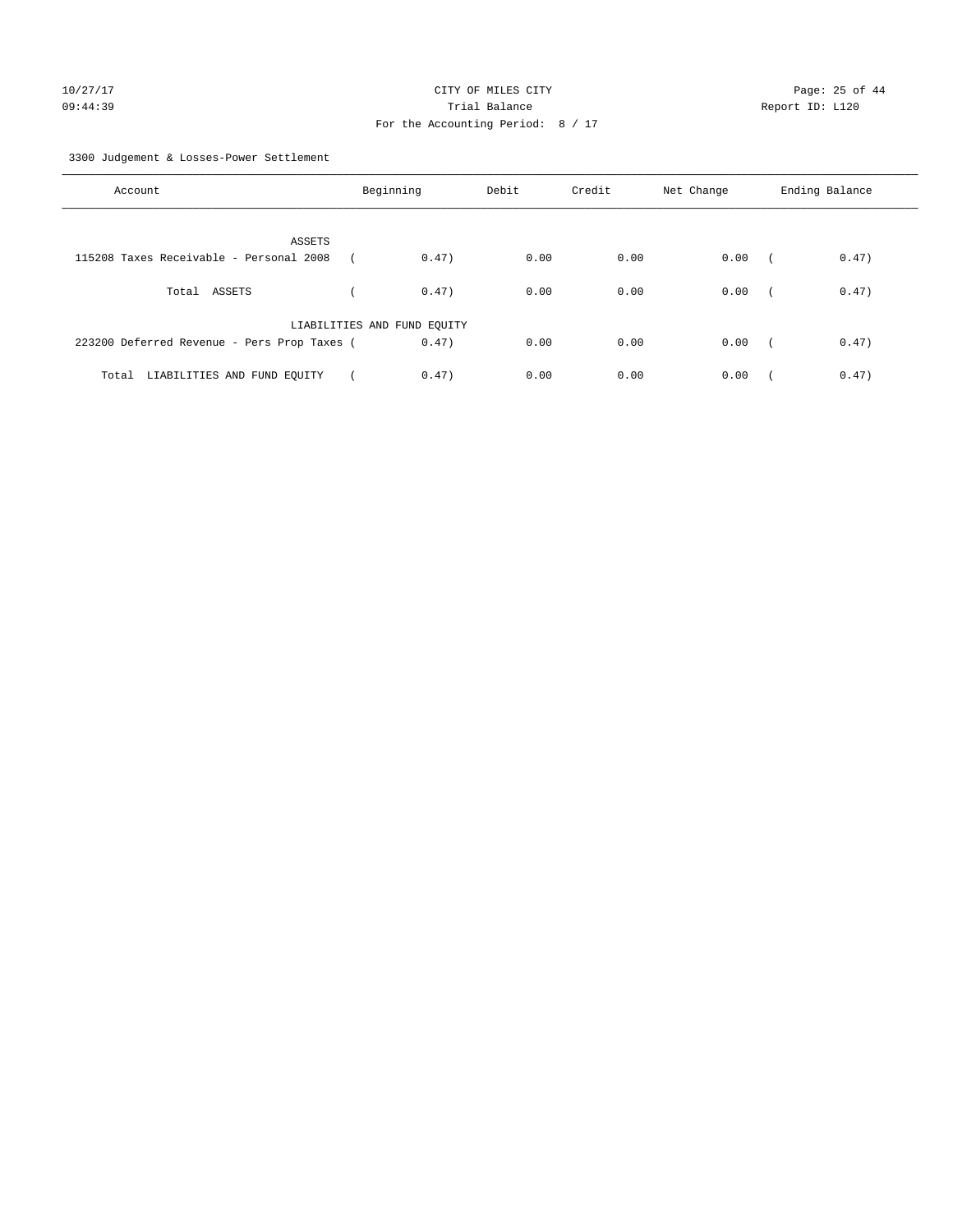# 10/27/17 Page: 26 of 44 09:44:39 Trial Balance Report ID: L120 For the Accounting Period: 8 / 17

3400 SID REVOLVING FUND

| Account                              | Beginning                   | Debit | Credit | Net Change | Ending Balance |
|--------------------------------------|-----------------------------|-------|--------|------------|----------------|
| ASSETS                               |                             |       |        |            |                |
| 101000 Cash - Operating              | 2,985.00                    | 0.00  | 0.00   | 0.00       | 2,985.00       |
| ASSETS<br>Total                      | 2,985.00                    | 0.00  | 0.00   | 0.00       | 2,985.00       |
|                                      | LIABILITIES AND FUND EQUITY |       |        |            |                |
| 271000 Unreserved Fund Balance       | 2,985.00                    | 0.00  | 0.00   | 0.00       | 2,985.00       |
| LIABILITIES AND FUND EQUITY<br>Total | 2,985.00                    | 0.00  | 0.00   | 0.00       | 2,985.00       |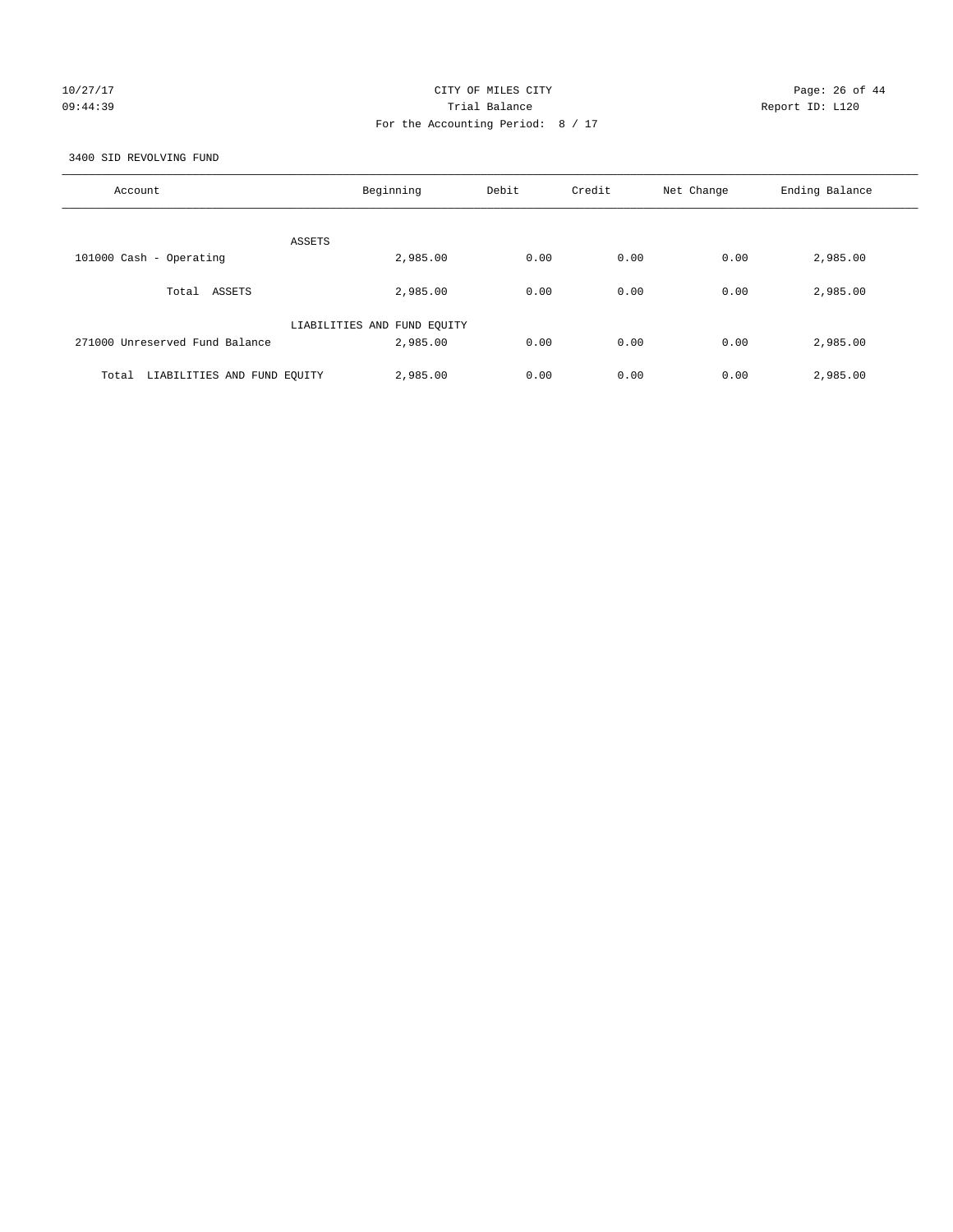# 10/27/17 Page: 27 of 44 09:44:39 Report ID: L120 For the Accounting Period: 8 / 17

#### 3670 SID 211

| Account                                    | Beginning                   | Debit | Credit | Net Change | Ending Balance |
|--------------------------------------------|-----------------------------|-------|--------|------------|----------------|
|                                            |                             |       |        |            |                |
| ASSETS                                     |                             |       |        |            |                |
| 101000 Cash - Operating                    | 11,579.32                   | 0.00  | 0.00   | 0.00       | 11,579.32      |
| 118000 Special Assessments Receivable 2000 | 2,551.35                    | 0.00  | 0.00   | 0.00       | 2,551.35       |
| 118150 Special Assessments Receivables-201 | 1,224.81                    | 0.00  | 0.00   | 0.00       | 1,224.81       |
| 119000 Special Assmt Recbl - Deferred      | 39,670.16                   | 0.00  | 0.00   | 0.00       | 39,670.16      |
| Total ASSETS                               | 55,025.64                   | 0.00  | 0.00   | 0.00       | 55,025.64      |
|                                            | LIABILITIES AND FUND EQUITY |       |        |            |                |
| 223000 Deferred Revenue/Uncollected Taxes  | 43,446.32                   | 0.00  | 0.00   | 0.00       | 43, 446.32     |
| 242000 Expenditures (Debit)                | 2,524.38)                   | 0.00  | 0.00   | 0.00       | 2,524.38)      |
| 271000 Unreserved Fund Balance             | 14,103.70                   | 0.00  | 0.00   | 0.00       | 14,103.70      |
| LIABILITIES AND FUND EQUITY<br>Total       | 55,025.64                   | 0.00  | 0.00   | 0.00       | 55,025.64      |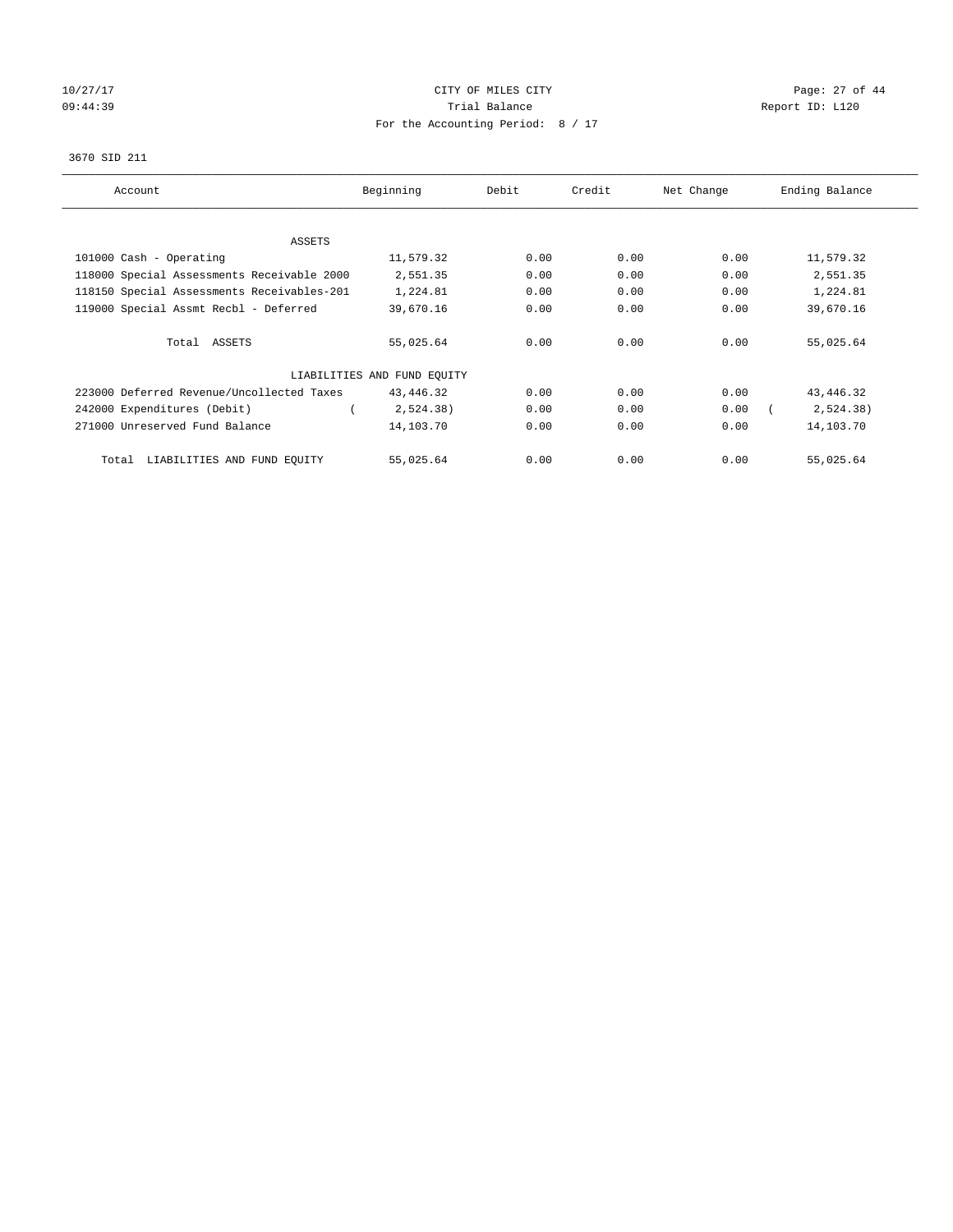#### 4000 General Fund Capitol Improvement Fund

| Account                              | Beginning                   | Debit | Credit | Net Change | Ending Balance |
|--------------------------------------|-----------------------------|-------|--------|------------|----------------|
|                                      |                             |       |        |            |                |
| ASSETS<br>101000 Cash - Operating    | 74,175.55                   | 0.00  | 0.00   | 0.00       | 74,175.55      |
| 172000 Revenues (Credit)             | 68.49)                      | 0.00  | 0.00   | 0.00       | 68.49)         |
|                                      |                             |       |        |            |                |
| Total ASSETS                         | 74,107.06                   | 0.00  | 0.00   | 0.00       | 74,107.06      |
|                                      | LIABILITIES AND FUND EQUITY |       |        |            |                |
| 271000 Unreserved Fund Balance       | 74,107.06                   | 0.00  | 0.00   | 0.00       | 74,107.06      |
| LIABILITIES AND FUND EQUITY<br>Total | 74,107.06                   | 0.00  | 0.00   | 0.00       | 74,107.06      |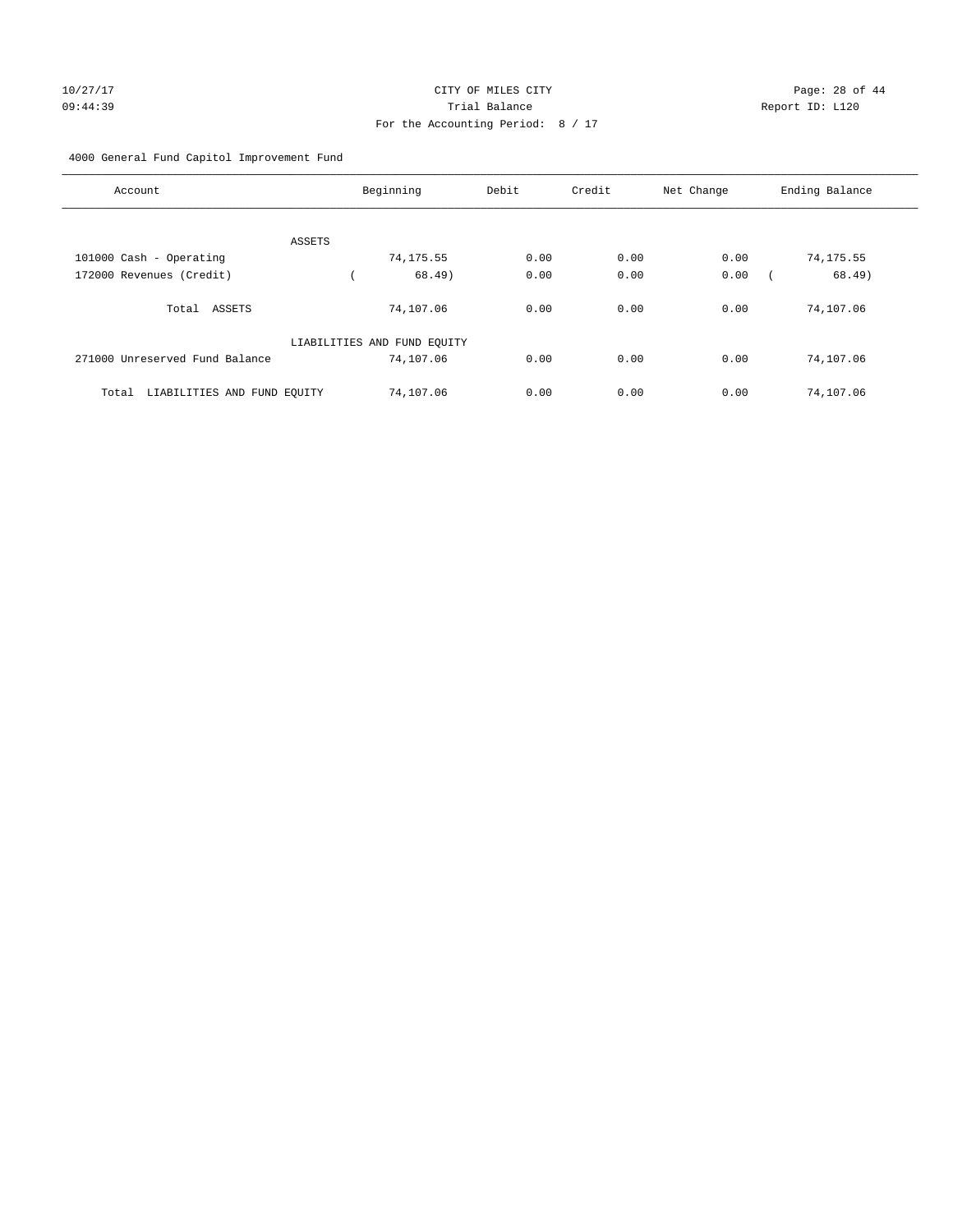# 10/27/17 Page: 29 of 44 09:44:39 Trial Balance Report ID: L120 For the Accounting Period: 8 / 17

4050 Ambulance Capital Improvement Fund

| Account                              | Beginning                   | Debit | Credit | Net Change | Ending Balance |
|--------------------------------------|-----------------------------|-------|--------|------------|----------------|
| ASSETS                               |                             |       |        |            |                |
| 101000 Cash - Operating              | 13,779.06                   | 0.00  | 0.00   | 0.00       | 13,779.06      |
| ASSETS<br>Total                      | 13,779.06                   | 0.00  | 0.00   | 0.00       | 13,779.06      |
|                                      | LIABILITIES AND FUND EQUITY |       |        |            |                |
| 271000 Unreserved Fund Balance       | 13,779.06                   | 0.00  | 0.00   | 0.00       | 13,779.06      |
| LIABILITIES AND FUND EQUITY<br>Total | 13,779.06                   | 0.00  | 0.00   | 0.00       | 13,779.06      |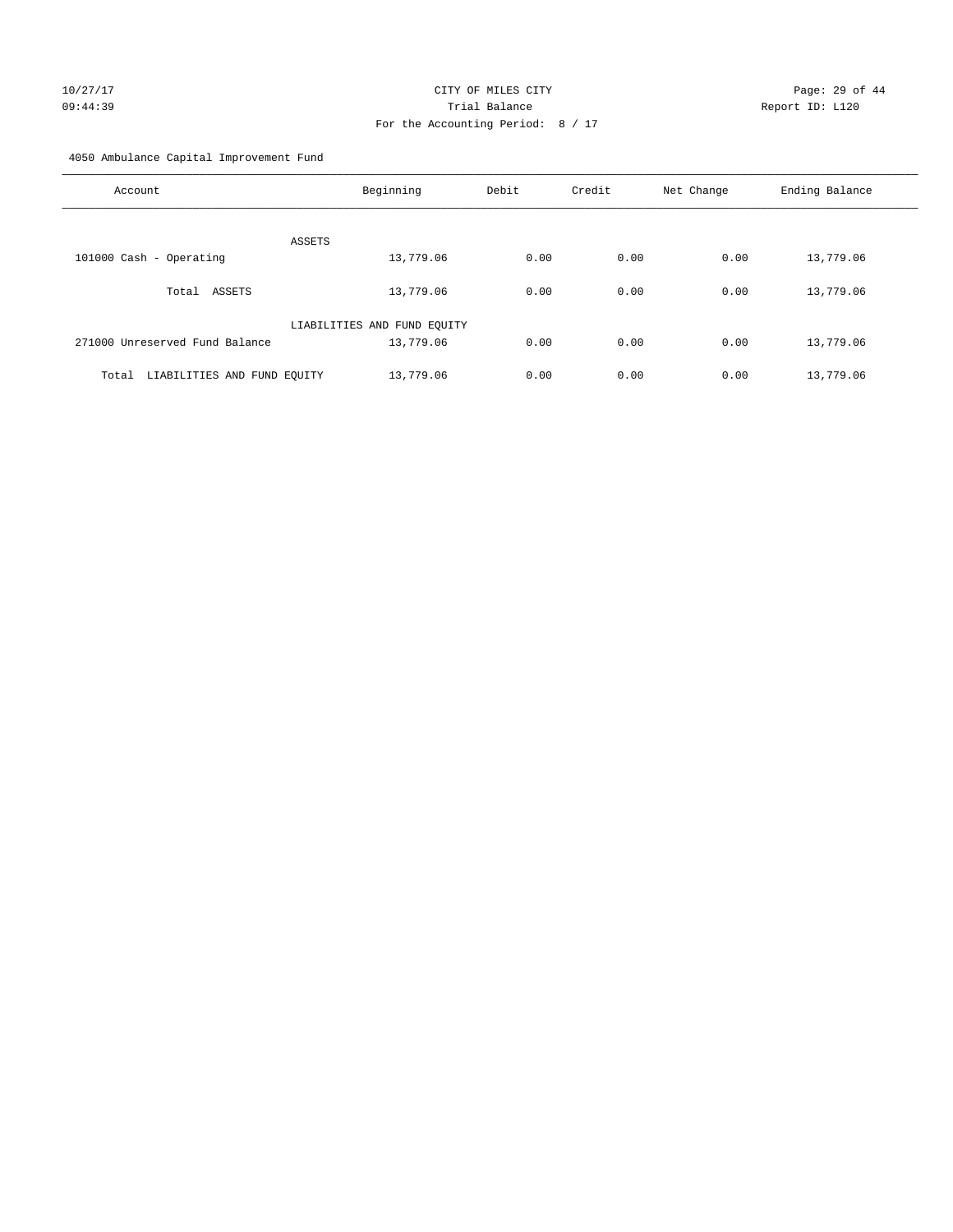#### 10/27/17 Page: 30 of 44 09:44:39 Trial Balance Report ID: L120 For the Accounting Period: 8 / 17

4060 CAPITAL IMPROV-PUBLIC WORKS

| Account                              | Beginning                   | Debit  | Credit       | Net Change | Ending Balance           |
|--------------------------------------|-----------------------------|--------|--------------|------------|--------------------------|
|                                      |                             |        |              |            |                          |
| ASSETS                               |                             |        |              |            |                          |
| 101000 Cash - Operating              | 259,090.19                  | 382.00 | 0.00         | 382.00     | 259, 472.19              |
| 122000 Accounts Receivable           | 0.00                        | 150.00 | 0.00         | 150.00     | 150.00                   |
| 172000 Revenues (Credit)             | 588.91)                     | 0.00   | $532.00$ $($ | 532.00)    | 1, 120.91)<br>$\sqrt{2}$ |
| Total ASSETS                         | 258,501.28                  | 532.00 | 532.00       | 0.00       | 258,501.28               |
|                                      | LIABILITIES AND FUND EQUITY |        |              |            |                          |
| 271000 Unreserved Fund Balance       | 258,501.28                  | 0.00   | 0.00         | 0.00       | 258,501.28               |
| LIABILITIES AND FUND EQUITY<br>Total | 258,501.28                  | 0.00   | 0.00         | 0.00       | 258,501.28               |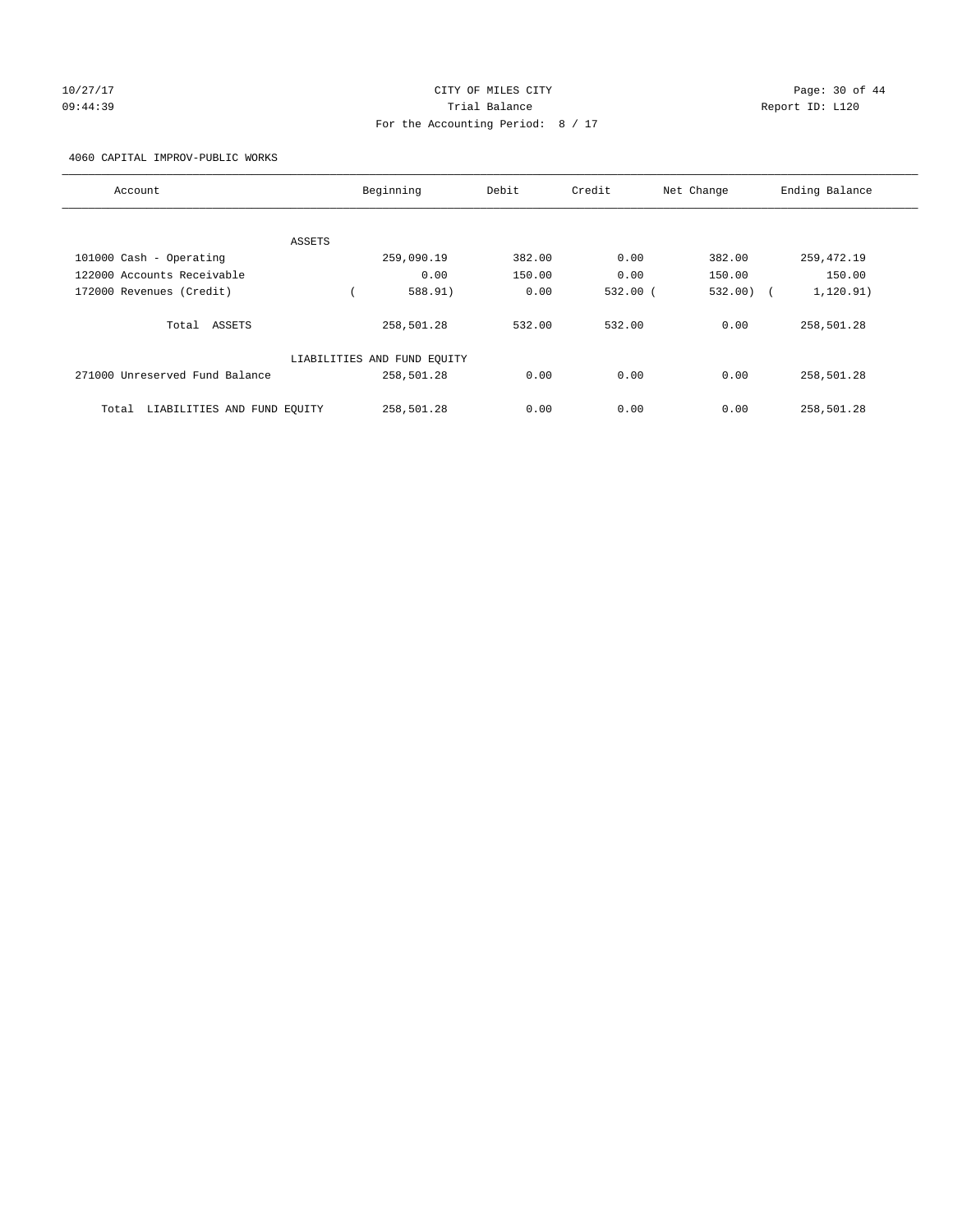# 10/27/17 Page: 31 of 44 09:44:39 Trial Balance Report ID: L120 For the Accounting Period: 8 / 17

#### 5210 WATER UTILITY

| Account                                                   | Beginning                   | Debit      | Credit       | Net Change    | Ending Balance          |
|-----------------------------------------------------------|-----------------------------|------------|--------------|---------------|-------------------------|
| ASSETS                                                    |                             |            |              |               |                         |
| 101000 Cash - Operating                                   | 2,880,492.50                | 284,746.19 | 136,716.43   | 148,029.76    | 3,028,522.26            |
| 101010 Deposit Cash                                       | 95,700.00                   | 5,550.00   | 3,550.00     | 2,000.00      | 97,700.00               |
| 102240 Cash - Replacement & Depreciation                  | 1,489,589.35                | 0.00       | 0.00         | 0.00          | 1,489,589.35            |
| 102250 Cash - System Devlopment Fees                      | 299,153.25                  | 2,100.00   | 0.00         | 2,100.00      | 301,253.25              |
| 102270 Cash - Curb Stop Replacement Fee                   | 295,618.20                  | 3,746.85   | 2,165.31     | 1,581.54      | 297,199.74              |
| 102312 RevBnd/CurYearDebt-DNRC/CarbonTank                 | 11,587.19                   | 11,587.19  | 0.00         | 11,587.19     | 23, 174.38              |
| 102313 RevBnd/CurYearDebt-DNRC/NE WtrLine                 | 11,867.60                   | 11,867.60  | 0.00         | 11,867.60     | 23,735.20               |
| 102315 RevBnd/CurYearDebt-ARRA/NE Water Li                | 1,547.07                    | 1,546.98   | 0.00         | 1,546.98      | 3,094.05                |
| 102322 RevBnd/Reserve-DNRC/CarbonTank                     | 153,009.00                  | 0.00       | 0.00         | 0.00          | 153,009.00              |
| 102323 RevBnd/Reserve-DNRC/NE WtrLine                     | 128,653.00                  | 0.00       | 0.00         | 0.00          | 128,653.00              |
| 102325 RevBnd/Reserve-ARRA B-NE Waterline                 | 18,245.00                   | 0.00       | 0.00         | 0.00          | 18,245.00               |
| 103000 Petty Cash                                         | 330.00                      | 0.00       | 0.00         | 0.00          | 330.00                  |
| 122000 Accounts Receivable                                | 321,489.60                  | 282,999.89 | 283,721.26 ( | 721.37)       | 320,768.23              |
| 122020 Accounts Receivable-\$2.00 State Ass               | 4.00                        | 0.00       | $2.00$ (     | 2.00)         | 2.00                    |
| 162000 Deferred outflows-GASB68                           | 35,161.00                   | 0.00       | 0.00         | 0.00          | 35,161.00               |
| 172000 Revenues (Credit)<br>$\left($                      | 282,736.47)                 | 7.28       | 283,381.70 ( | 283, 374.42)  | 566,110.89)             |
| 181000 Land                                               | 41,844.00                   | 0.00       | 0.00         | 0.00          | 41,844.00               |
| 182000 Buildings                                          | 22,997.00                   | 0.00       | 0.00         | 0.00          | 22,997.00               |
| 182100 Allowance for Depr - Buildings (Cre(               | 22,997.00)                  | 0.00       | 0.00         | 0.00          | 22,997.00)              |
| 186000 Machinery and Equipment                            | 453,741.42                  | 0.00       | 0.00         | 0.00          | 453,741.42              |
| 186100 Allowance for Depr - Machinery & Eq(               | 286,464.00)                 | 0.00       | 0.00         | 0.00          | 286,464.00)             |
| 189100 Source of Supply                                   | 3, 448, 234.49              | 0.00       | 0.00         | 0.00          | 3,448,234.49            |
| 189110 Allowance for Depreciation - Source(               | 637,848.00)                 | 0.00       | 0.00         | 0.00          | 637,848.00)<br>$\left($ |
| 189300 Treatment Plant                                    | 3,716,158.00                | 0.00       | 0.00         | 0.00          | 3,716,158.00            |
| 189310 Allowance for Depr - Treatment Plan( 1,952,682.00) |                             | 0.00       | 0.00         | 0.00          | (1,952,682.00)          |
| 189400 Transmission & Distribution                        | 13, 364, 910.26             | 0.00       | 0.00         | 0.00          | 13, 364, 910.26         |
| 189410 Allowance for Depr - Trans & Distri( 3,987,172.00) |                             | 0.00       | 0.00         | 0.00          | (3,987,172.00)          |
| Total ASSETS                                              | 19,620,432.46               | 604,151.98 | 709,536.70 ( | 105,384.72)   | 19,515,047.74           |
|                                                           | LIABILITIES AND FUND EQUITY |            |              |               |                         |
| 202000 Accounts Payable                                   | 0.00                        | 47,374.77  | 47, 374. 77  | 0.00          | 0.00                    |
| 214000 Deposits Payable                                   | 95,700.00                   | 3,550.00   | 5,550.00     | 2,000.00      | 97,700.00               |
| 214010 Refunds Payable                                    | 0.00                        | 494.00     | 494.00       | 0.00          | 0.00                    |
| 223899 Deferred inflows-GASB 68                           | 49,087.00                   | 0.00       | 0.00         | 0.00          | 49,087.00               |
| 231000 BONDS PAYABLE                                      | 4,499,000.00                | 0.00       | 0.00         | 0.00          | 4,499,000.00            |
| 237000 Net Pension liability-GASB 68                      | 473,885.00                  | 0.00       | 0.00         | 0.00          | 473,885.00              |
| 238000 Other Post Employment Benefits                     | 11,236.00                   | 0.00       | 0.00         | 0.00          | 11,236.00               |
| 239000 Compensated Absences Payable                       | 100,480.00                  | 0.00       | 0.00         | 0.00          | 100,480.00              |
| 242000 Expenditures (Debit)<br>$\overline{(\ }$           | 111,974.83)                 | 107,384.72 | 0.00(        | 107,384.72)   | 219, 359.55)            |
| 250300 Reserve Revenue Bond - Current Debt                | 323, 303.85                 | 0.00       | 0.00         | 0.00          | 323, 303.85             |
| 250500 Reserve - System Dev Fees                          | 171,098.25                  | 0.00       | 0.00         | 0.00          | 171,098.25              |
| 250600 Reserve for Replacement & Depreciat                | 1,351,889.30                | 0.00       | 0.00         | 0.00          | 1,351,889.30            |
| 271000 Unreserved Fund Balance<br>$\left($                | 479,092.93)                 | 0.00       | 0.00         | 0.00          | 479,092.93)             |
| 272000 Unreserved Retained Earnings                       | 13, 135, 820.82             | 0.00       | 0.00         | 0.00          | 13, 135, 820.82         |
| Total LIABILITIES AND FUND EQUITY                         | 19,620,432.46               | 158,803.49 | 53,418.77 (  | 105, 384. 72) | 19,515,047.74           |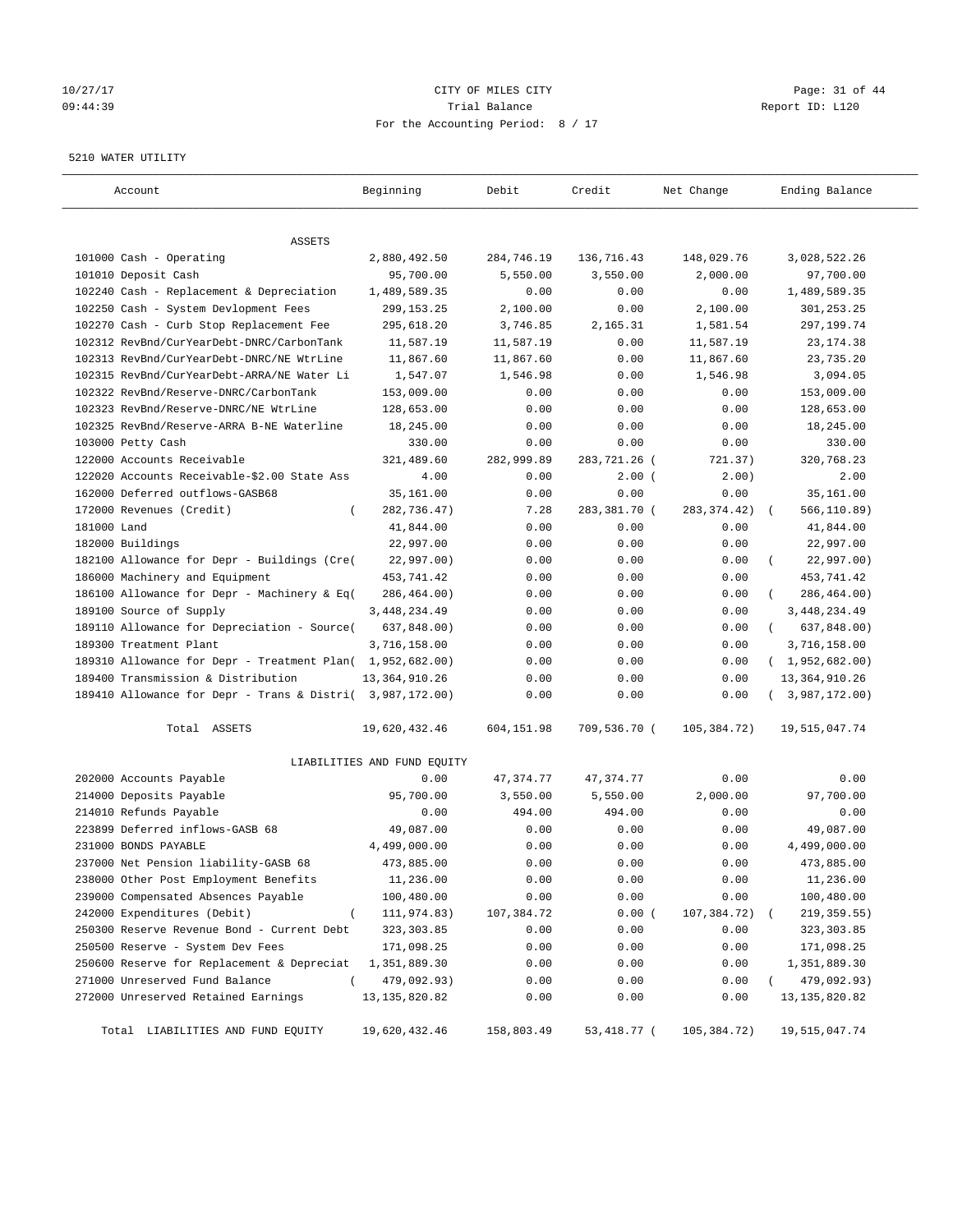# 10/27/17 Page: 32 of 44 09:44:39 Trial Balance Report ID: L120 For the Accounting Period: 8 / 17

#### 5310 SEWER UTILITY

| Account                                                   | Beginning                   | Debit      | Credit                      | Net Change   | Ending Balance   |
|-----------------------------------------------------------|-----------------------------|------------|-----------------------------|--------------|------------------|
| <b>ASSETS</b>                                             |                             |            |                             |              |                  |
| 101000 Cash - Operating                                   | 1,563,116.04                | 170,209.42 | 117,307.79                  | 52,901.63    | 1,616,017.67     |
| 102240 Cash - Replacement & Depreciation                  | 195,098.39                  | 0.00       | 0.00                        | 0.00         | 195,098.39       |
| 102250 Cash - System Devlopment Fees                      | 145,440.91                  | 480.00     | 0.00                        | 480.00       | 145,920.91       |
| 102279 WWtr Treatment Plant-Phase II Const(               | 1,578,992.49)               | 669,878.00 | 374,183.79                  | 295,694.21   | 1,283,298.28)    |
| 102280 WWtr Treatment Plant-Phase I Constr                | 678,063.46                  | 0.00       | 0.00                        | 0.00         | 678,063.46       |
| 102316 RevBnd/CurYearDebt-Phase 1 Haynes L                | 8,406.67                    | 8,406.67   | 0.00                        | 8,406.67     | 16,813.34        |
| 102317 RevBnd/CurYearDebt-WWTP Phase II                   | 33, 483. 33                 | 58,938.33  | 0.00                        | 58,938.33    | 92, 421.66       |
| 102390 REV BOND/RESERVE-Sewer Phase 1                     | 101,735.00                  | 0.00       | 0.00                        | 0.00         | 101,735.00       |
| 102396 REV BOND/RESERVE-SEWER PHASE II                    | 85,894.00                   | 0.00       | 0.00                        | 0.00         | 85,894.00        |
| 122000 Accounts Receivable                                | 211,919.69                  | 166,460.25 | 165, 497. 16                | 963.09       | 212,882.78       |
| 132000 Due From Government (Short Term)                   | 1,684,258.00                | 0.00       | 0.00                        | 0.00         | 1,684,258.00     |
| 162000 Deferred outflows-GASB68                           | 28,579.00                   | 0.00       | 0.00                        | 0.00         | 28,579.00        |
| 172000 Revenues (Credit)<br>$\left($                      | 167,873.26)                 | 0.00       | 866,932.57 (                | 866, 932.57) | 1,034,805.83)    |
| 181000 Land                                               | 2.00                        | 0.00       | 0.00                        | 0.00         | 2.00             |
| 186000 Machinery and Equipment                            | 743,665.77                  | 0.00       | 0.00                        | 0.00         | 743,665.77       |
| 186100 Allowance for Depr - Machinery & Eq(               | 458,458.00)                 | 0.00       | 0.00                        | 0.00         | 458,458.00)      |
| 188000 Const. Work in Progress-NE Wtr Line                | 4,835,122.93                | 0.00       | 0.00                        | 0.00         | 4,835,122.93     |
| 189300 Treatment Plant                                    | 4,648,138.96                | 0.00       | 0.00                        | 0.00         | 4,648,138.96     |
| 189310 Allowance for Depr - Treatment Plan(               | 1,413,812.00)               | 0.00       | 0.00                        | 0.00         | (1, 413, 812.00) |
| 189400 Transmission & Distribution                        | 4,028,819.40                | 0.00       | 0.00                        | 0.00         | 4,028,819.40     |
| 189410 Allowance for Depr - Trans & Distri( 1,500,237.00) |                             | 0.00       | 0.00                        | 0.00         | (1,500,237.00)   |
| Total ASSETS                                              | 13,872,370.80               |            | 1,074,372.67 1,523,921.31 ( | 449,548.64)  | 13, 422, 822.16  |
|                                                           | LIABILITIES AND FUND EQUITY |            |                             |              |                  |
| 202000 Accounts Payable                                   | 132,588.44                  | 400,834.51 | 400,834.51                  | 0.00         | 132,588.44       |
| 223899 Deferred inflows-GASB 68                           | 39,898.00                   | 0.00       | 0.00                        | 0.00         | 39,898.00        |
| 231300 Bonds Pay 1979 Issue                               | 1,212,000.00                | 0.00       | 0.00                        | 0.00         | 1,212,000.00     |
| 231301 WWTP #2 Bonds Pay                                  | 3,908,520.00                | 0.00       | 0.00                        | 0.00         | 3,908,520.00     |
| 237000 Net Pension liability-GASB 68                      | 385,177.00                  | 0.00       | 0.00                        | 0.00         | 385,177.00       |
| 238000 Other Post Employment Benefits                     | 9,136.00                    | 0.00       | 0.00                        | 0.00         | 9,136.00         |
| 239000 Compensated Absences Payable                       | 79,792.00                   | 0.00       | 0.00                        | 0.00         | 79,792.00        |
| 242000 Expenditures (Debit)<br>$\overline{(\ }$           | 246,450.16)                 | 449,601.58 | $52.94$ (                   | 449,548.64)  | 695,998.80)      |
| 250500 Reserve - System Dev Fees                          | 82,925.91                   | 0.00       | 0.00                        | 0.00         | 82,925.91        |
| 250600 Reserve for Replacement & Depreciat                | 1,666,491.83                | 0.00       | 0.00                        | 0.00         | 1,666,491.83     |
| 271000 Unreserved Fund Balance                            | 362,628.93)                 | 0.00       | 0.00                        | 0.00         | 362,628.93)      |
| 272000 Unreserved Retained Earnings                       | 6,964,920.71                | 0.00       | 0.00                        | 0.00         | 6,964,920.71     |
| Total LIABILITIES AND FUND EOUITY                         | 13,872,370.80               | 850,436.09 | 400,887.45 (                | 449,548.64)  | 13, 422, 822. 16 |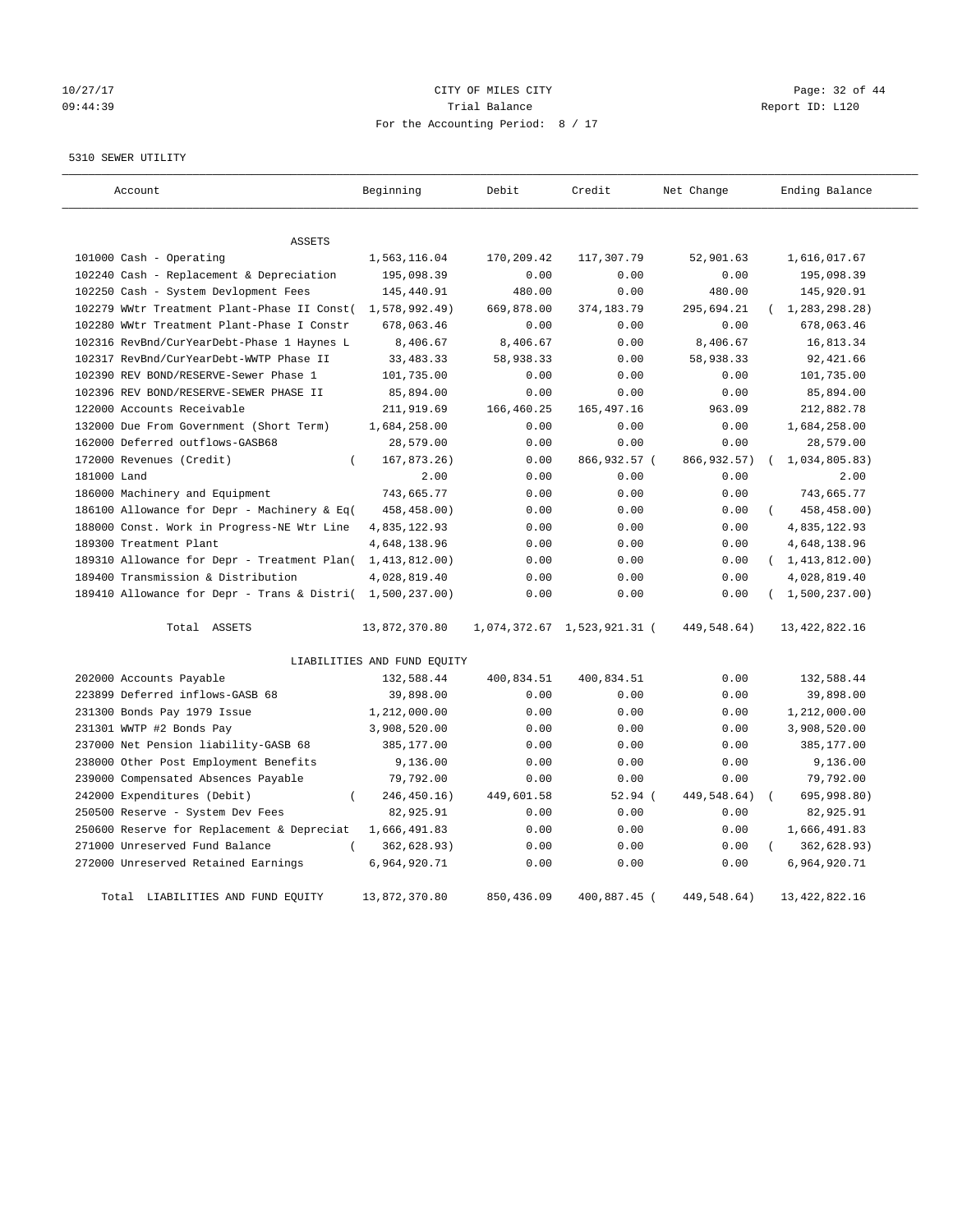#### 10/27/17 Page: 33 of 44 09:44:39 Trial Balance Report ID: L120 For the Accounting Period: 8 / 17

#### 5510 AMBULANCE FUND

| Account                                           | Beginning                   | Debit      | Credit       | Net Change  | Ending Balance             |
|---------------------------------------------------|-----------------------------|------------|--------------|-------------|----------------------------|
| ASSETS                                            |                             |            |              |             |                            |
| 101000 Cash - Operating<br>$\overline{(\ }$       | 172,519.31)                 | 25,822.66  | 38,157.88 (  | 12,335.22)  | 184,854.53)<br>$\sqrt{ }$  |
| 113211 Taxes Receivable - Real 2011               | 19.68                       | 0.00       | 0.00         | 0.00        | 19.68                      |
| 113213 Tax Receivables Real-2013<br>$\left($      | 0.47)                       | 0.00       | 0.00         | 0.00        | 0.47)                      |
| 113214 Taxes Receivable- Real 2014                | 1.89                        | 0.00       | 0.00         | 0.00        | 1.89                       |
| 113215 Tax Receivables Real-2015                  | 12.32                       | 0.00       | $0.42$ (     | 0.42)       | 11.90                      |
| 113216 Tax Receivables real-2016                  | 88.16                       | 0.00       | $23.61$ (    | 23.61)      | 64.55                      |
| 115208 Taxes Receivable - Personal 2008           | 0.01                        | 0.00       | 0.00         | 0.00        | 0.01                       |
| 115214 Taxes Receivable Personal 2014<br>$\left($ | 0.01)                       | 0.00       | 0.00         | 0.00        | 0.01)                      |
| 115215 Taxes Receivable Personal-2015<br>$\left($ | 0.01)                       | 0.00       | 0.00         | 0.00        | 0.01)                      |
| 115216 Tax receivable personal-2016               | 0.67                        | 0.00       | 0.00         | 0.00        | 0.67                       |
| 115217 Tax receivable personal-2017               | 16.62                       | 0.00       | $1.65$ (     | 1.65)       | 14.97                      |
| 122000 Accounts Receivable                        | 231,855.03                  | 65, 356.13 | 41, 443.37   | 23,912.76   | 255,767.79                 |
| 122100 Acct Receivable                            | 204, 915. 20)               | 0.00       | 0.00         | 0.00        | 204, 915. 20)              |
| 162000 Deferred outflows-GASB68                   | 24,356.00                   | 0.00       | 0.00         | 0.00        | 24,356.00                  |
| 172000 Revenues (Credit)<br>$\left($              | 80,090.45)                  | 0.00       | 66,361.49 (  | 66, 361.49) | 146, 451.94)               |
| 186000 Machinery and Equipment                    | 411, 482.11                 | 0.00       | 0.00         | 0.00        | 411, 482.11                |
| 186100 Allowance for Depr - Machinery & Eq(       | 263, 437.00)                | 0.00       | 0.00         | 0.00        | 263, 437.00)               |
| Total ASSETS<br>$\left($                          | 53, 129. 96)                | 91,178.79  | 145,988.42 ( | 54,809.63)  | 107, 939.59)<br>$\sqrt{ }$ |
|                                                   | LIABILITIES AND FUND EQUITY |            |              |             |                            |
| 202000 Accounts Payable                           | 0.00                        | 7,861.84   | 7,861.84     | 0.00        | 0.00                       |
| 223100 Deferred Revenue - Real Prop Taxes (       | 63.46)                      | 24.03      | 0.00(        | 24.03)      | 87.49)                     |
| 223200 Deferred Revenue - Pers Prop Taxes (       | 4.06)                       | 1.65       | 0.00(        | 1.65)       | 5.71)                      |
| 223899 Deferred inflows-GASB 68                   | 16,741.00                   | 0.00       | 0.00         | 0.00        | 16,741.00                  |
| 235000 CONTRACTS/NOTES/LOANS PAYABLE<br>$\left($  | 0.01)                       | 0.00       | 0.00         | 0.00        | 0.01)                      |
| 237000 Net Pension liability-GASB 68              | 123,016.00                  | 0.00       | 0.00         | 0.00        | 123,016.00                 |
| 238000 Other Post Employment Benefits             | 4,975.00                    | 0.00       | 0.00         | 0.00        | 4,975.00                   |
| 239000 Compensated Absences Payable               | 28,702.00                   | 0.00       | 0.00         | 0.00        | 28,702.00                  |
| 242000 Expenditures (Debit)<br>$\left($           | 55,641.11)                  | 54,783.95  | 0.00(        | 54,783.95)  | 110, 425.06)               |
| 271000 Unreserved Fund Balance                    | 121,630.00)                 | 0.00       | 0.00         | 0.00        | 121,630.00)                |
| 272000 Unreserved Retained Earnings               | 49,225.32)                  | 0.00       | 0.00         | 0.00        | 49, 225. 32)               |
| LIABILITIES AND FUND EQUITY<br>Total<br>$\left($  | 53, 129. 96)                | 62,671.47  | 7,861.84 (   | 54,809.63)  | 107, 939.59)               |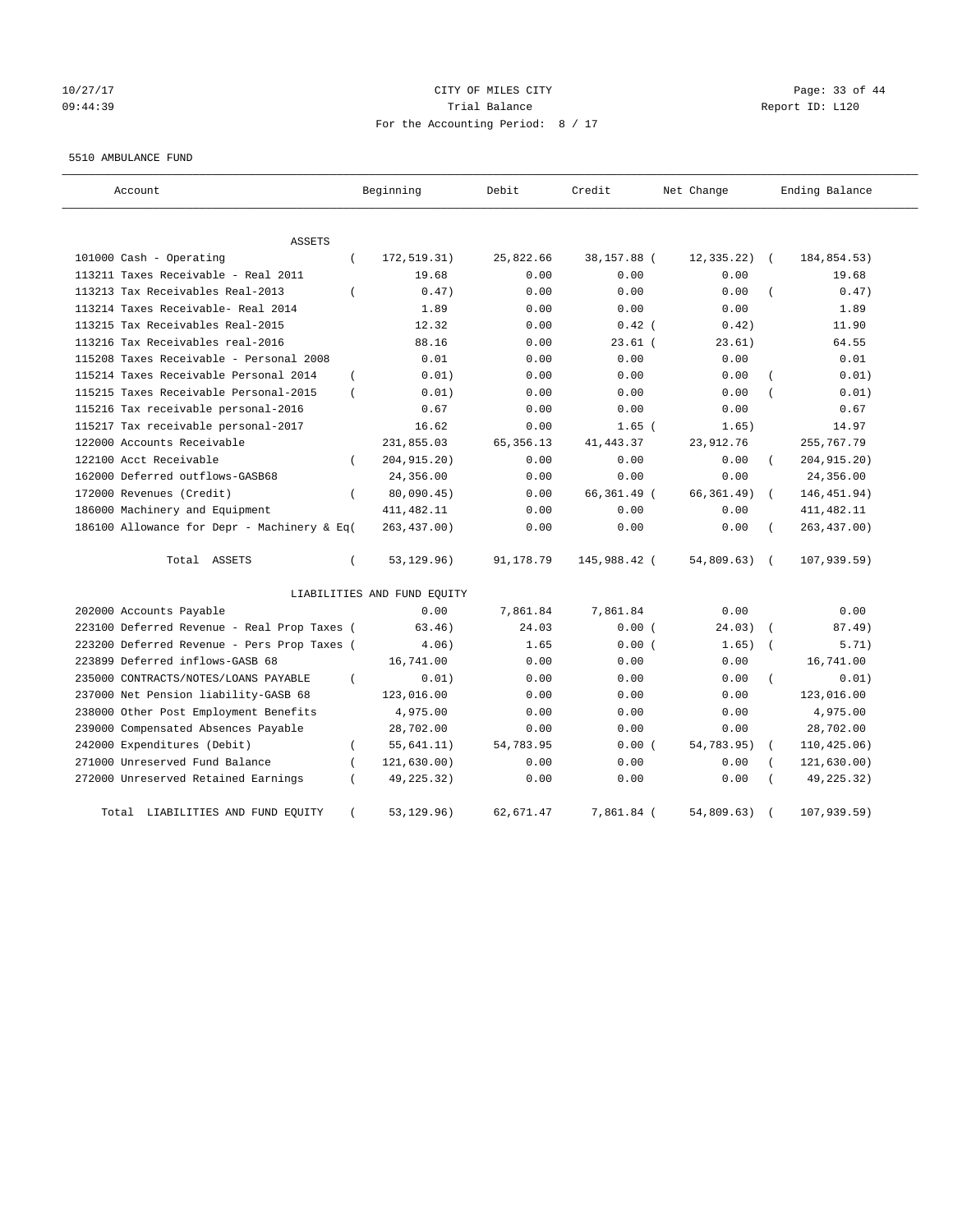#### 10/27/17 Page: 34 of 44 09:44:39 Trial Balance Report ID: L120 For the Accounting Period: 8 / 17

#### 5610 AIRPORT OPERATING

| Account                                            | Beginning                   | Debit       | Credit       | Net Change    | Ending Balance |
|----------------------------------------------------|-----------------------------|-------------|--------------|---------------|----------------|
| ASSETS                                             |                             |             |              |               |                |
| 101000 Cash - Operating                            | 63,895.76                   | 216, 148.84 | 166,400.76   | 49,748.08     | 113,643.84     |
| 102117 Airport Improvement                         | 56,055.12                   | 0.00        | 0.00         | 0.00          | 56,055.12      |
| 102230 Cash - Surplus/Credit Card Acct<br>$\left($ | 1, 245.50)                  | 71,741.74   | 69,239.38    | 2,502.36      | 1,256.86       |
| 103000 Petty Cash                                  | 100.00                      | 0.00        | 0.00         | 0.00          | 100.00         |
| 113211 Taxes Receivable - Real 2011                | 11.57                       | 0.00        | 0.00         | 0.00          | 11.57          |
| 113213 Tax Receivables Real-2013                   | 0.74)                       | 0.00        | 0.00         | 0.00          | 0.74)          |
| 113214 Taxes Receivable- Real 2014                 | 2.85                        | 0.00        | 0.00         | 0.00          | 2.85           |
| 113215 Tax Receivables Real-2015                   | 18.52                       | 0.00        | $0.63$ (     | 0.63)         | 17.89          |
| 113216 Tax Receivables real-2016                   | 132.19                      | 0.00        | $35.41$ (    | 35.41)        | 96.78          |
| 115208 Taxes Receivable - Personal 2008            | 0.02                        | 0.00        | 0.00         | 0.00          | 0.02           |
| 115215 Taxes Receivable Personal-2015              | 0.01                        | 0.00        | 0.00         | 0.00          | 0.01           |
| 115216 Tax receivable personal-2016                | 1.02                        | 0.00        | 0.00         | 0.00          | 1.02           |
| 115217 Tax receivable personal-2017                | 24.92                       | 0.00        | $2.47$ (     | 2.47)         | 22.45          |
| 141000 Prepaid Expense                             | 4,615.00                    | 0.00        | 0.00         | 0.00          | 4,615.00       |
| 162000 Deferred outflows-GASB68                    | 6,871.00                    | 0.00        | 0.00         | 0.00          | 6,871.00       |
| 172000 Revenues (Credit)<br>$\left($               | 160, 809.99)                | 150.00      | 218,801.20 ( | 218,651.20)   | 379, 461.19)   |
| 181000 Land                                        | 19,983.00                   | 0.00        | 0.00         | 0.00          | 19,983.00      |
| 182000 Buildings                                   | 677,537.00                  | 0.00        | 0.00         | 0.00          | 677,537.00     |
| 182100 Allowance for Depr - Buildings (Cre(        | 368,868.00)                 | 0.00        | 0.00         | 0.00          | 368,868.00)    |
| 184000 Improvements Other Than Buildings           | 13,017,833.11               | 0.00        | 0.00         | 0.00          | 13,017,833.11  |
| 184100 Allowance for Depr - Imp Other Than(        | 2,810,394.00)               | 0.00        | 0.00         | 0.00          | 2,810,394.00)  |
| 186000 Machinery and Equipment                     | 907,191.59                  | 0.00        | 0.00         | 0.00          | 907,191.59     |
| 186100 Allowance for Depr - Machinery & Eq(        | 427,674.00)                 | 0.00        | 0.00         | 0.00          | 427,674.00)    |
| Total ASSETS                                       | 10,985,280.45               | 288,040.58  | 454,479.85 ( | 166, 439. 27) | 10,818,841.18  |
|                                                    | LIABILITIES AND FUND EQUITY |             |              |               |                |
| 202000 Accounts Payable                            | 0.00                        | 149,659.34  | 149,659.34   | 0.00          | 0.00           |
| 223100 Deferred Revenue - Real Prop Taxes (        | 95.20)                      | 36.04       | 0.00(        | 36.04)        | 131.24)        |
| 223200 Deferred Revenue - Pers Prop Taxes (        | 6.10)                       | 2.47        | 0.00(        | 2.47)         | 8.57)          |
| 223899 Deferred inflows-GASB 68                    | 9,592.00                    | 0.00        | 0.00         | 0.00          | 9,592.00       |
| 235000 CONTRACTS/NOTES/LOANS PAYABLE               | 2,352.61                    | 0.00        | 0.00         | 0.00          | 2,352.61       |
| 235140 LTrm Pay/Intercap-Runway                    | 14,757.13                   | 0.00        | 0.00         | 0.00          | 14,757.13      |
| 235150 LTrm Pay/MT Aeronautics                     | 4,921.00                    | 0.00        | 0.00         | 0.00          | 4,921.00       |
| 235160 LTrm Pay/MT Aeronautics (2)                 | 135,624.00                  | 0.00        | 0.00         | 0.00          | 135,624.00     |
| 237000 Net Pension liability-GASB 68               | 92,598.00                   | 0.00        | 0.00         | 0.00          | 92,598.00      |
| 238000 Other Post Employment Benefits              | 2,789.00                    | 0.00        | 0.00         | 0.00          | 2,789.00       |
| 239000 Compensated Absences Payable                | 14,631.00                   | 0.00        | 0.00         | 0.00          | 14,631.00      |
| 242000 Expenditures (Debit)<br>$\overline{(\ }$    | 131,529.10)                 | 166,400.76  | 0.00(        | 166,400.76)   | 297,929.86)    |
| 250600 Reserve for Replacement & Depreciat         | 18,913.67                   | 0.00        | 0.00         | 0.00          | 18,913.67      |
| 271000 Unreserved Fund Balance                     | 80,253.00)                  | 0.00        | 0.00         | 0.00          | 80, 253.00)    |
| 272000 Unreserved Retained Earnings                | 10,900,985.44               | 0.00        | 0.00         | 0.00          | 10,900,985.44  |
| Total LIABILITIES AND FUND EQUITY                  | 10,985,280.45               | 316,098.61  | 149,659.34 ( | 166,439.27)   | 10,818,841.18  |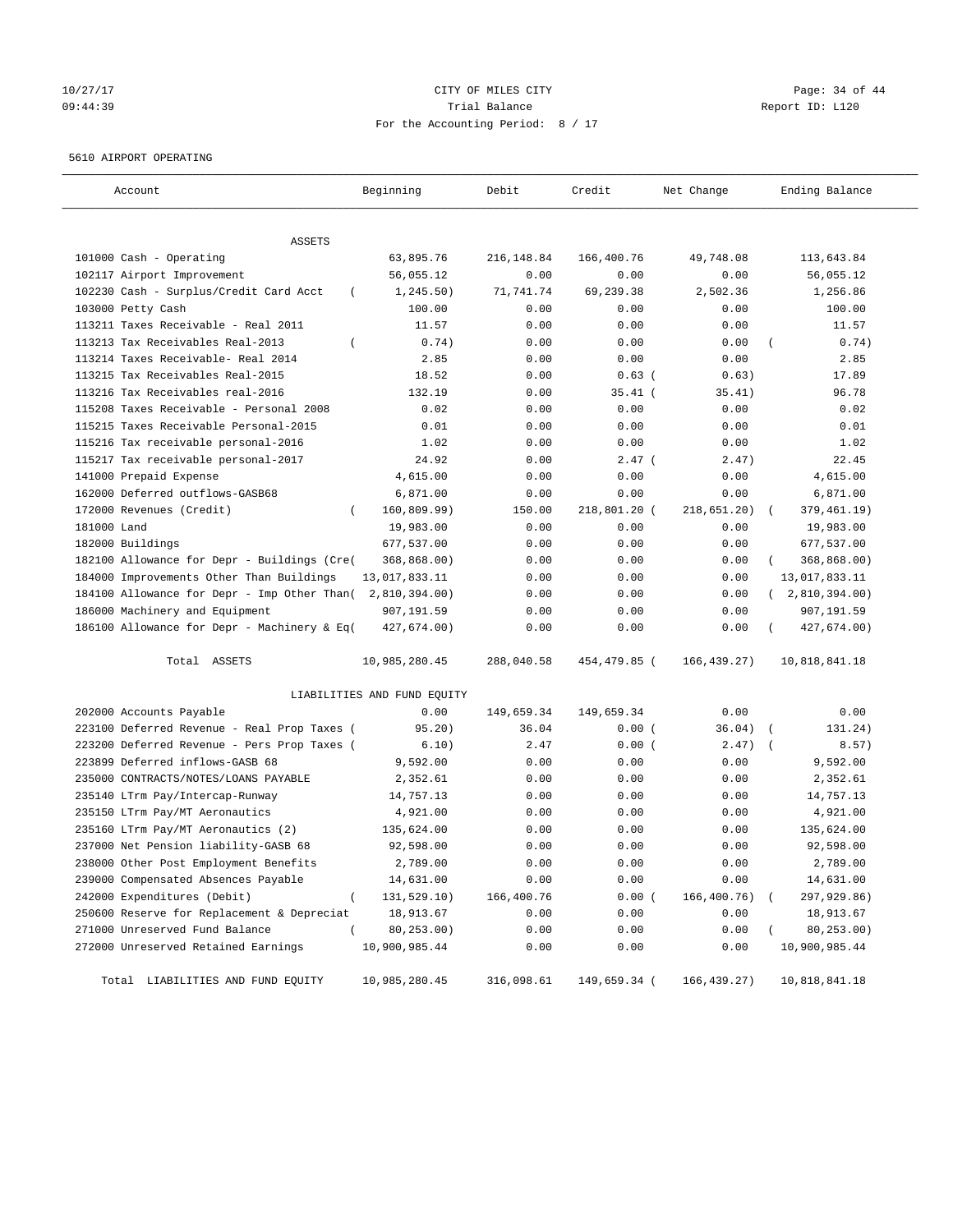# 10/27/17 Page: 35 of 44 09:44:39 Report ID: L120 For the Accounting Period: 8 / 17

#### 6040 PUBLIC WORKS

| Account                              | Beginning                   | Debit     | Credit      | Net Change | Ending Balance |
|--------------------------------------|-----------------------------|-----------|-------------|------------|----------------|
|                                      |                             |           |             |            |                |
|                                      |                             |           |             |            |                |
| ASSETS                               |                             |           |             |            |                |
| 101000 Cash - Operating              | 28,740.92                   | 0.00      | 15,073.16 ( | 15,073.16) | 13,667.76      |
|                                      |                             |           |             |            |                |
| Total ASSETS                         | 28,740.92                   | 0.00      | 15,073.16 ( | 15,073.16) | 13,667.76      |
|                                      |                             |           |             |            |                |
|                                      | LIABILITIES AND FUND EQUITY |           |             |            |                |
| 202000 Accounts Payable              | 0.00                        | 1,367.57  | 1,367.57    | 0.00       | 0.00           |
| 239000 Compensated Absences Payable  | 12,809.00                   | 0.00      | 0.00        | 0.00       | 12,809.00      |
| 242000 Expenditures (Debit)          | 16, 281, 65)                | 15,073.16 | 0.00(       | 15,073.16) | 31, 354.81)    |
| 271000 Unreserved Fund Balance       | 64,521.88)                  | 0.00      | 0.00        | 0.00       | 64,521.88)     |
| 272000 Unreserved Retained Earnings  | 96,735.45                   | 0.00      | 0.00        | 0.00       | 96,735.45      |
|                                      |                             |           |             |            |                |
| LIABILITIES AND FUND EQUITY<br>Total | 28,740.92                   | 16,440.73 | 1,367.57 (  | 15,073.16) | 13,667.76      |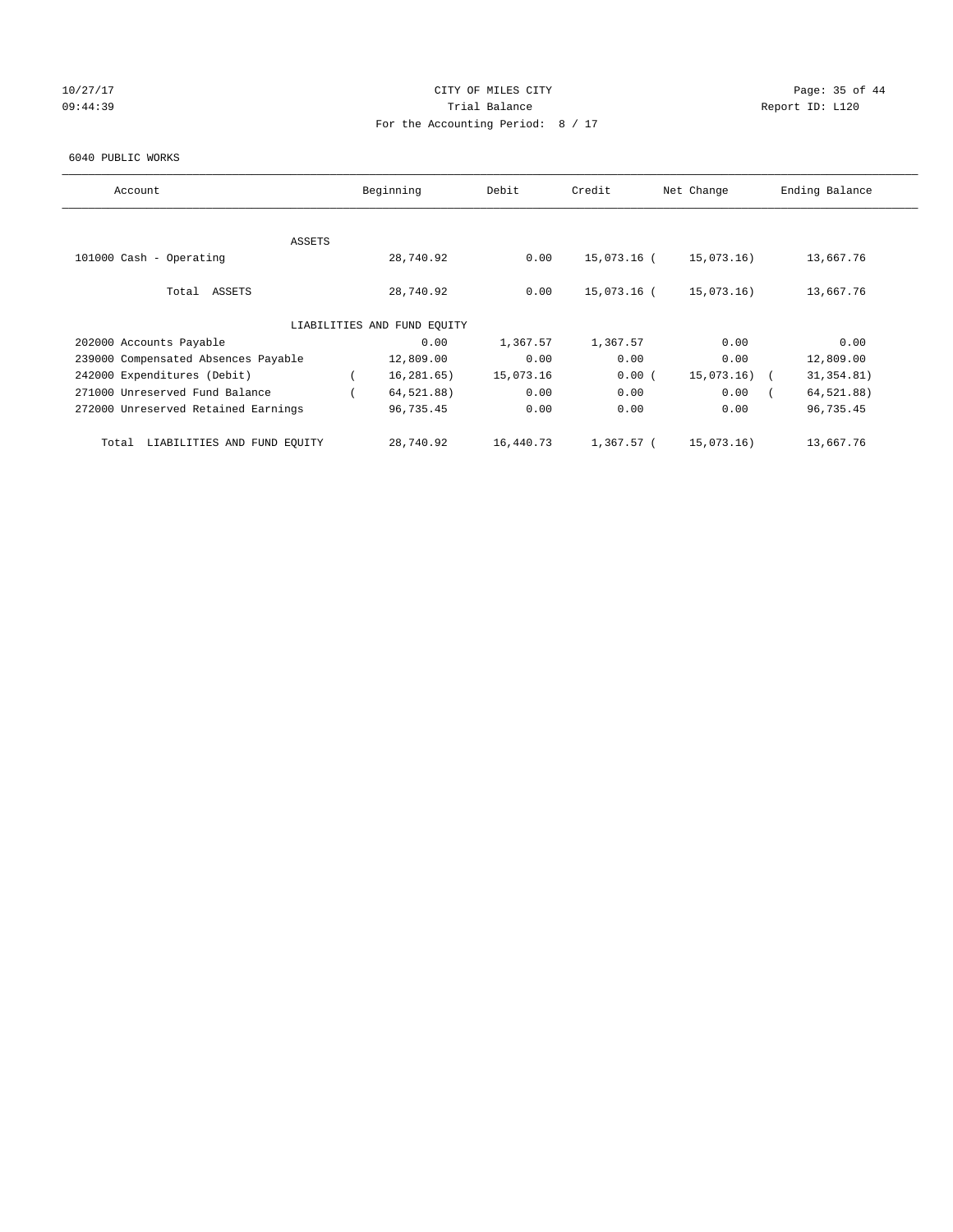# 10/27/17 Page: 36 of 44 09:44:39 Report ID: L120 For the Accounting Period: 8 / 17

## 7370 TBID

| Account                              | Beginning                   | Debit             | Credit    | Net Change | Ending Balance |
|--------------------------------------|-----------------------------|-------------------|-----------|------------|----------------|
|                                      |                             |                   |           |            |                |
|                                      | ASSETS                      |                   |           |            |                |
| 101000 Cash - Operating              |                             | 0.00<br>7,731.00  | 7,731.00  | 0.00       | 0.00           |
| Total ASSETS                         |                             | 0.00<br>7,731.00  | 7,731.00  | 0.00       | 0.00           |
|                                      | LIABILITIES AND FUND EQUITY |                   |           |            |                |
| 202000 Accounts Payable              |                             | 0.00<br>7,731.00  | 7,731.00  | 0.00       | 0.00           |
| 212500 Due to Others                 |                             | 0.00<br>7,731.00  | 7,731.00  | 0.00       | 0.00           |
| LIABILITIES AND FUND EQUITY<br>Total |                             | 15,462.00<br>0.00 | 15,462.00 | 0.00       | 0.00           |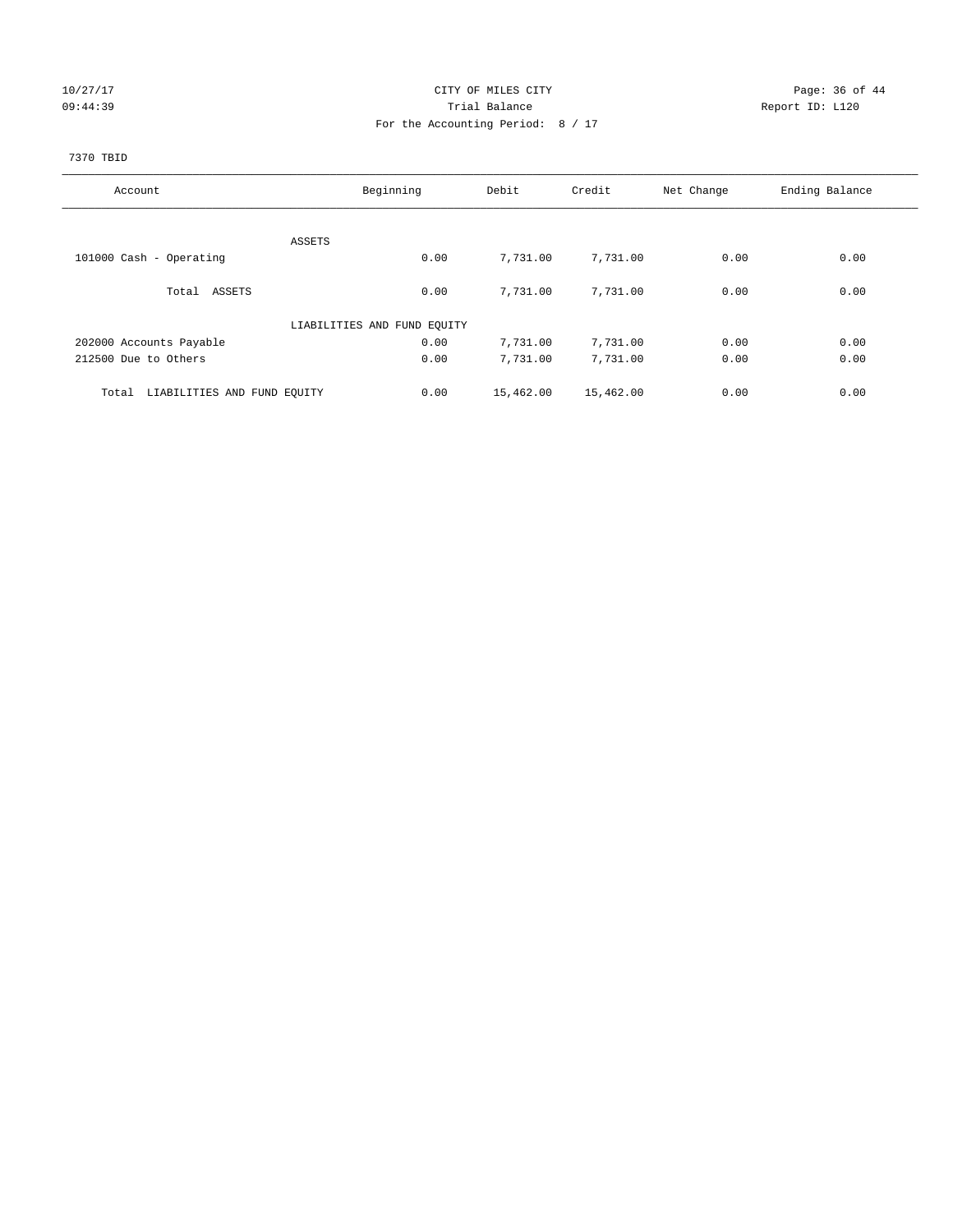# 10/27/17 Page: 37 of 44 09:44:39 Trial Balance Report ID: L120 For the Accounting Period: 8 / 17

7467 Law Enforcement Academy Surcharge

| Account                                   | Beginning                   | Debit  | Credit | Net Change | Ending Balance |
|-------------------------------------------|-----------------------------|--------|--------|------------|----------------|
| ASSETS                                    |                             |        |        |            |                |
| 101000 Cash - Operating                   | 375.00                      | 320.00 | 0.00   | 320.00     | 695.00         |
| ASSETS<br>Total                           | 375.00                      | 320.00 | 0.00   | 320.00     | 695.00         |
|                                           | LIABILITIES AND FUND EQUITY |        |        |            |                |
| 212200 Due to Federal, Soc Sec & Medicare | 375.00                      | 0.00   | 320.00 | 320.00     | 695.00         |
| LIABILITIES AND FUND EQUITY<br>Total      | 375.00                      | 0.00   | 320.00 | 320.00     | 695.00         |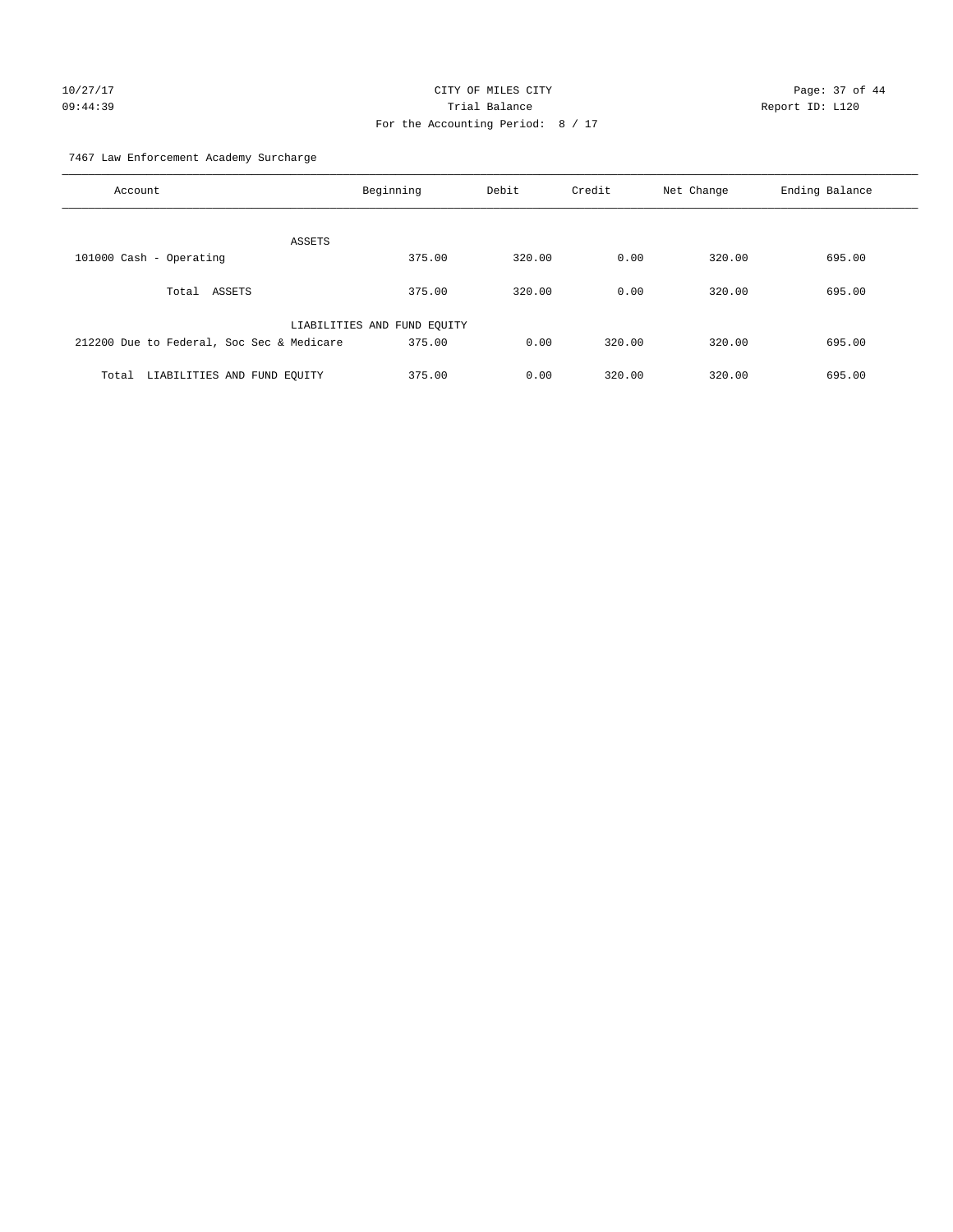#### 7471 CIVIL LEGAL ASSIST/VICTIM DOM VIOLENCE PROG

| Account                              | Beginning                   | Debit  | Credit | Net Change | Ending Balance |
|--------------------------------------|-----------------------------|--------|--------|------------|----------------|
|                                      |                             |        |        |            |                |
| ASSETS                               |                             |        |        |            |                |
| 101000 Cash - Operating              | 851.00                      | 801.50 | 0.00   | 801.50     | 1,652.50       |
| ASSETS<br>Total                      | 851.00                      | 801.50 | 0.00   | 801.50     | 1,652.50       |
|                                      | LIABILITIES AND FUND EQUITY |        |        |            |                |
| 212500 Due to Others                 | 851.00                      | 0.00   | 801.50 | 801.50     | 1,652.50       |
| LIABILITIES AND FUND EQUITY<br>Total | 851.00                      | 0.00   | 801.50 | 801.50     | 1,652.50       |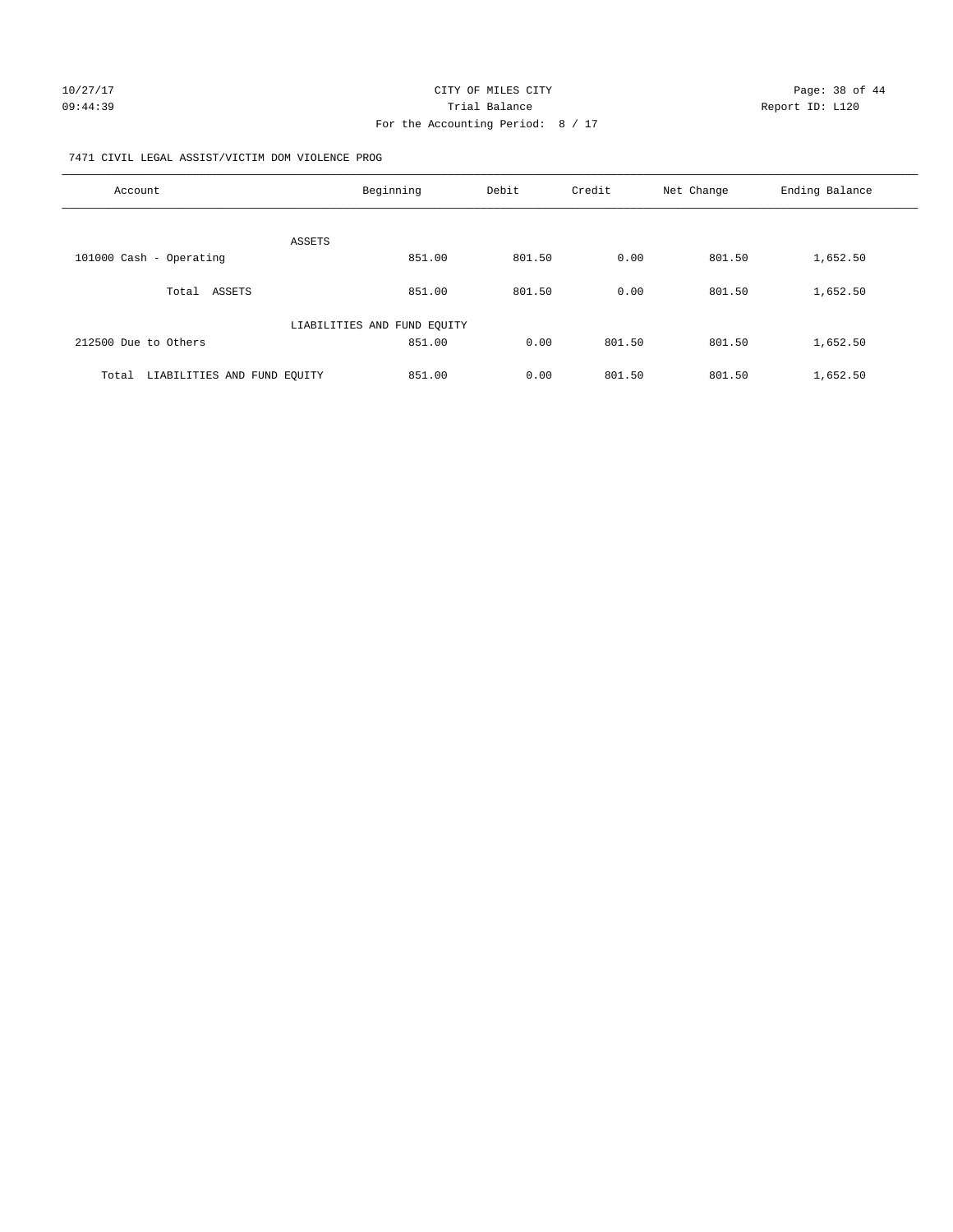# 10/27/17 Page: 39 of 44 09:44:39 Report ID: L120 For the Accounting Period: 8 / 17

#### 7910 PAYROLL FUND

| Account                                     | Beginning                   | Debit      | Credit       | Net Change | Ending Balance |
|---------------------------------------------|-----------------------------|------------|--------------|------------|----------------|
|                                             |                             |            |              |            |                |
| <b>ASSETS</b>                               |                             |            |              |            |                |
| 101000 Cash - Operating                     | 104,608.05                  | 537,365.72 | 522,747.92   | 14,617.80  | 119,225.85     |
|                                             |                             |            |              |            |                |
| Total ASSETS                                | 104,608.05                  | 537,365.72 | 522,747.92   | 14,617.80  | 119,225.85     |
|                                             |                             |            |              |            |                |
|                                             | LIABILITIES AND FUND EQUITY |            |              |            |                |
| 201000 Warrants Payable                     | 88,078.95                   | 105,434.01 | 103,230.35 ( | 2, 203.66  | 85,875.29      |
| 212200 Due to Federal, Soc Sec & Medicare ( | 17.52)                      | 83,189.63  | 83, 203.83   | 14.20      | 3.32)          |
| 212202 Due to State Unemployment            | 958.15                      | 0.00       | 986.85       | 986.85     | 1,945.00       |
| 212203 Due to Worker's Compensation         | 15,280.79                   | 0.00       | 15,831.64    | 15,831.64  | 31, 112.43     |
| 212204 Due to State Income Tax              | 0.00                        | 17,279.00  | 17,279.00    | 0.00       | 0.00           |
| 212205 due to MPORS-GABA                    | 287.80                      | 14,878.94  | 14,878.94    | 0.00       | 287.80         |
| 212207 Due to AFLAC, AFLAC PRETAX           | 0.00                        | 471.40     | 471.40       | 0.00       | 0.00           |
| 212208 Due to Health Ins, Dental, Vision    | 0.00                        | 66,049.45  | 66,058.10    | 8.65       | 8.65           |
| 212209 Due to PERS Retirement               | 19.88                       | 38,097.00  | 38,077.12 (  | 19.88)     | 0.00           |
| 212210 Due to FURS-GABA Retirement          | 0.00                        | 14,308.06  | 14,308.06    | 0.00       | 0.00           |
| Total LIABILITIES AND FUND EQUITY           | 104,608.05                  | 339,707.49 | 354, 325.29  | 14,617.80  | 119,225.85     |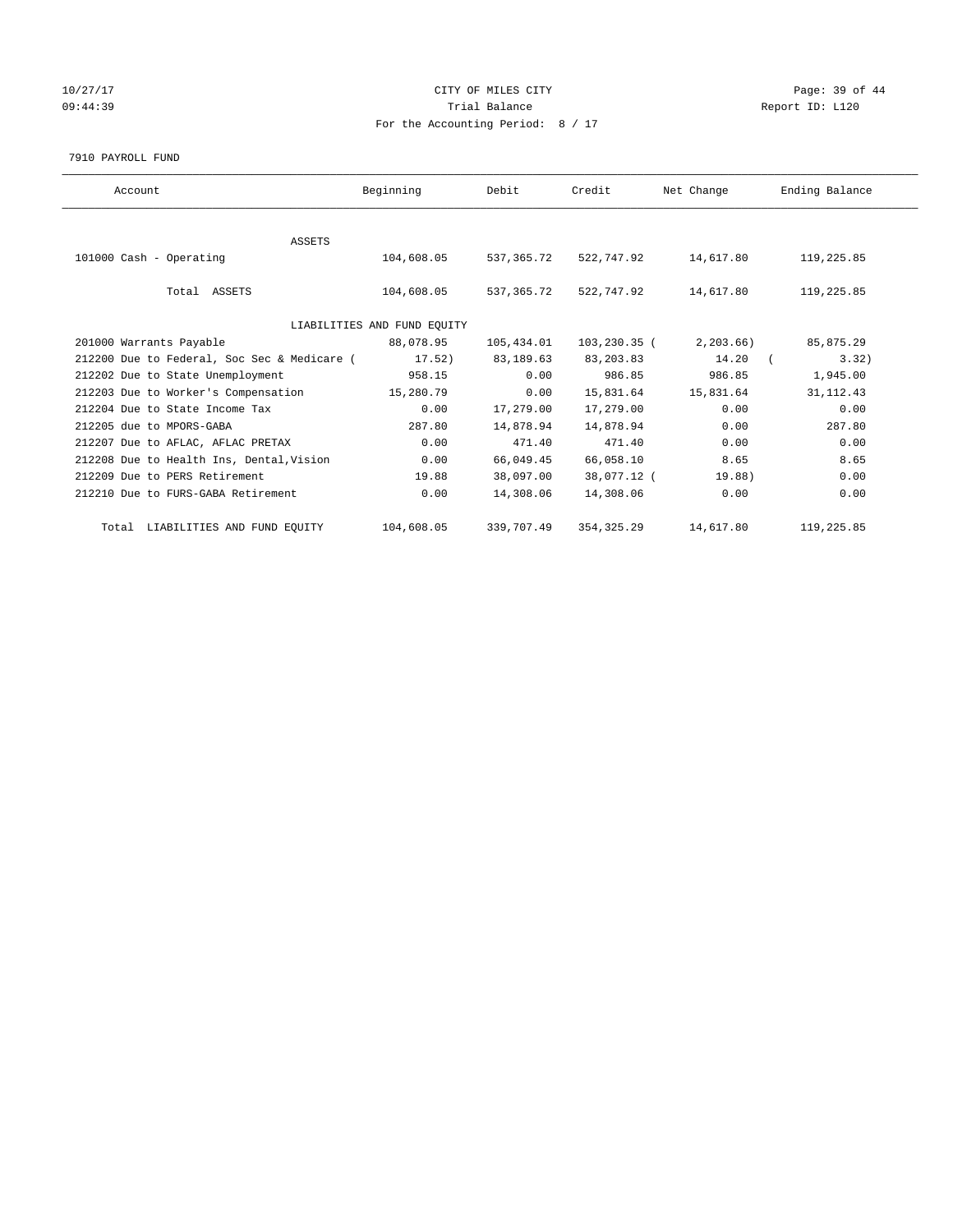| 10/27/17 |  |
|----------|--|
| 09:44:39 |  |

#### CITY OF MILES CITY CONTROL CONTROL CONTROL CITY 09:44:39 Trial Balance Report ID: L120 For the Accounting Period: 8 / 17

#### 7930 CLAIMS FUND

| Account                              | Beginning                   | Debit      | Credit       | Net Change    | Ending Balance |
|--------------------------------------|-----------------------------|------------|--------------|---------------|----------------|
|                                      |                             |            |              |               |                |
| ASSETS                               |                             |            |              |               |                |
| 101000 Cash - Operating              | 394,644.61                  | 818,876.75 | 946,051.63 ( | 127, 174, 88) | 267, 469. 73   |
| ASSETS<br>Total                      | 394,644.61                  | 818,876.75 | 946,051.63 ( | 127, 174, 88) | 267, 469. 73   |
|                                      | LIABILITIES AND FUND EQUITY |            |              |               |                |
| 201000 Warrants Payable              | 394,644.61                  | 946,051.63 | 818,876.75 ( | 127, 174, 88) | 267, 469. 73   |
| LIABILITIES AND FUND EQUITY<br>Total | 394,644.61                  | 946,051.63 | 818,876.75 ( | 127, 174.88)  | 267, 469. 73   |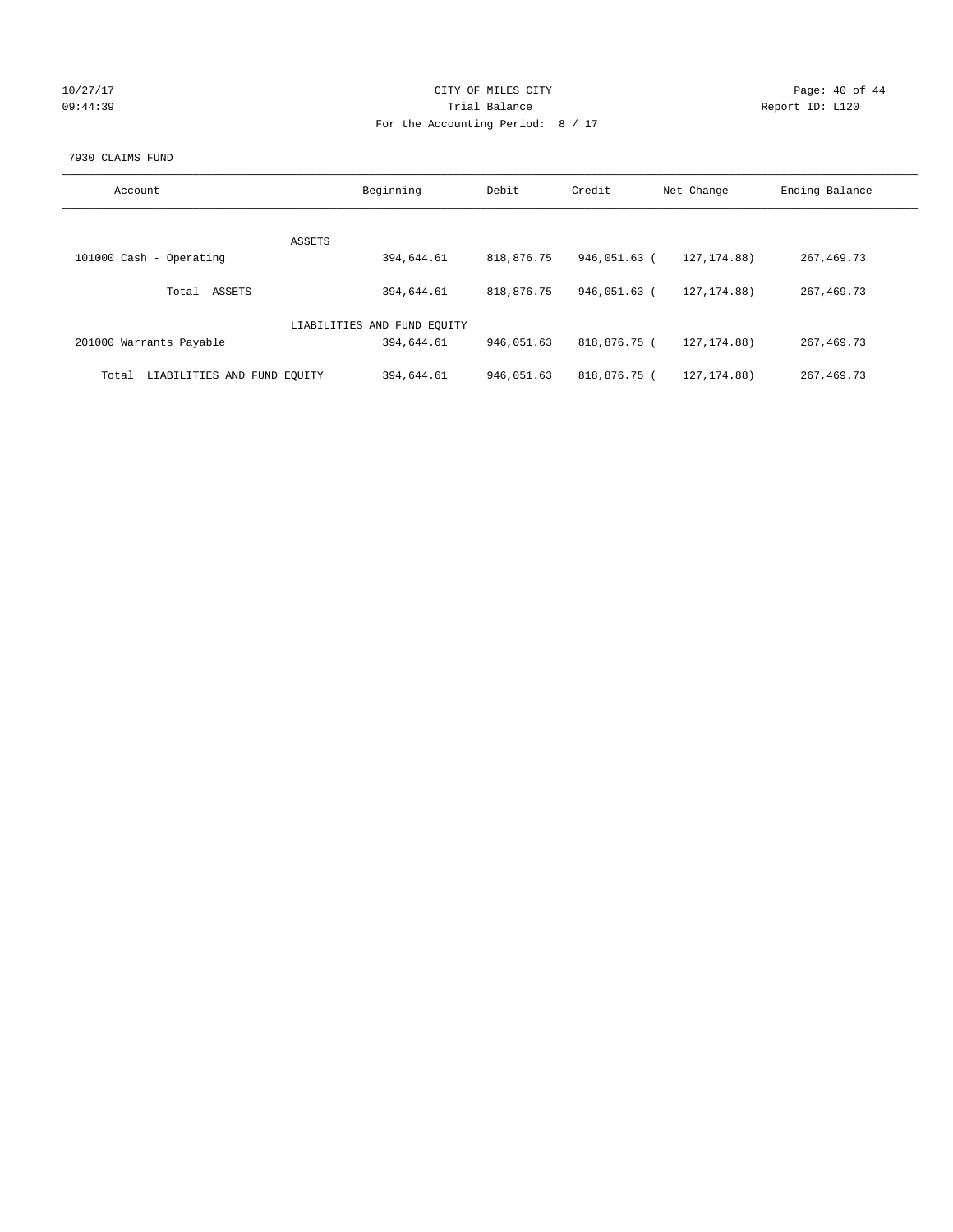# 10/27/17 Page: 41 of 44 09:44:39 Report ID: L120 For the Accounting Period: 8 / 17

7980 CUSTER CO WATER & SEWER DISTRICT

| Account                                 | Beginning                   | Debit     | Credit          | Net Change | Ending Balance |
|-----------------------------------------|-----------------------------|-----------|-----------------|------------|----------------|
|                                         |                             |           |                 |            |                |
|                                         | ASSETS                      |           |                 |            |                |
| 101000 Cash - Operating                 | 0.00                        | 15,110.58 | 15,110.58       | 0.00       | 0.00           |
| 122000 Accounts Receivable              | 16,459.71                   | 14,624.62 | 15,110.58 (     | 485.96)    | 15,973.75      |
| Total ASSETS                            | 16,459.71                   | 29,735.20 | $30, 221, 16$ ( | 485.96)    | 15,973.75      |
|                                         | LIABILITIES AND FUND EQUITY |           |                 |            |                |
| 202000 Accounts Payable                 | 0.00                        | 15,110.58 | 15,110.58       | 0.00       | 0.00           |
| 211020 Due to Custer Water & Sewer Dist | 16,459.71                   | 15,110.58 | 14,624.62 (     | 485.96)    | 15,973.75      |
| LIABILITIES AND FUND EOUITY<br>Total    | 16,459.71                   | 30,221.16 | 29,735.20 (     | 485.96)    | 15,973.75      |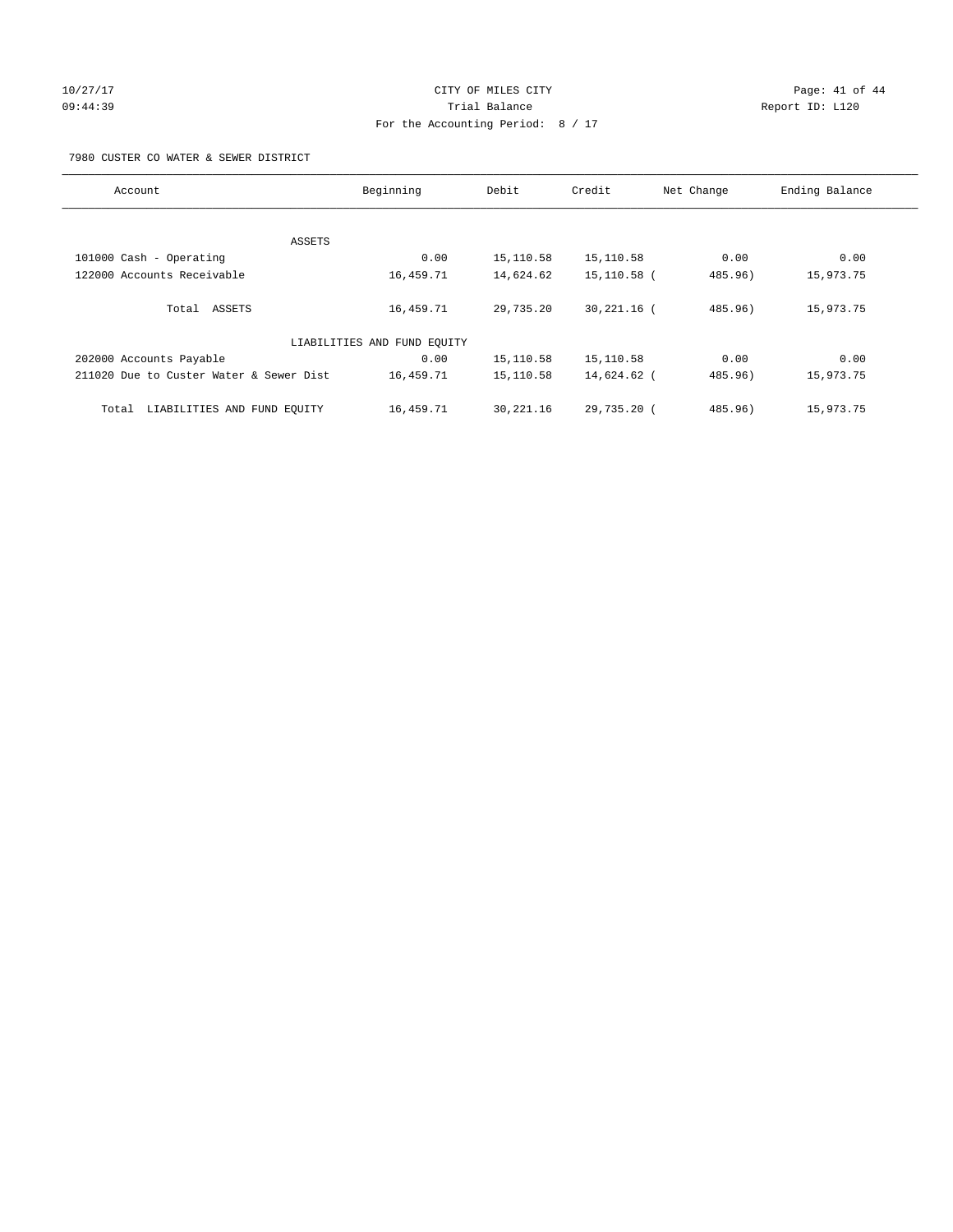# 10/27/17 Page: 42 of 44 09:44:39 Trial Balance Report ID: L120 For the Accounting Period: 8 / 17

7981 Interest Clearing

| Account                           | Beginning                   | Debit    | Credit   | Net Change | Ending Balance |
|-----------------------------------|-----------------------------|----------|----------|------------|----------------|
|                                   | ASSETS                      |          |          |            |                |
| 101000 Cash - Operating           | 0.00                        | 9,440.97 | 0.00     | 9,440.97   | 9,440.97       |
| Total ASSETS                      | 0.00                        | 9,440.97 | 0.00     | 9,440.97   | 9,440.97       |
|                                   | LIABILITIES AND FUND EQUITY |          |          |            |                |
| 212500 Due to Others              | 0.00                        | 0.00     | 9,440.97 | 9,440.97   | 9,440.97       |
| Total LIABILITIES AND FUND EQUITY | 0.00                        | 0.00     | 9,440.97 | 9,440.97   | 9,440.97       |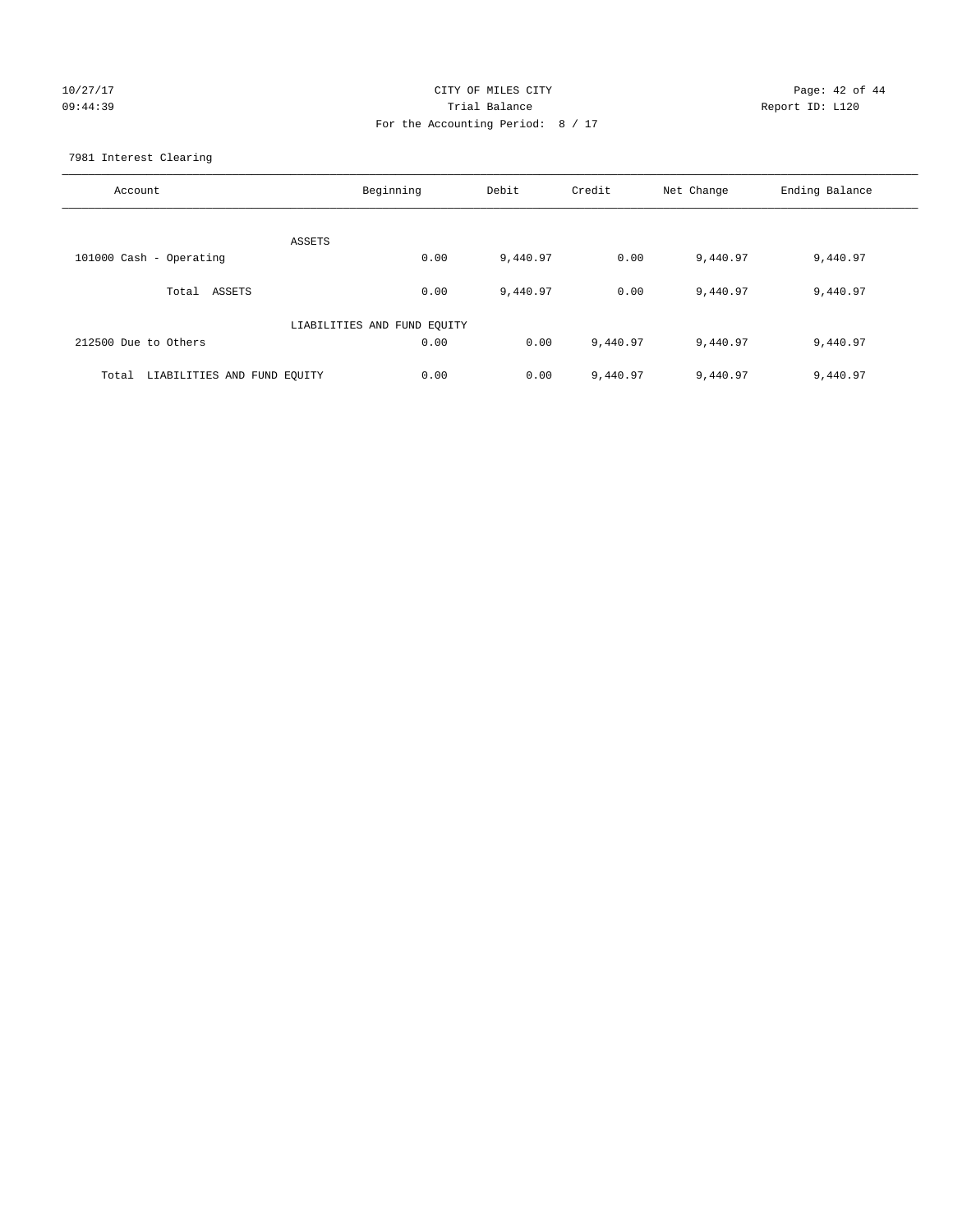## 10/27/17 Page: 43 of 44 09:44:39 Report ID: L120 For the Accounting Period: 8 / 17

#### 9000 GENERAL FIXED ASSETS GROUP OF ACCOUNTS FUND

| Account                                                    | Beginning                   | Debit | Credit | Net Change | Ending Balance  |
|------------------------------------------------------------|-----------------------------|-------|--------|------------|-----------------|
| ASSETS                                                     |                             |       |        |            |                 |
| 181000 Land                                                | 526,599.00                  | 0.00  | 0.00   | 0.00       | 526,599.00      |
| 182000 Buildings                                           | 1,986,836.00                | 0.00  | 0.00   | 0.00       | 1,986,836.00    |
| 182100 Allowance for Depr - Buildings (Cre(                | 684,991.00)                 | 0.00  | 0.00   | 0.00       | 684,991.00)     |
| 186000 Machinery and Equipment                             | 3,038,732.00                | 0.00  | 0.00   | 0.00       | 3,038,732.00    |
| 186100 Allowance for Depr - Machinery & Eq(                | 1,463,750.00                | 0.00  | 0.00   | 0.00       | 1,463,750.00    |
| 187000 Infrastructure                                      | 33,670,108.00               | 0.00  | 0.00   | 0.00       | 33,670,108.00   |
| 187100 Allowance For Depreciation - Infras( 16,321,771.00) |                             | 0.00  | 0.00   | 0.00       | 16,321,771.00)  |
| Total ASSETS                                               | 20, 751, 763.00             | 0.00  | 0.00   | 0.00       | 20, 751, 763.00 |
|                                                            | LIABILITIES AND FUND EQUITY |       |        |            |                 |
| 280000 INVESTMENT IN GENERAL FIXED ASSETS                  | 20, 751, 763.00             | 0.00  | 0.00   | 0.00       | 20, 751, 763.00 |
| LIABILITIES AND FUND EQUITY<br>Total                       | 20, 751, 763.00             | 0.00  | 0.00   | 0.00       | 20, 751, 763.00 |